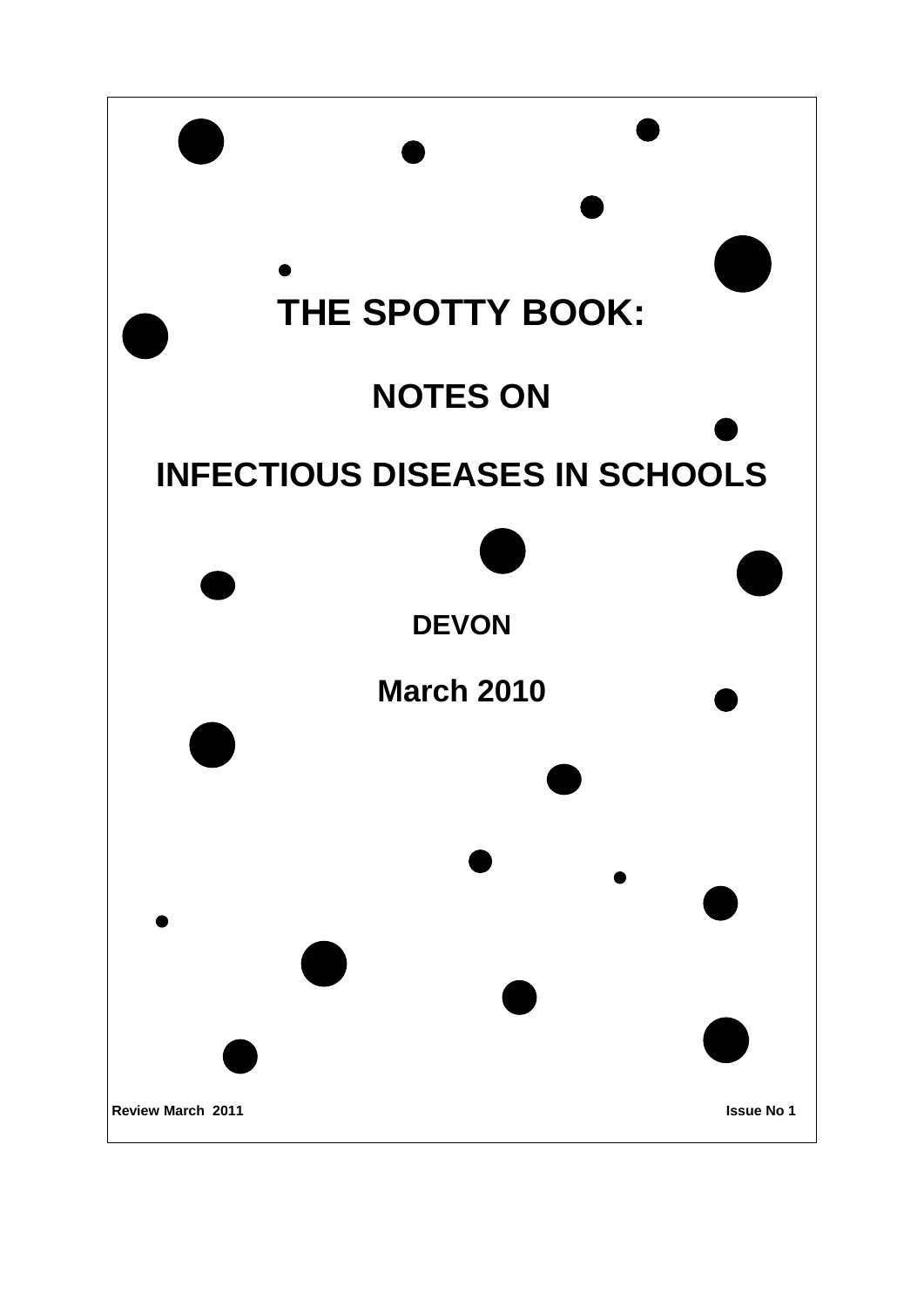# **Foreword**

This booklet provides general guidance for schoolteachers and others with children in their care about the prevention and control of infectious diseases.

The advice applies to schools, nurseries, playgroups and childminders. "School" will be used throughout to indicate all these except where otherwise indicated.

We advise a proactive, preventative approach. A policy on when children must be kept away due to illness should be decided by the school. Parents should be made aware of the policy and agree to follow it.

You should consider the following:

- 1. Children unwell with infectious diseases should not in general attend schools, although mild snuffles and colds need not necessarily prevent a child attending.
- 2. If a child becomes ill during care, parents must be contacted and the child taken home if necessary. Schools, child-minders, nurseries and playgroups are advised to keep a record of each child's GP and immunisation history.
- 3. Parents should notify the school if their child has an infectious disease.
- 4. The school should notify parents if a significant risk to other children exists.
- 5. A child with infectious disease should be excluded from school until fully recovered and if it is one of the disease listed in the table (section 8), until the required period has passed.
- 6. Check that parents know your rules and accept that they will have to take time off, or make other arrangements for their child's care, if their child is ill.
- 7. Be aware of children and staff who are more susceptible due to infection due to underlying diseases, treatment or pregnancy.
- 8. If in doubt seek further advice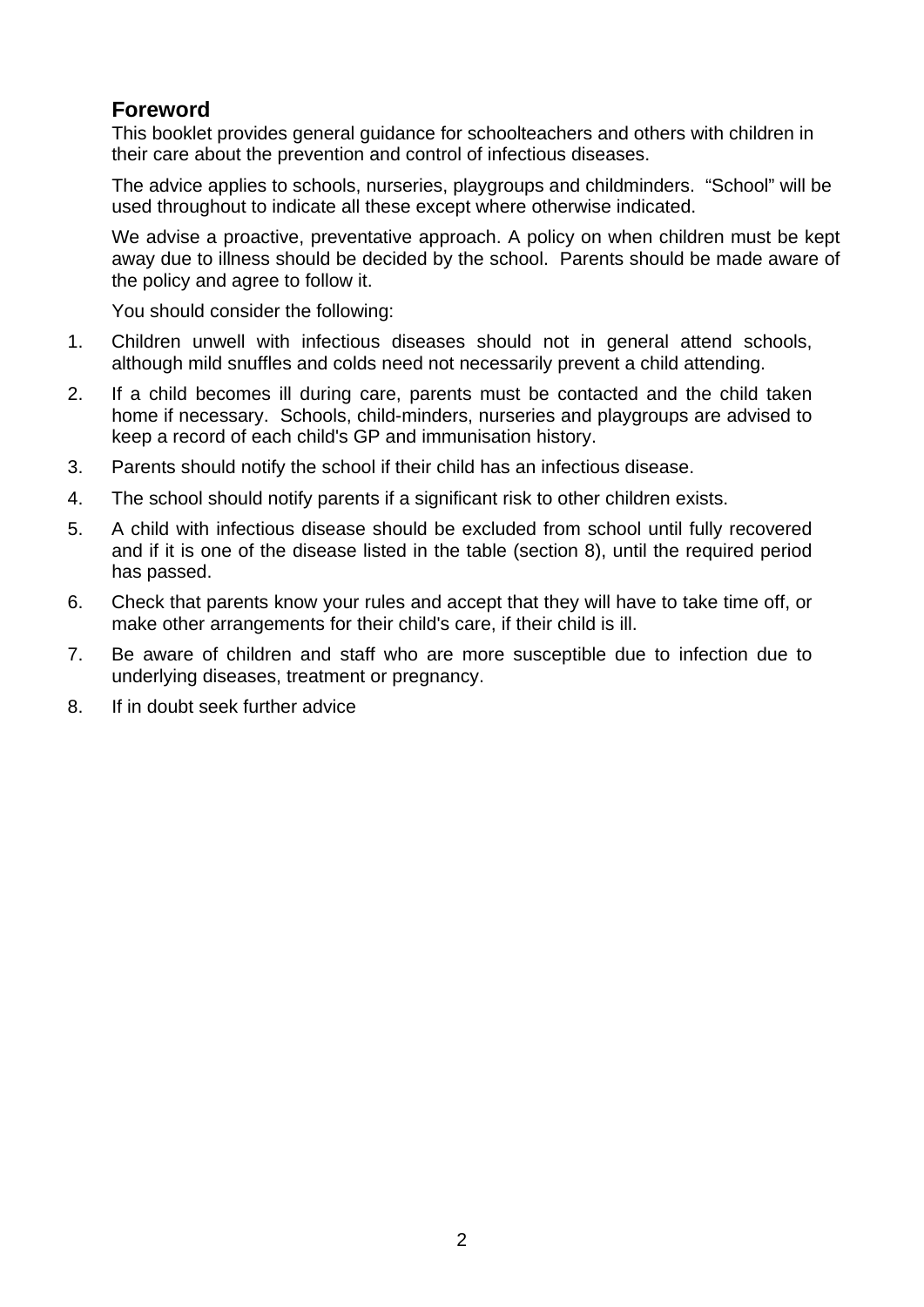### **Acknowledgements**

The first edition of the "Spotty Book" was produced in Plymouth in the 1970s. Since then there have been several editions both in Plymouth and in other districts in Devon. Authors and editors include Paediatricians, Microbiologists, General Practitioners, Nurses and Public Health Physicians. Contributions and comments have been provided by numerous people. This edition provides up to date information, and being produced for the whole of Devon ensures that advice is consistent. Local contact names and numbers are provided in the appendix for each part of the county.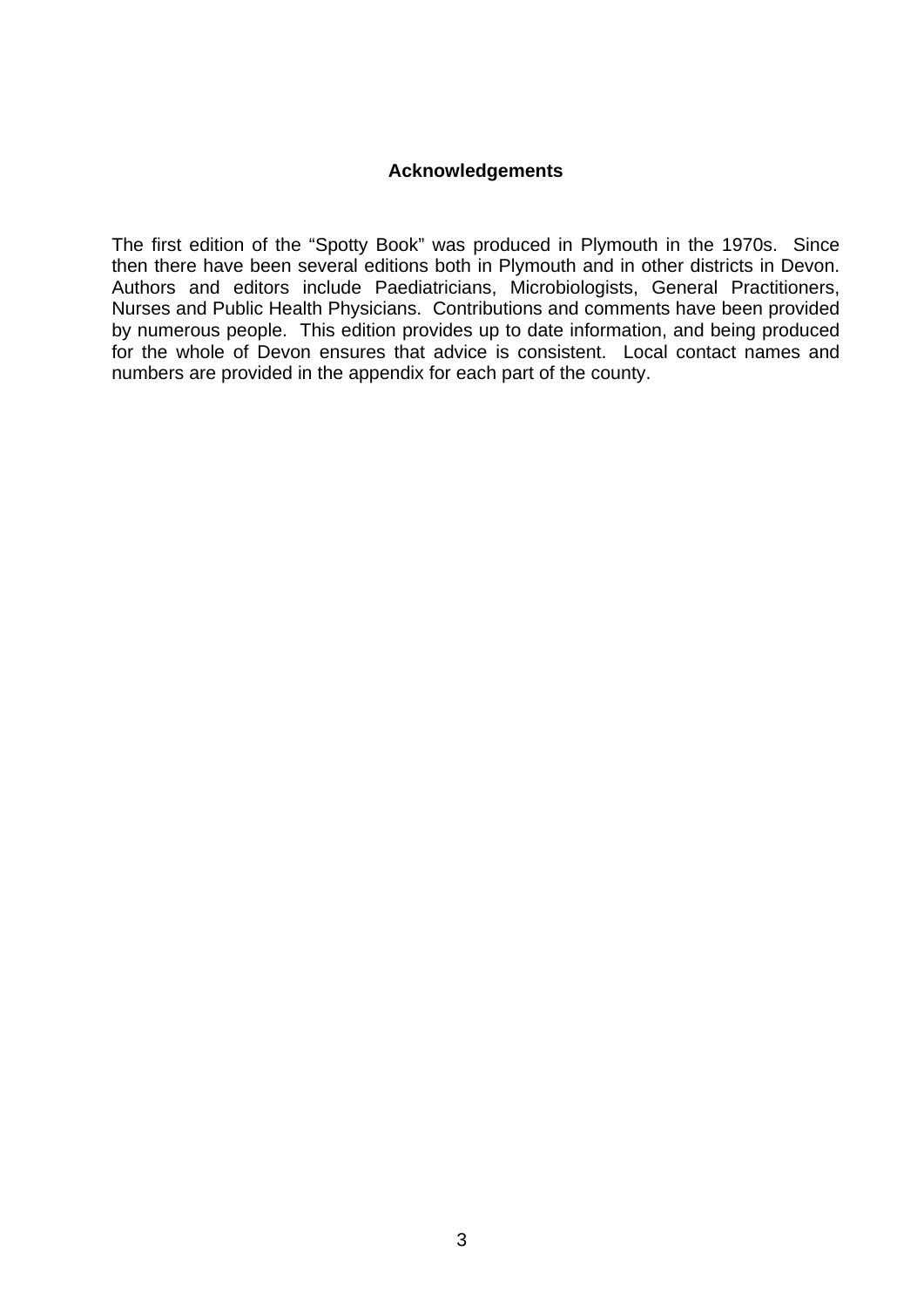# **Contents**

| 1.       |                                                                                                                                                          |
|----------|----------------------------------------------------------------------------------------------------------------------------------------------------------|
| 2.       |                                                                                                                                                          |
| 3.       | Cleaning, disinfection and suitable facilities  8                                                                                                        |
| 4.       |                                                                                                                                                          |
| 5.       | Management of cuts/abrasions and spills of blood  9                                                                                                      |
| 6.       |                                                                                                                                                          |
| 7.<br>8. | Infectious diarrhoea and vomiting (gastroenteritis)  11<br>L.<br>ii.<br>iii.<br>iv<br>V.<br>vi.<br>vii.<br>viii.<br>iх<br>х.<br>xi.<br>İ.<br>ii.<br>iii. |
|          | V.                                                                                                                                                       |
| 9.       |                                                                                                                                                          |
| 10.      |                                                                                                                                                          |
|          |                                                                                                                                                          |
|          |                                                                                                                                                          |
|          |                                                                                                                                                          |
|          |                                                                                                                                                          |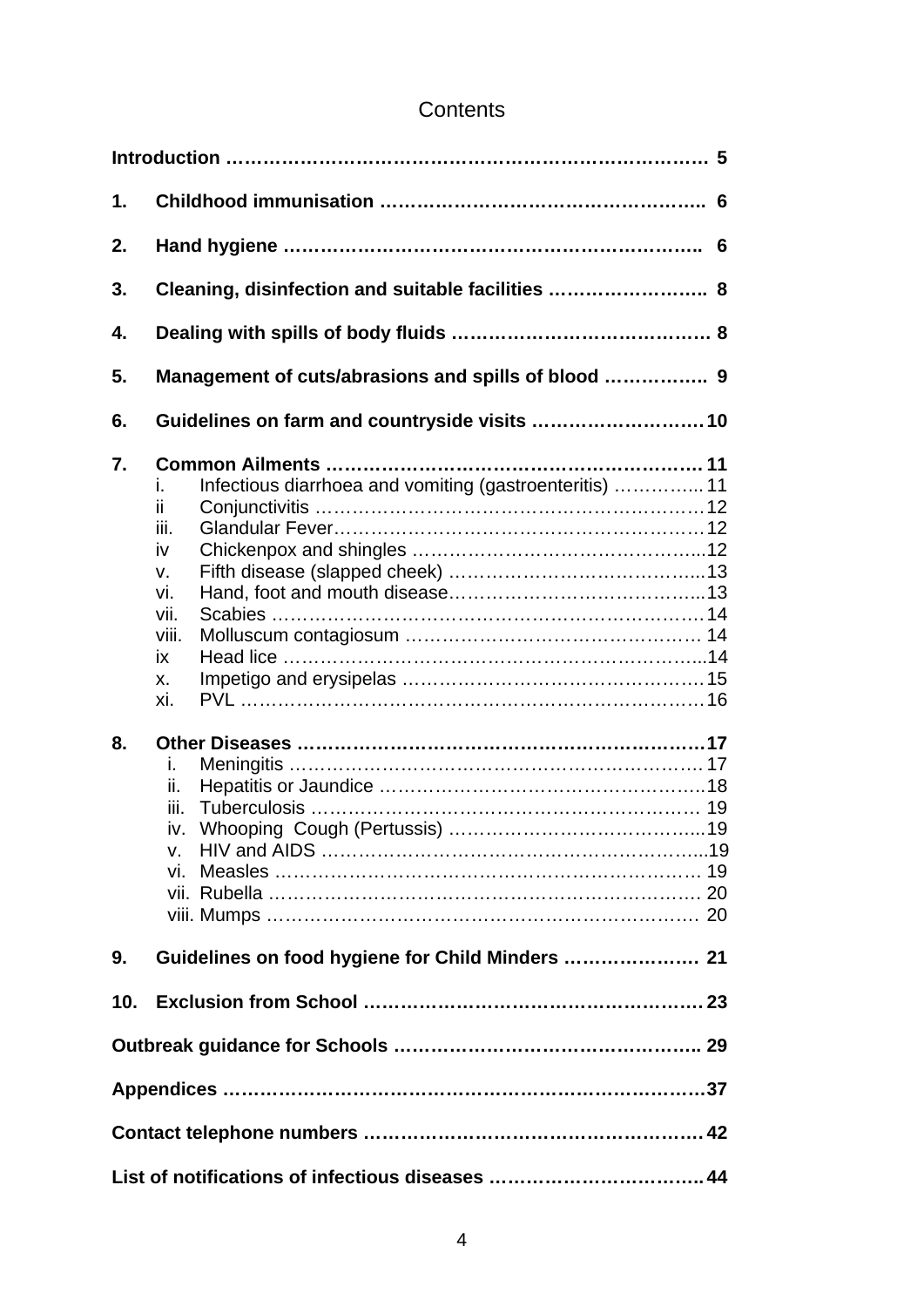# **Notes on infectious diseases in schools**

# **Introduction**

Control of infection among children in schools depends upon

- prevention
- early recognition of each case
- prompt action and follow-up

Infections may be:

- (i) acquired at home or the community and brought into school.
- (ii) acquired and spread within school

In addition members of staff (teachers, classroom assistants, catering, caretaking, clerical etc.) may become infected.

The following guidance provides background information about the most common infections and outlines the appropriate action to be taken to limit their spread. It updates and replaces all previous issues.

The key personnel involved include:

- Head teacher or manager
- School nurse
- Health Visitor (for children in nurseries or play-groups)
- Consultant in Communicable Disease Control (CCDC)
- School doctor
- General Practitioner
- Consultant Community Paediatrician
- Environmental Health Officer
- Consultant Microbiologist
- Occupational Health

Prompt communication between each of these parties will ensure that children and staff are not exposed unnecessarily to infectious diseases and that undue anxiety is avoided.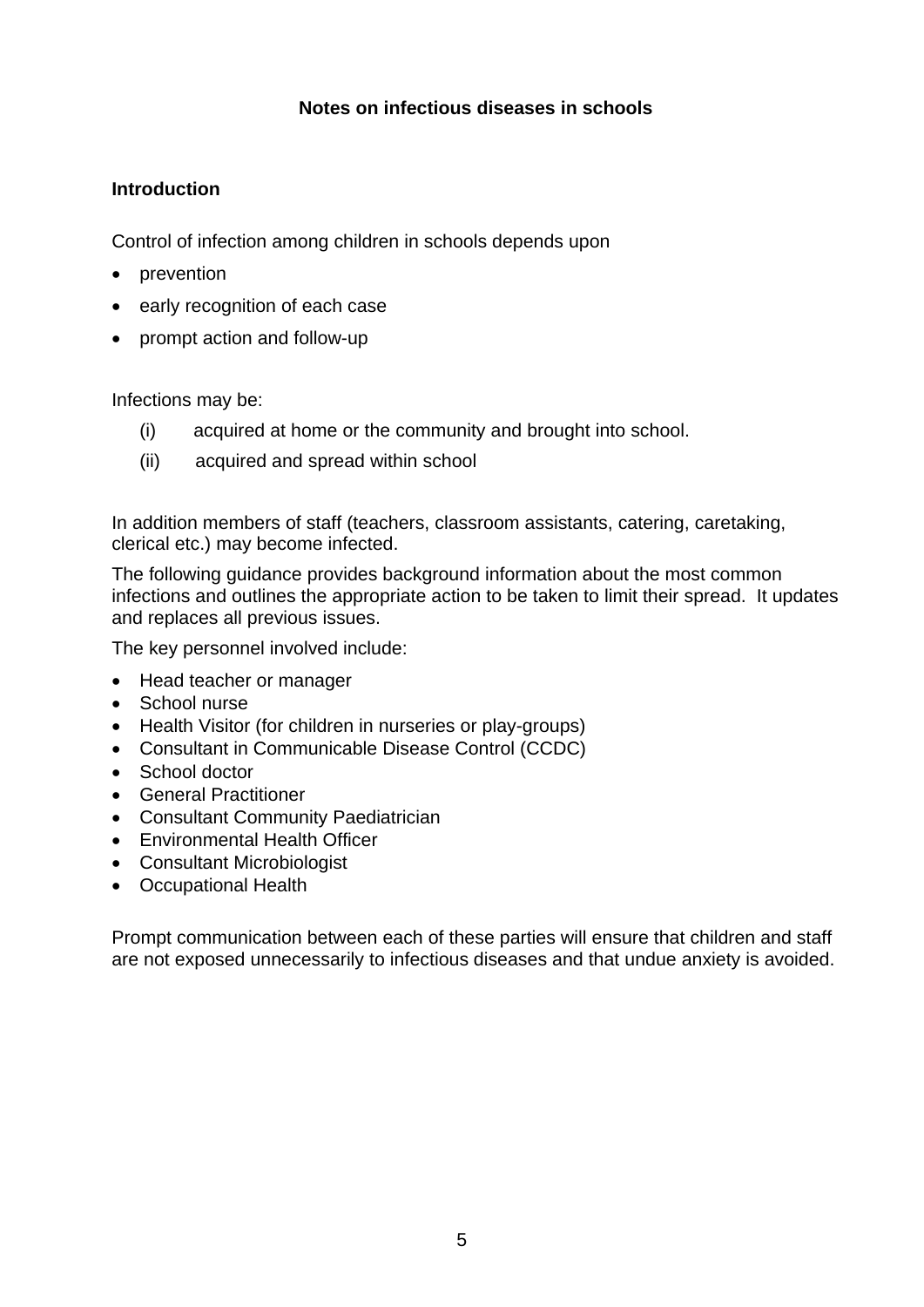# **1. Childhood immunisation**

Children are offered protection against many of the childhood diseases through the vaccination programme (see schedule). Booster doses are given before school entry. However, it is always worthwhile for the school health service to check that all appropriate doses of vaccine have been given and to arrange this if not.

This means that very few cases of these childhood infectious diseases should now occur but, until all children are protected in this way, sporadic cases will continue to be seen.

| <b>Infants and children</b> |                              |                               |  |
|-----------------------------|------------------------------|-------------------------------|--|
| Age                         | <b>Vaccine</b>               |                               |  |
| 2 months                    | DTaP/IPV/Hib                 | Pneumococcal 13               |  |
| 3 months                    | DTaP/IPV/Hib                 | Meningitis C                  |  |
| 4 months                    | DTaP/IPV/Hib                 | Meningitis C + Pneumococcal1: |  |
| 12 months                   | Hib/Meningitis C             | Combined vaccine              |  |
| 13 months                   | <b>MMR</b>                   | Pneumococcal 13               |  |
| 3-5 years                   | DTaP/Hib/IPV<br>dTaP/Hib/IPV | <b>MMR</b>                    |  |
| 12 years (+ Catch up        | <b>HPV</b>                   | Human Papillomavirus          |  |
| 18years)                    |                              | Vaccine                       |  |
| 13-18 years                 | Td/IPV                       | *Meningitis C *MMR            |  |
| At Risk Groups only         | <b>BCG</b>                   |                               |  |

### **Current routine immunisation schedule (from September 2006)**

|  | DTaP/Hib/IPV Diphtheria/Tetanus/ Pertussis/Inactivated Polio/Hib |
|--|------------------------------------------------------------------|
|  |                                                                  |

| <b>Acellular Pertussis</b>                            |
|-------------------------------------------------------|
| Haemophilus Influenzae type b Vaccine                 |
| Measles, Mumps, and Rubella vaccine                   |
| Low dose Diphtheria/Tetanus/Inactivated Polio vaccine |
| Meningitis C vaccine                                  |
|                                                       |

BCG Bacille Calmette-Guerin (protects against tuberculosis)

\* if no record of immunisation

NOTE: Premature children should begin immunisation two months after birth, the same as other children.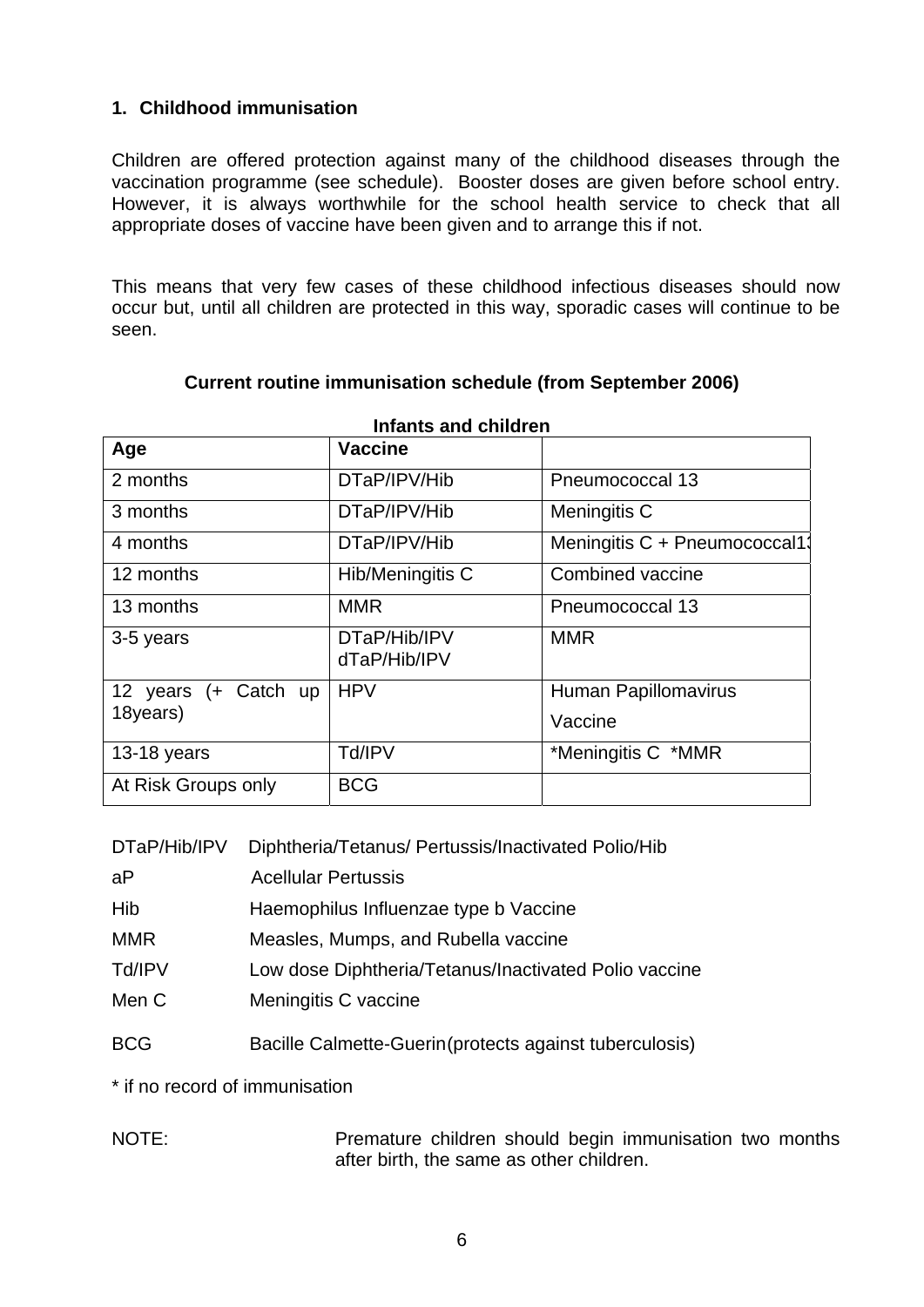# **2. Hand hygiene:**

### **Hand hygiene is crucial in preventing the spread of many infections including skin, nose, throat, eye and stomach or bowel infections.**

Provision of adequate and accessible hand washing facilities is crucial. Pleasant liquid soap in wall mounted dispensers, water at temperatures not too hot or cold and paper hand towels encourage people to wash their hands.

# **Hand washing is always essential after going to the toilet and before eating, and should be supervised in young children.**

Hand washing with warm water and soap (preferably liquid soap) is recommended as follows:

- if hands are visibly soiled
- immediately after hands have been contaminated with respiratory secretions, blood, faeces, urine or other body fluid
- before serving food
- after going to the toilet
- after handling animals

# *Procedure for hygienic hand washing*

Wet both hands before application of soap. Follow the technique below for 15-30 seconds ensuring that each step consists of at least 3 strokes backwards and forwards.



Wet hands thoroughly before applying soap Rub palm to palm



Right palm over back of left hand and left palm over back of right hand



Backs of fingers to opposing palms with fingers interlocked



Rotational rubbing backwards and forwards with clasped fingers of right hand in left palm and *vice versa*





Palm to palm, fingers interlaced



Rotational rubbing of right thumb clasped in left palm and *vice versa*



Rinse and dry hands thoroughly

Special attention should be paid to fingertips, thumbs and other areas of hands likely to contact a contaminated site. Hands should be rinsed in clean water. Care should be taken to dry the skin with paper towels to avoid skin damage.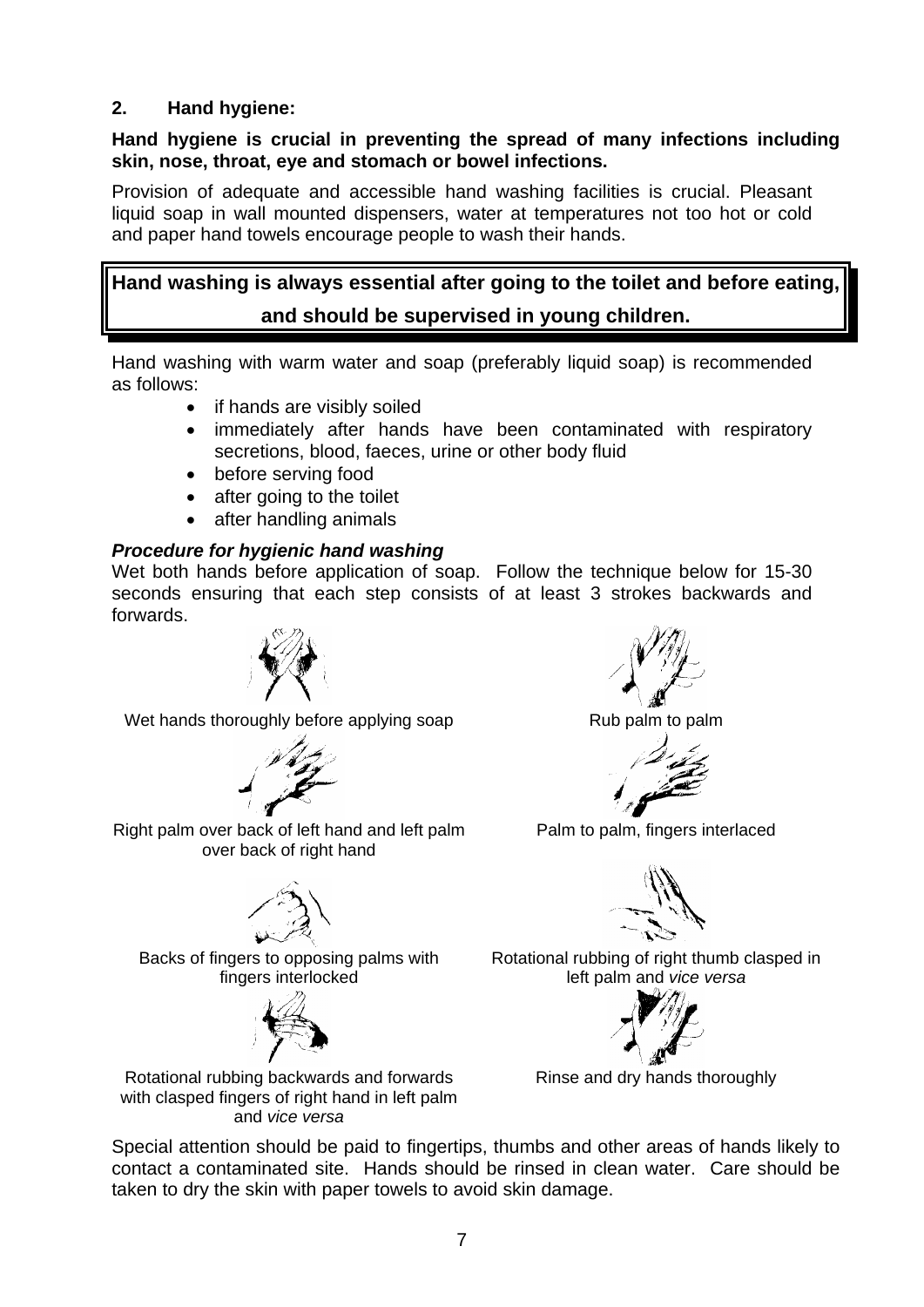# **3. Cleaning, disinfection and suitable facilities**

A clean (free from dust, dirt and grease) and dry environment poses little or no threat of infection to healthy adults and children.

Cleaning with detergent and water is normally all that is needed as it removes the majority of germs that can causes disease. Disinfection reduces the number of germs still further and is carried out after adequate cleaning when there is a particular risk of infection. A 0.1% Hypochlorite solution is ideal (for example Milton diluted as suggested on the bottle). For example when there is an outbreak of diarrhoea and vomiting.

Colour coding of mops and cloths to ensure that different equipment is used for toilets, kitchen and other areas is recommended. E.g. red for toilets, yellow for kitchens and blue for elsewhere.

*Toilet areas:* Toilets in schools and nurseries should be of the correct size for the children (apart from staff toilets). Small children have to slide forward to get off adult size toilets which may result in the seat becoming smeared with urine or faeces. Toilet seats, flush handles, wash hand basins taps and toilet door handles should be cleaned at least daily and when visibly dirty. Standard detergent and warm water is ideal for cleaning. During outbreaks disinfection after and in addition to cleaning should be considered using a hypochlorite disinfectant such as Milton (follow instructions on the bottle).

*Nappy changing:* The nappy changing area should be close to running water and waste disposal. The area should be situated well away from food preparation, serving and eating areas. The surface of the nappy changing area should be of impermeable material that is easily cleaned with detergent and water between use and can be disinfected with a suitable disinfectant hypochlorite solution such as Milton.

*Sluice:* A sluice type sink is useful for emptying potties and a separate sink for hand washing is advised.

*Potties:* After use potties should be emptied in a sluice area (if possible) and then washed with detergent and hot water, rinsed and dried. Named potties are useful in cutting down the risk of spreading infection. The use of scrubbing brushes is not encouraged as they can damage the surface and add to the risk of infection.

# **4. Dealing with spills of body fluids.**

Clean all body fluid spills up promptly.

It is good practice to wear well fitting disposable latex gloves when dealing with all body fluids from any source.

Avoid contact or splashing into eyes, mouth or any broken skin sites. Have any cuts or abrasions covered at all times with waterproof dressings.

Clean up with warm soapy water and dispose of carefully, preferably with disposable cloths.

Consider disinfecting the dry clean surface with 0.1 % hypochlorite solution afterwards, by wiping over, then rinsing and drying.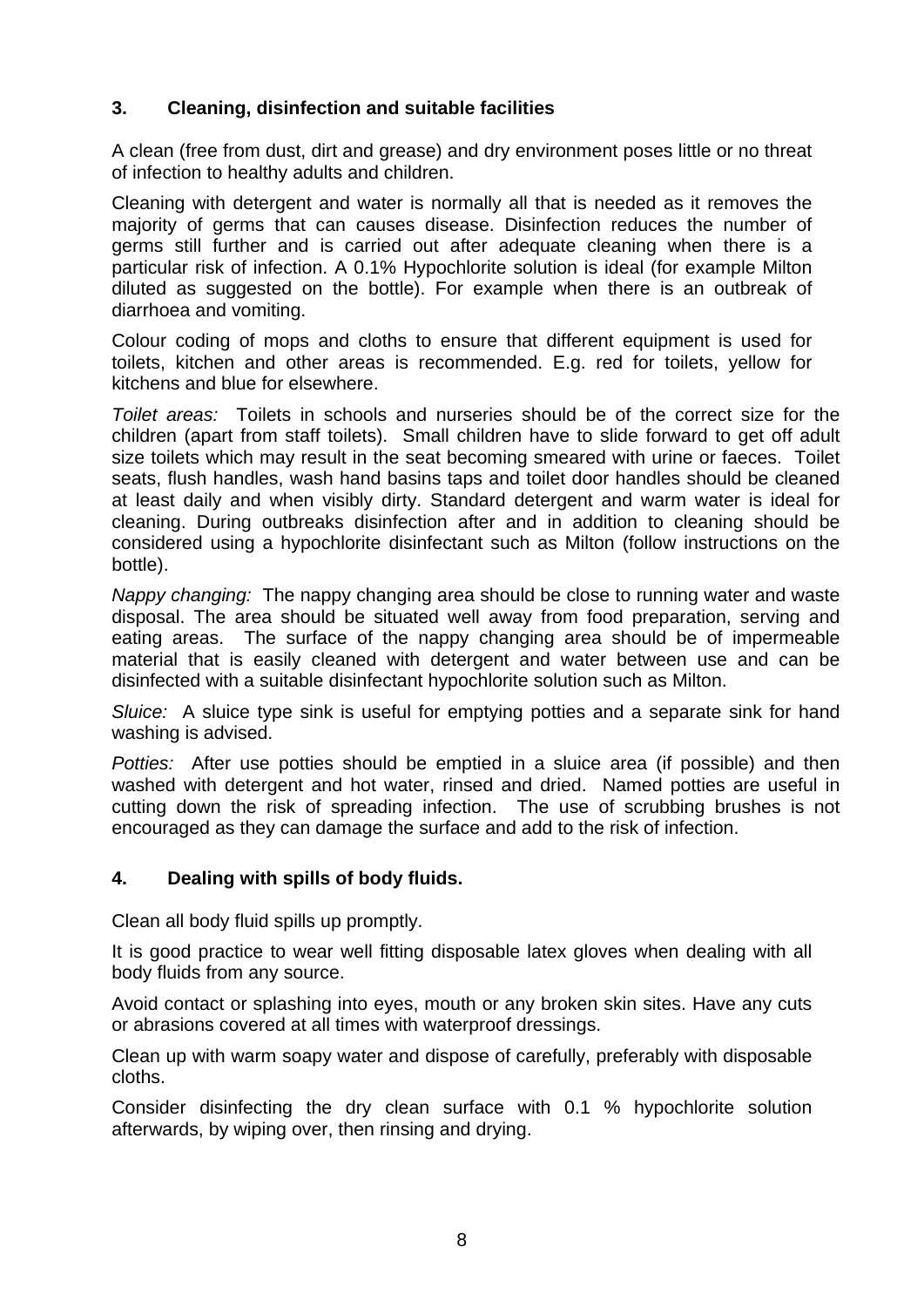# **5. Management of cuts/abrasions and spills of blood.**

There is a very small risk of infection with certain blood-borne viruses (Hepatitis B and C, HIV) to staff and children when bleeding occurs during an accident or sport.

If certain precautions are taken the risk is minimised:

- Wear single use well fitting disposable latex gloves whenever in contact with blood (washing grazes, dressing wounds, cleaning up blood after an accident) and wear a disposable plastic apron if possible.
- Carefully cleanse the wound under running water or using a fresh sachet of normal saline from a first aid kit. Avoid splashing. Dab carefully dry.
- Children and adults should have all exposed cuts and grazes covered with waterproof plasters.
- Cover any blood spillage on hard surfaces with paper towels, then (if the surface allows) gently apply a 1% hypochlorite solution (e.g. Milton – follow instructions on the bottle), avoiding splashing. Allow to stand for 10 minutes then clean the area with warm water and detergent.
- $\bullet$  If the surface would be damaged by hypochlorite (e.g. soft furnishings) wash with detergent and water.
- At sports events, the sponge or cloth used to mop blood from one child must never be returned to a bucket of water or used on another child.
- If someone suffers a bite, scratch or puncture injury that may have introduced someone else's blood or a splash of blood to the eye, area of broken skin or mouth. Rinse well with water and seek medical advice urgently.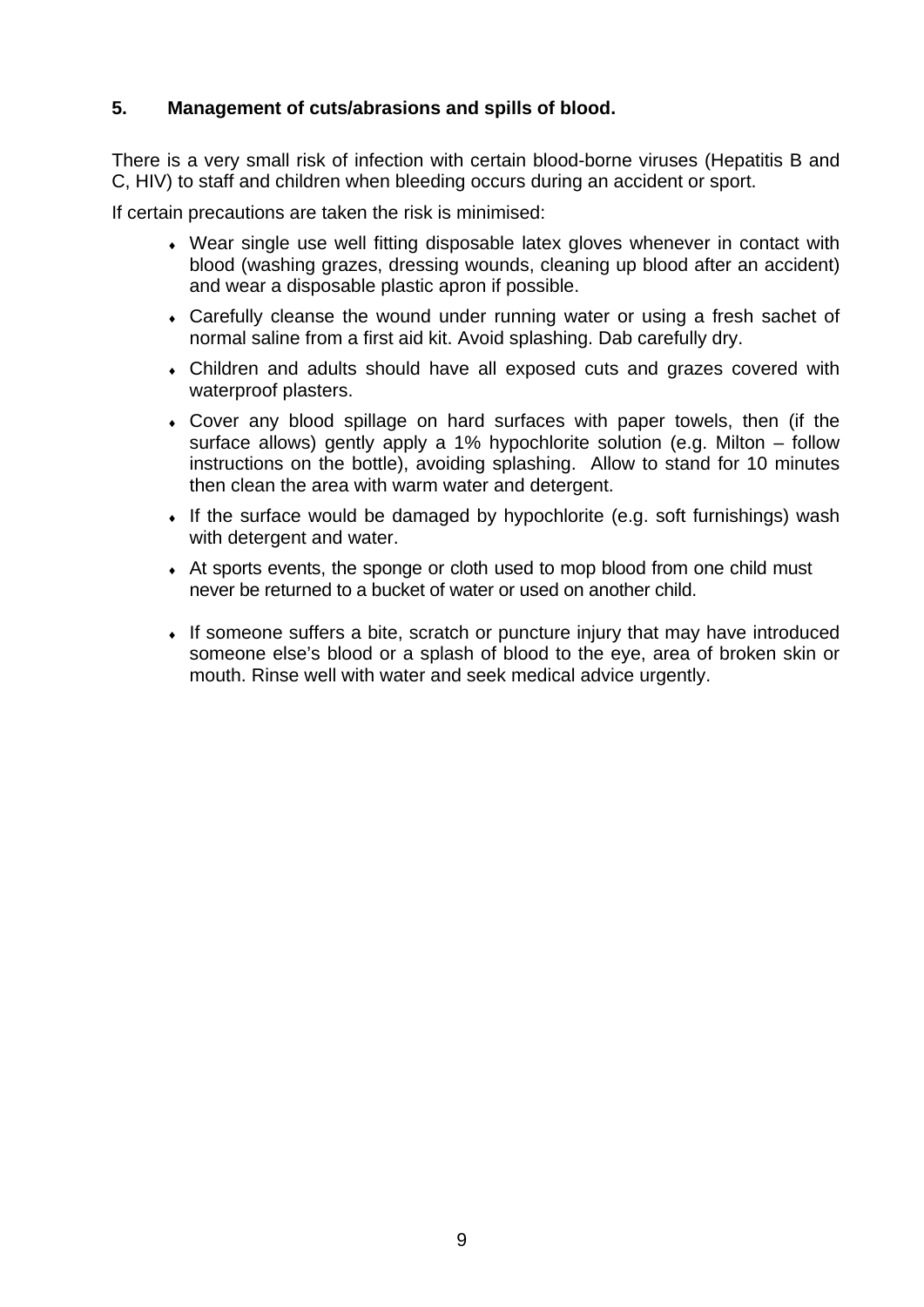### **Guidelines on farm and countryside visits**

Visiting a farm is an enjoyable and educational experience for many people, particularly children. However, such visits can never be free from all risks. Farm animals, even those that look clean and healthy, carry infections that can be harmful to people. The bacterial infection Escherichia coli O157 (known as E. coli) is a particular health risk, especially for children under five, as they are more vulnerable to this infection and more likely to develop serious illness once infected.

It should be assumed that all cattle, sheep, goats and deer are carrying E. coli O157 even when they appear healthy. When an animal is infected with E. coli O157 the bacteria will be in the animal's droppings and will be on the animal's body, fences and surfaces around the farm. Touching animals, fences and other surfaces can thus lead to infection, as you may pick up E.coli O157 bacteria and accidentally pass them to your mouth. It only takes a small number of E.coli O157 bacteria to cause infection. Washing your hands thoroughly with soap and water immediately after you have had contact with animals will reduce the risk of infection.

#### **What to do when visiting a farm**

Following the simple rules listed below will help to keep you and your children safe from E.coli O157 and other infections that may be found on open farms. Pregnant women need to take particular care and specifically should avoid contact with lambs and their droppings.

• Do not put hands on faces or fingers in mouths while petting animals or walking round the farm

• Do not kiss farm animals nor allow children to put their faces close to animals

• Do not eat or drink while touching animals or walking round the farm. This includes not eating sweets, crisps or chewing gum.

• Do not eat anything that has fallen on the floor.

• Do not use gels or wipes instead of washing hands with soap and water. Gels and wipes do not remove E.coli O157 that is in dirt.

• Do wash your hands thoroughly with soap and water after you have touched animals, fences or other surfaces in animal areas.

• Do wash your hands thoroughly with soap and water before eating or drinking.

• Do wash your hands thoroughly with soap and water after removing dirty shoes or boots that have been worn on the farm.

• Do supervise children closely to ensure that they wash their hands thoroughly.

• Do eat and drink in picnic areas or cafes only.

If you or anyone in your group has sickness or diarrhoea within two weeks of visiting a farm, contact your GP as soon as possible. If you or anyone in your group, particularly a young child, has bloody diarrhoea, seek immediate emergency medical attention.

Children under five should not attend school/nursery/group childcare until they have been free of sickness or diarrhoea for two days. Tests may be required to confirm that a child is free from infection.

Parents should confirm with their health professional whether it is safe for them to return before the child returns to school or nursery.

Information for teachers on taking children on farm visits is available on the Health and Safety Executive website at: www.hse.gov.uk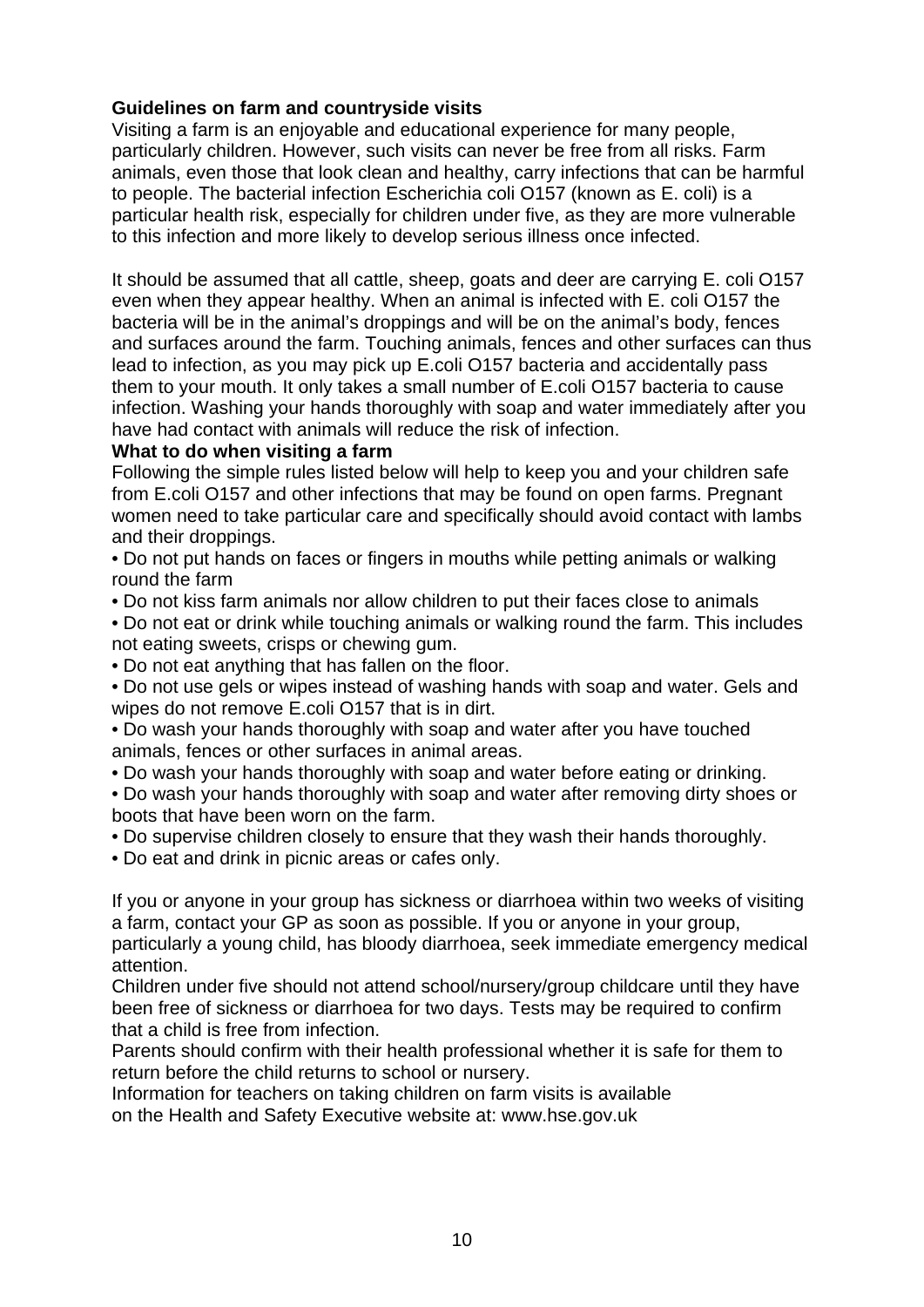# **7 Common ailments:**

### **i. Infectious Diarrhoea and Vomiting (Gastroenteritis).**

This may be due to a number of agents including:

| bacteria  | Campylobacter                                          |
|-----------|--------------------------------------------------------|
|           | Salmonella                                             |
|           | Shigella (bacillary dysentery)                         |
|           | E. coli 0157                                           |
| viruses   | <b>Rotavirus</b>                                       |
|           | Small round structured viruses (e.g. Norwalk or Winter |
|           | <b>Vomiting Disease)</b>                               |
| parasites | Cryptosporidium                                        |
|           | Giardia                                                |

Anyone with gastroenteritis should be regarded as infectious and kept away from the school until the diarrhoea and vomiting have stopped for at least 48 hours.

Infectious diarrhoea and vomiting (D & V) is usually spread through the faecal oral route (i.e. not washing hands after going to the toilet), either by hand to hand contact, on toys, or indirectly through food or water. Viruses may also be spread through the air in droplets after vomiting or when coughing or sneezing.

The main symptoms are vomiting, diarrhoea and abdominal pain which may occur singly or in combination. The illness usually lasts only a short time and requires no specific treatment, however should blood be present in stools or a child appears particularly unwell, a doctor should be consulted.

Strict attention to personal hygiene is important to reduce the spread of the disease. Pets or farm animals may be a source (see section 6).

#### **Action**

#### *(a) Single case of diarrhoea and/or vomiting*

• exclude from school until **48 hours** after vomiting and diarrhoea has settled. Seek further advice in the case of E.coli 0157 infection.

# *(b) Cluster of cases of diarrhoea and vomiting*

- contact
- (i) school nurse
- (ii) Consultant in Communicable Disease Control
- exclude cases for **48 hours** after symptoms have ceased.
- remind everyone (staff and children) of the importance of hand washing after using the toilet and before eating.
- check toilets for the availability of toilet paper, warm water, soap and towels.
- increase frequency of cleaning in toilet areas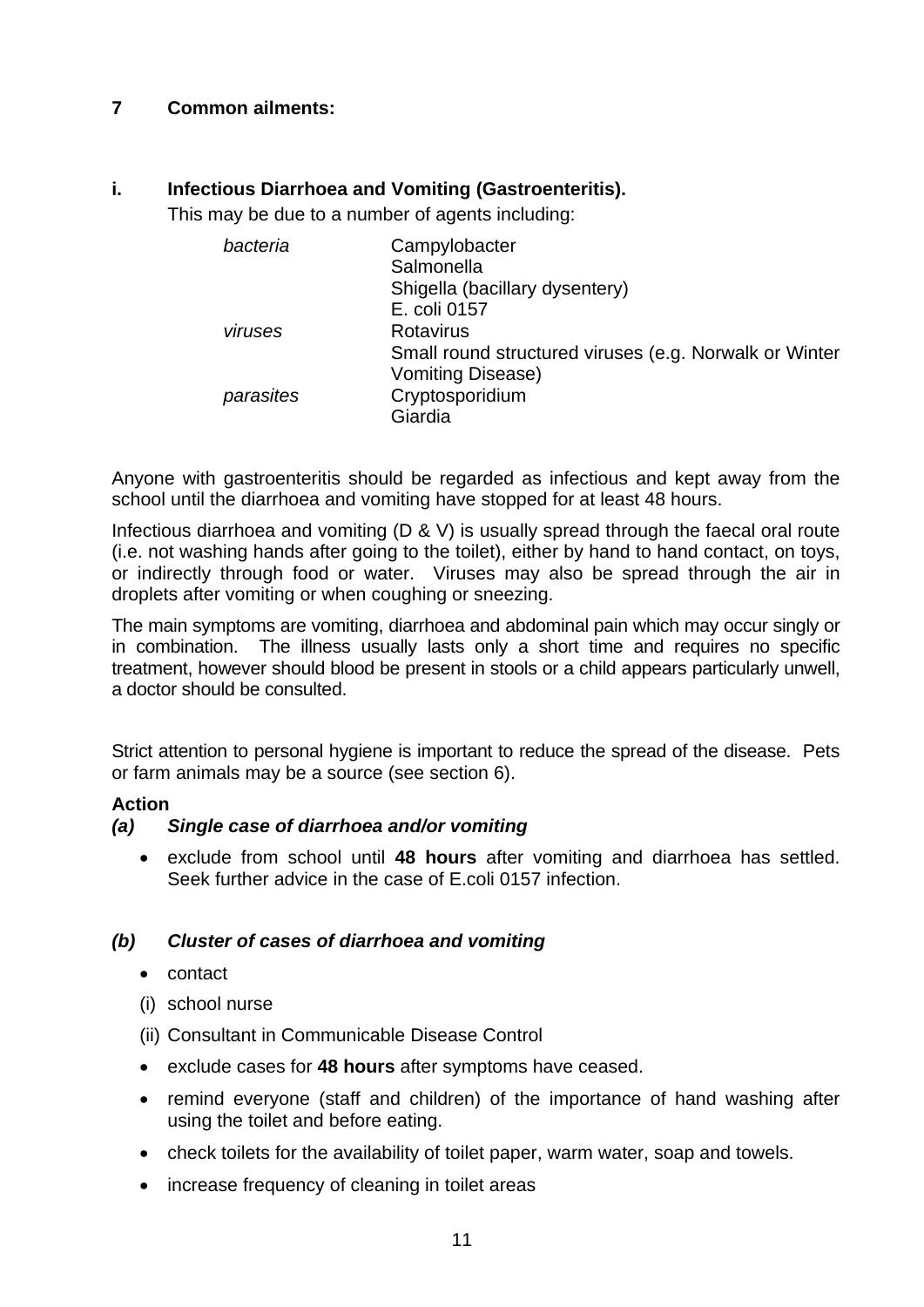- supervise hand washing in affected classes under 8 years.
- ensure thorough cleaning of sanitary facilities including WC seats (including underneath the seats), handles and lavatory door handles with dilute hypochlorite (bleach) solution (follow the manufacturer's instructions).
- discontinue cookery lessons and communal play with sand, dough and water.
- toys should be washed weekly and when visibly dirty. During an outbreak toys should be washed at least daily, dried and then disinfected with a hypochlorite solution such as Milton. Consider removing soft toys which cannot easily be cleaned during an outbreak.

In the event of an outbreak the CCDC will inform the microbiology laboratory, environmental health department and local GPs, and convene an outbreak committee, with representation from school staff to advise on the investigation and control of illness.

# **ii. Conjunctivitis**

Causes red eyes often with swelling, weeping or visible pus. The infection is readily spread, and affected children should not use communal towels. Strict attention to hand washing reduces spread (see section 2). Children with active infection should be risk assessed on an individual basis regarding exclusion

#### **iii. Glandular Fever**

Although it can occur in young children, this condition is much more common in adolescents. It usually takes the form of a sore throat with swollen glands in the neck. Full recovery may take some weeks, during which time the person may feel very washed out. There is no specific treatment. This is not a very infectious disease except with close contact (known as "kissing disease") and the child should only be kept away if feeling unwell.

# **iv. Chickenpox and Shingles**

Chickenpox and shingles are caused by the same virus which causes an itchy rash starting with flat red spots which become raised and filled with fluid. Chickenpox is usually a mild childhood illness. Shingles may follow chickenpox years later and is caused by a reactivation of the virus.

Chickenpox usually begins with a fever, feeling generally unwell and glassy fluid filled spots spreading all over the body. Shingles is characterised by pain and spots on part of one side of the face or body only. Shingles is not infectious unless you touch the spots; fluid from the spots and crusts from the spots are infectious.

Chickenpox is spread from person to person by virus shed from the nose or throat as droplets or by direct contact. The fluid inside the spot is infectious. Chickenpox is infectious during its early stages from 1 - 2 days before until 5 days after spots first appear.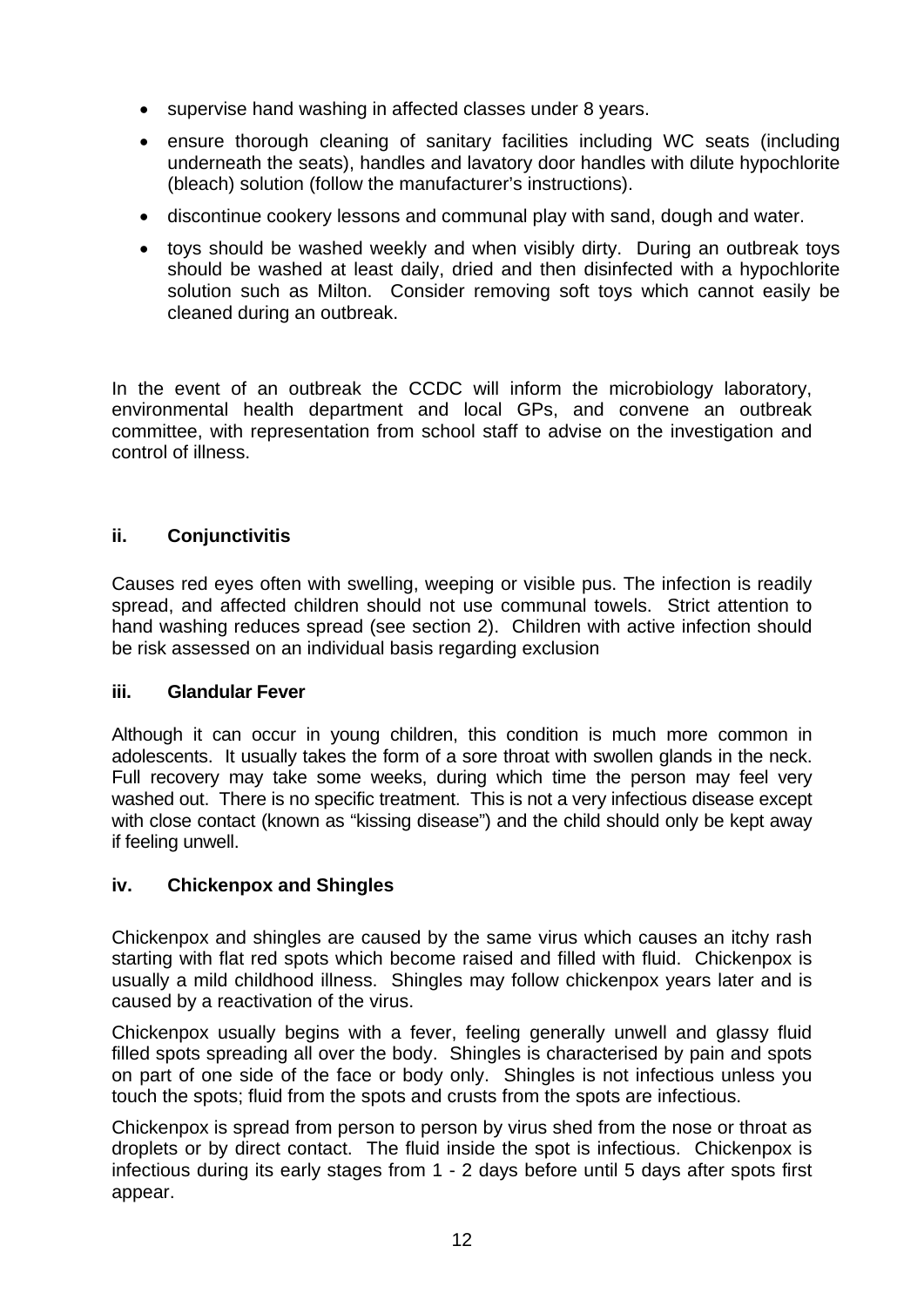The incubation period of chickenpox is between 13 and 17 days after contact with the infected person. If a pregnant woman who thinks she has not had chickenpox before has contact with a case she should take medical advice as soon as possible. Depending on the results of a blood test, it may be advisable to have an injection of protective antibody (VZIG).

Although chickenpox is a mild disease in normal healthy children, it can be fatal in children whose immune systems are impaired in any way such as children on treatment for leukaemia or children who have had a transplant. Many of these children may be immune to chickenpox or may have had the vaccine and so are protected, but it is important to let their parents know if there is a case of chickenpox in school as they can then take action, if necessary (this would usually mean an injection of protective antibody from the doctor).

### **v. Fifth Disease (slapped cheek)**

This is a viral disease due to Parvovirus B 19 spread by respiratory droplets. It initially appears as a 'flu-like' illness and then the bright red 'slapped cheeks' rash appears, followed by a reddish rash on the body. This rash may last for up to three weeks. A few children, but most adults, have mild joint pains. It is invariably a mild illness.

By the time the 'slapped cheeks' rash appears, most patients are no longer infectious, and excluding children with the body rash serves no useful purpose. However, pregnant women should try to avoid contact with affected children and see their doctor if they think they have the disease or have had contact with it, as rarely it can affect the unborn child

The illness is commonest in the 4-10 year old age group and outbreaks are common in primary schools in the later winter through to early summer. The incubation period is 6-11 days.

# **vi. Hand, foot and mouth disease**

This disease is caused by a Coxsackie virus, and as the name implies affects hands, feet and the mouth. About 85% of cases are in children. The incubation period is about 3-7 days with the disease lasting about 10 days.

The illness starts with red spots which become small blisters which then ulcerate. The ulcers are painful and can be in the mouth, on the hands or feet. A fever is common, but the disease is usually mild.

The disease is largely spread by respiratory droplets or by the faecal oral route; articles contaminated with discharge from the nose and throat may be infectious. As this particular virus can also live in the bowel, it is important that cases and carers exercise good toilet hygiene (see hand washing, section 2).

In view of the short incubation period and the fact that early cases may be asymptomatic, complete control is not achievable. The best that can be done is children remain off school/nursery until clinically recovered, to disinfect articles soiled with nose and throat secretions and to practise good toilet hygiene.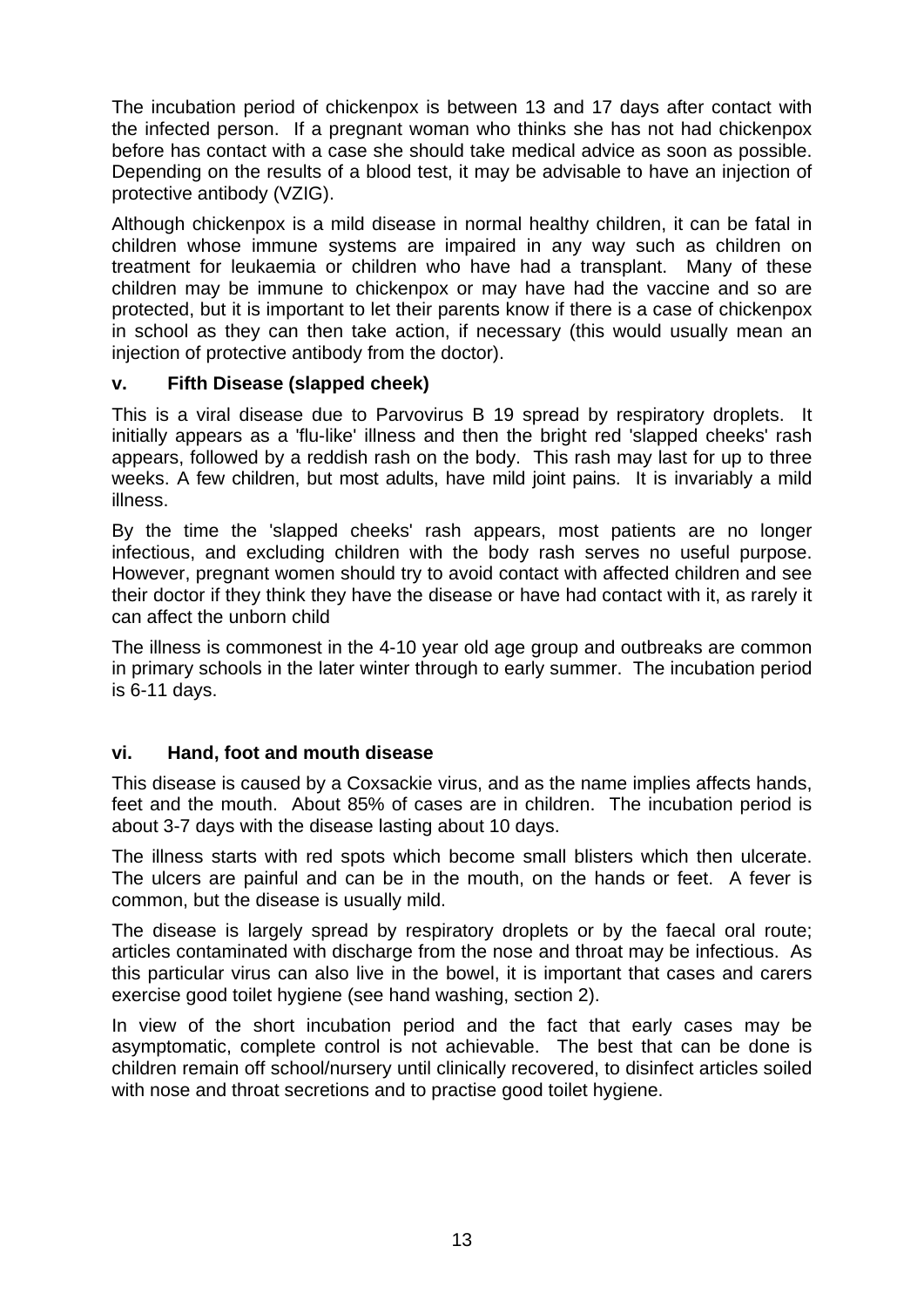### **vii. Scabies**

Scabies is a skin infection caused by a mite. It can be uncomfortable but is not a serious disease. The main symptom is itching and there may be a rash on the wrists, fingers, feet and body.

It is transmitted by skin to skin contact in a warm environment e.g. by children holding hands. The scabies mite does not survive for long outside the human body and can not be picked up just from clothes.

*Treatment:* Lotions can be purchased from a chemist or obtained on prescription from the doctor. It is important to follow the instructions on the bottle.

The whole family should be treated at the same time even if only one person has obvious scabies. If more than one child in a class has scabies and it appears that transmission may be taking place at school, then it is important to treat the class, in which case advice should be sought from the school nurse or health visitor and the CCDC should be informed.

Children can return to school on the day after they have been treated.

### **viii. Molluscum contagiosum**

Molluscum contagiosum is a skin disease with small lumps caused by a virus. Small pale pearly raised spots may occur anywhere on the body except the palms and soles. It is mildly infectious and transmitted by direct contact with the lesions. Incubation period is about 1 month but may be up to 6 months.

There is no need for an infected person to stay off school, but direct contact with the lesions should be avoided to prevent spread.

*Treatment:* The lesions usually disappear after a few months but may persist, in which case they can be easily treated by the doctor.

#### **ix. Head Lice**

Lice are small wingless insects which live on the human scalp. They may cause itchiness. They are passed from person to person, usually by head to head contact. Although several cases may occur in the same class at school, they should be considered to be a community problem because they may spread to any member of a family. They can be found in any of the following forms:

lice (flesh coloured insects about 3mm long)

live eggs (very small, dull and flesh coloured, cemented just above the roots of individual hairs)

old egg shells(white and shiny harmless shells found away from the scalp)

lice droppings (black dots on pillows)

#### *Detection:*

Lice are most easily detected by combing wet hair with a fine toothed comb. If no lice can be found, there is no need to consider applying head lice treatments, even if cases have been reported in a school. If lice are detected there are two options to deal with the problem (a combination is most effective).

*Treatment:*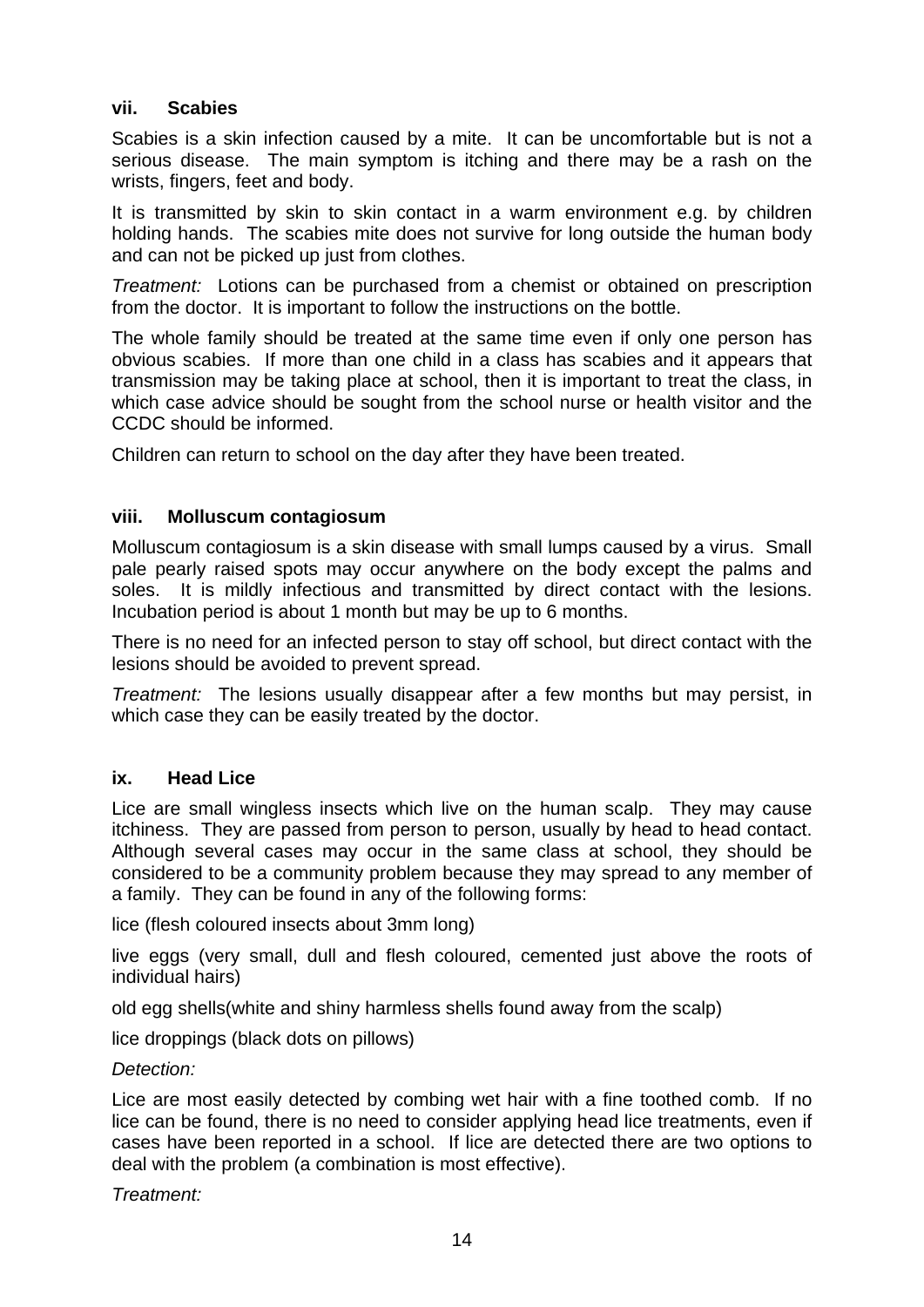*"Wet combing method":* Head lice may be cleared over a 2 week period, as follows:

Wash the hair in the normal way, with an ordinary shampoo;

Using lots of conditioner, and while the hair is very wet, comb through the hair from the roots to the ends with a fine comb. Make sure the teeth of the comb slot into the hair at the roots of every stroke;

Clear the comb of lice between each stroke;

Repeat this routine every 3 days for 2 weeks, so that any lice emerging from eggs are removed before they mature and spread.

#### *Using lotions:*

Only those with live lice should be treated.

Lotions are preferable to shampoos. These can be bought from the chemist or obtained on prescription.

It is important that the instructions on the bottle are followed very carefully and that all the family and close contacts are checked and treated, if necessary.

Asthmatics and those with skin problems such as eczema should use water based products, or Lyclear. Pregnant and breast feeding mothers and children under 6 months should be treated under medical supervision.

#### *Exclusion:*

People with head-lice do not need to be excluded, including if the combing method is used (as any newly emerging lice do not mature and spread between treatments). Treatment should be started on same day, but child does not have to be sent home from school.

#### *Further advice:*

Seek advice from your school nurse. Leaflets are available from your nurse, or from the Health Protection Unit.

#### **x. Impetigo and Erysipelas**

Impetigo and erysipelas are bacterial skin infections caused by staphylococci and streptococci. Impetigo commonly affects the face, particularly around the nose and mouth causing weeping lesions which form crusts. Young children may be generally off colour. Erysipelas causes the skin to become swollen, red and blistered, and is usually associated with a fever.

These are infectious while the spots are wet and discharging pus. Antibiotic treatment is helpful; separate towels and thorough hand washing are important in preventing transmission (see section 2). Children can return to school once they are well and the lesions are crusted or healed.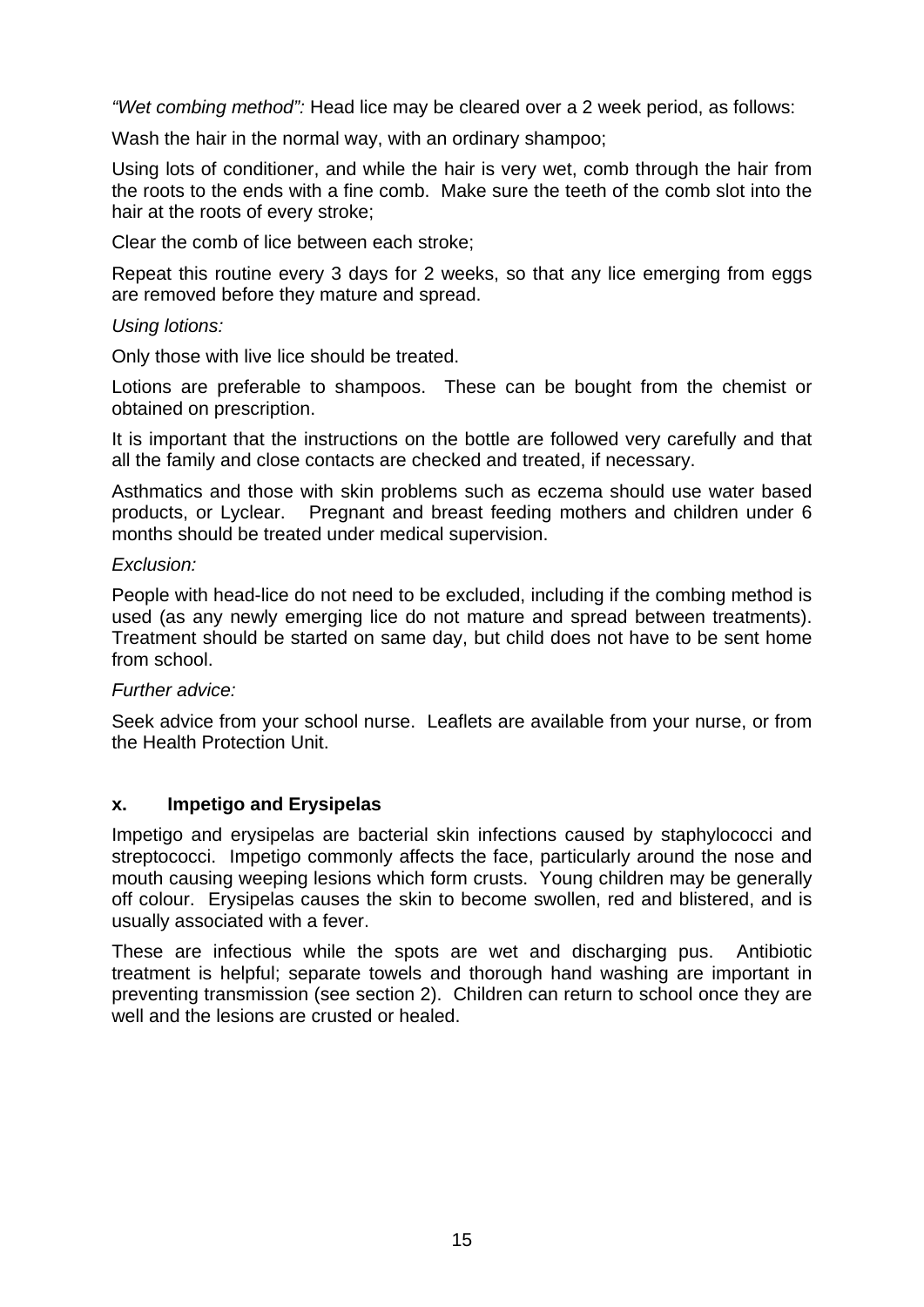### **xi. Panton-Valentine Leukocidin (PVL)**

#### **What is PVL?**

Staphylococcus aureus is a 'bug' (a microbe or bacterium) that is a normal part of the skin flora (bacterium and fungi that live on healthy skin). It particularly likes to live on the moist surfaces of the body such as inside the nostrils, the armpits and in the groin area. People in the wider community carry many different strains of Staphylococcus aureus. Some strains are more likely to cause infections than others i.e. they are more virulent. Strains that secrete a toxin called Panton-Valentine Leukocidin (PVL) are more likely to cause infections, particularly of the skin.

The number of cases of this strain of Staphylococcus aureus has been rising over the past few years. Almost all of the cases identified so far have been in normally fit healthy people, including children attending nurseries and/or schools

#### *Guidance for reducing the spread of PVL-Staphylococcus aureus (PVL-SA) in schools and nurseries*

#### **General Measures**

- 1. Hand hygiene should be facilitated by providing adequate washing facilities and supplies. Liquid soap dispensers (not soap bars) should be used and paper towel dispensers should replace cloth towels.
- 2. Children should wash hands after using toilets, before eating and drinking, before and after use of the gymnasium and other communal sports activities, and whenever hands are contaminated or soiled.
- 3. Open wounds should be covered with plasters.
- 4. Children and staff with wounds that cannot be contained by bandages should be excluded from schools and nurseries
- 5. Common areas in school/nursery (e.g. toilets, locker rooms, dining room etc), should be kept clean by following regularly scheduled cleaning protocols.

#### **For individual cases with PVL-SA infection**

- 1. Individuals can go to school provided they feel well, are of an age where they can understand the importance of good hand hygiene, and the infected skin is covered with a clean dry dressing able to stay dry and in place until the end of the school day.
- 2. Individuals should not be at school if they have a boil that requires drainage or a newly discharging boil or abscess, the leakage from which cannot easily be contained.
- 3. Individuals should not take part in contact sports or use communal gym equipment until their skin lesion has totally healed.
- 4. Those with eczema or a more generalised skin condition should remain off school until treatment has been completed and/or discussed with local HPU.

#### **Increasing numbers of skin infections**

If it appears that infection is spreading between children, the local Health Protection Unit should be contacted.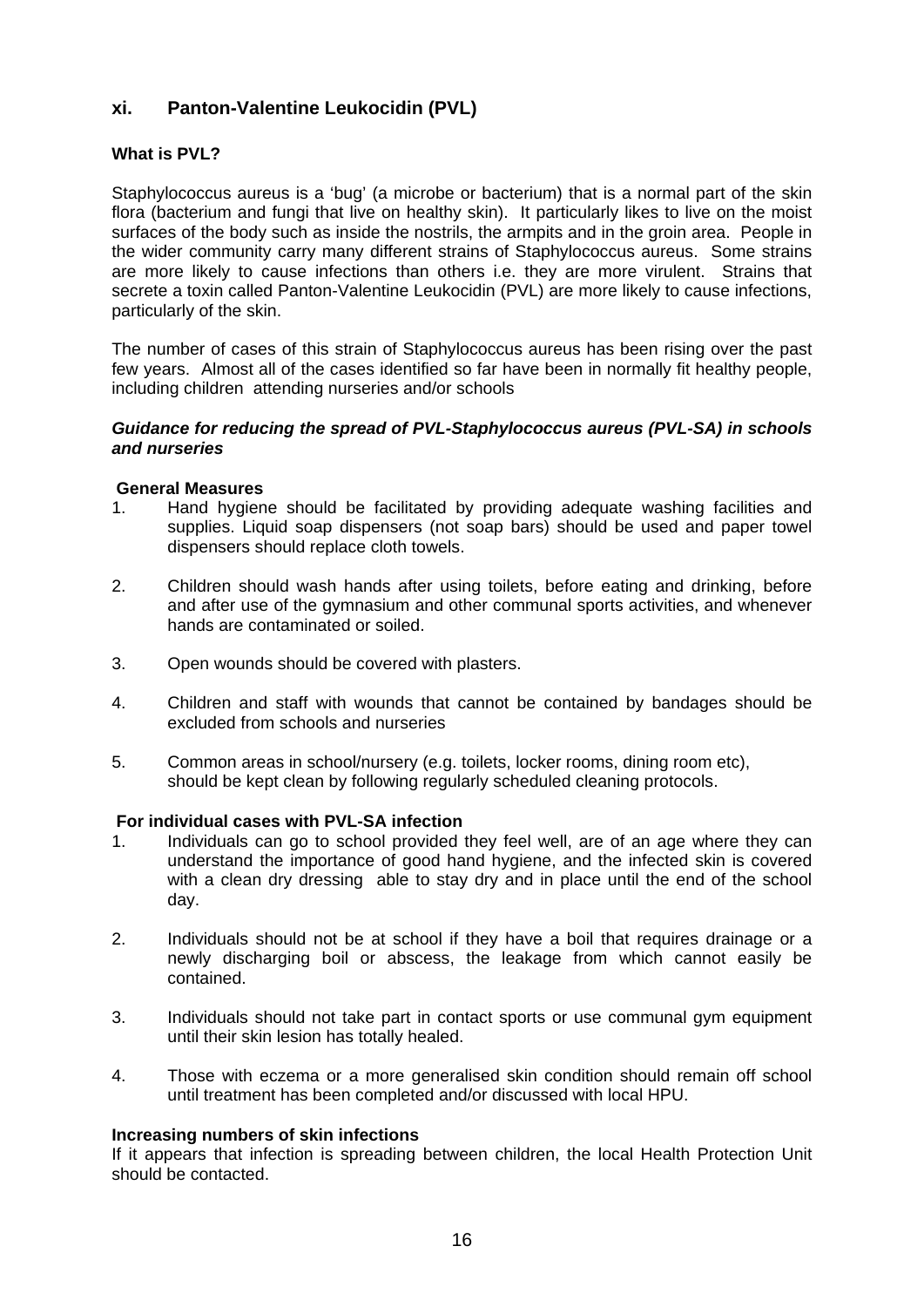# **8. Other diseases**

### **i. Meningitis**

Meningitis is inflammation of the meningeal coverings of the brain. Common causes include bacteria or viruses.

- *Viral meningitis:* no treatment of contacts is necessary and the case is not a risk to others. This is usually a rare complication of any of a number of viruses that normally cause other diseases, such as mumps or glandular fever.
- *Bacterial meningitis* in school-aged children is usually due to meningococcal infection. There is a small increased risk to people who have had particularly close and prolonged contact with cases of meningococcal infections, so contacts are traced and given preventive antibiotics and sometimes vaccine (depending on the strain). The increased risk is usually considered only to affect the immediate family of a case. Contacts of other types of bacterial meningitis such as pneumococcal meningitis are not at risk, as these diseases are largely a matter of individual susceptibility.

### *Meningococcal disease*

Meningitis (infection of the covering of the brain) or septicaemia (blood poisoning) due to meningococci cause concern in school aged children. Usually only one case will occur in a school in any one year, and the only people at risk from the case will be brothers and sisters, parents and boyfriend or girlfriend. The risk of passing on meningococci is associated with the prolonged, close contact that occurs in a family, at home. Very rarely, a second case of meningococcal meningitis will occur in a school. In such a situation, it may be necessary to give antibiotics (and sometimes vaccine) to other pupils and staff.

Meningococcal group C vaccine was introduced in October 1999. Most children have now been immunised against group C and it is very unusual for this strain to cause disease in anyone under 18 years of age. Group B, for which there is no vaccine at present, causes the majority of cases.

In the past, antibiotics were offered to nursery school or playgroup contacts of isolated cases of meningococcal disease. There is now good evidence showing that these contacts do not benefit from antibiotics; the antibiotic used may eradicate protective organisms and so be detrimental. Preventive antibiotics are only recommended in the rare event of two cases occurring in the same school or playgroup, within one month.

The Consultant in Communicable Disease Control (CCDC) will be happy to assist the head teacher in the composition of letters and the provision of advice.

# **Action for schools**

- i. inform Health Protection Agency (HPA) (who should already be aware of the case)
- ii. inform school nurse/ health visitor
- iii. discuss composition of letters to parents with local HPA
- iv. discuss need for antibiotic prophylaxis with local HPA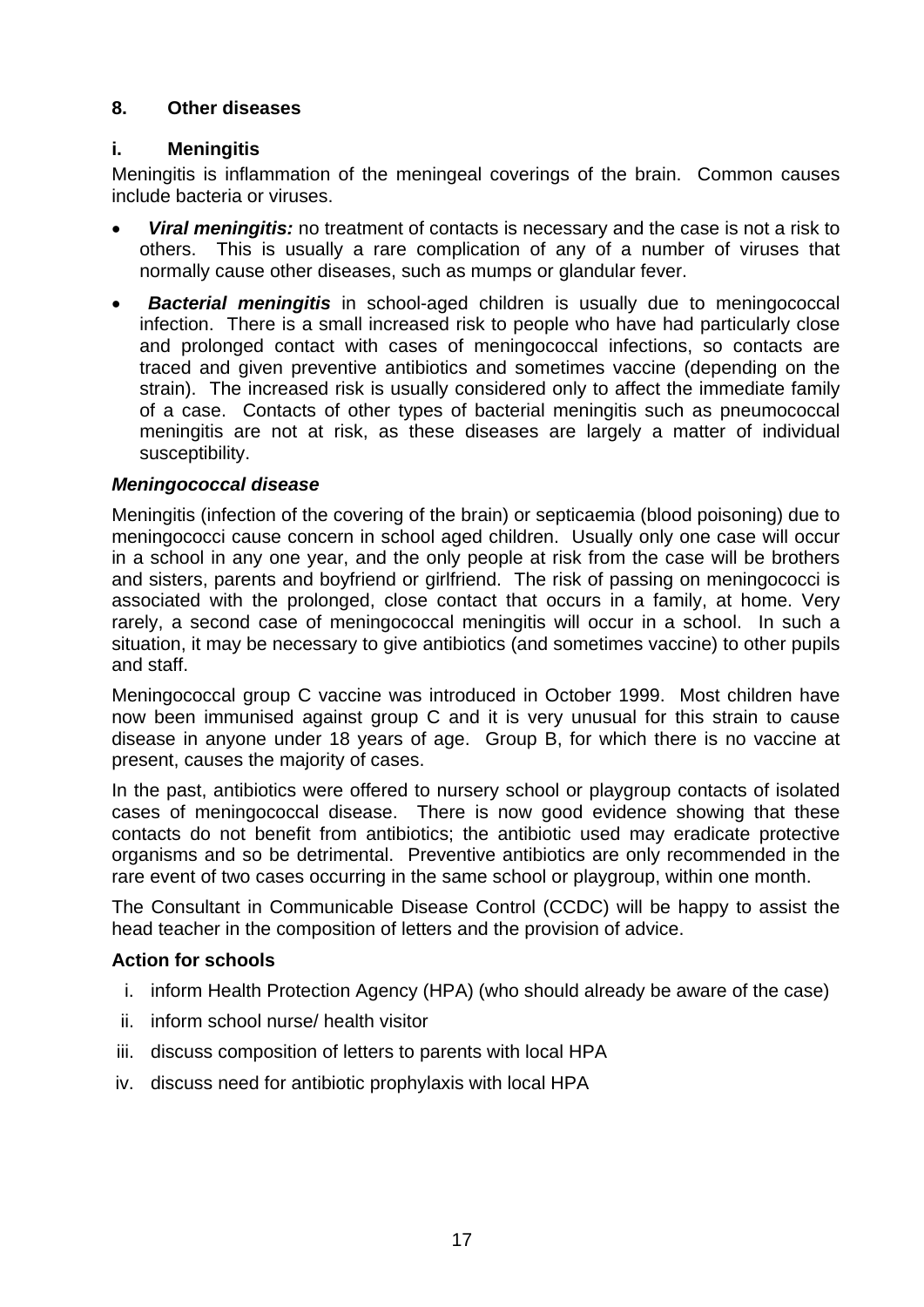# **Signs and symptoms**



In adults and children. **In adults and children**.

Taken from signs & symptoms cards copyright Meningitis Trust. Used with their kind permission. Copied from their web site on the 1/06/2010. Meningitis Trust Helpline number: 0800 028 18 28 (24 Hours) Website: www.meningitis-trust.org.uk

# **Action for a child taken ill in school**

If you suspect meningitis/meningococcal septicaemia contact a GP immediately

Describe the symptoms carefully, explain why you are worried.

If your doctor is not available go straight too the nearest Accident and Emergency Department.

Early treatment with antibiotics is vital.

**Do not wait for the rash, it may be the last symptom to appear and may not appear at all.** 

# **ii. Hepatitis or Jaundice**

- usually viral (hepatitis A, B, C, glandular fever)
- commonest form in schools is Hepatitis A which may cause loss of appetite, feeling 'off colour', with or without jaundice. It is often asymptomatic in children. Spread is by the faecal oral (hand to mouth) route and thus good hand hygiene is essential in prevention.

*Prevention:* Hand washing essential (section 2.ii)

Immunoglobulin (a type of immunisation) or vaccine may be used to control outbreaks (under guidance of CCDC).

• Hepatitis B and C may be blood borne (Hepatitis B is also sexually transmitted). There is no risk to others, as long as blood spills are dealt with appropriately, if possible by a designated first aider (see section 5).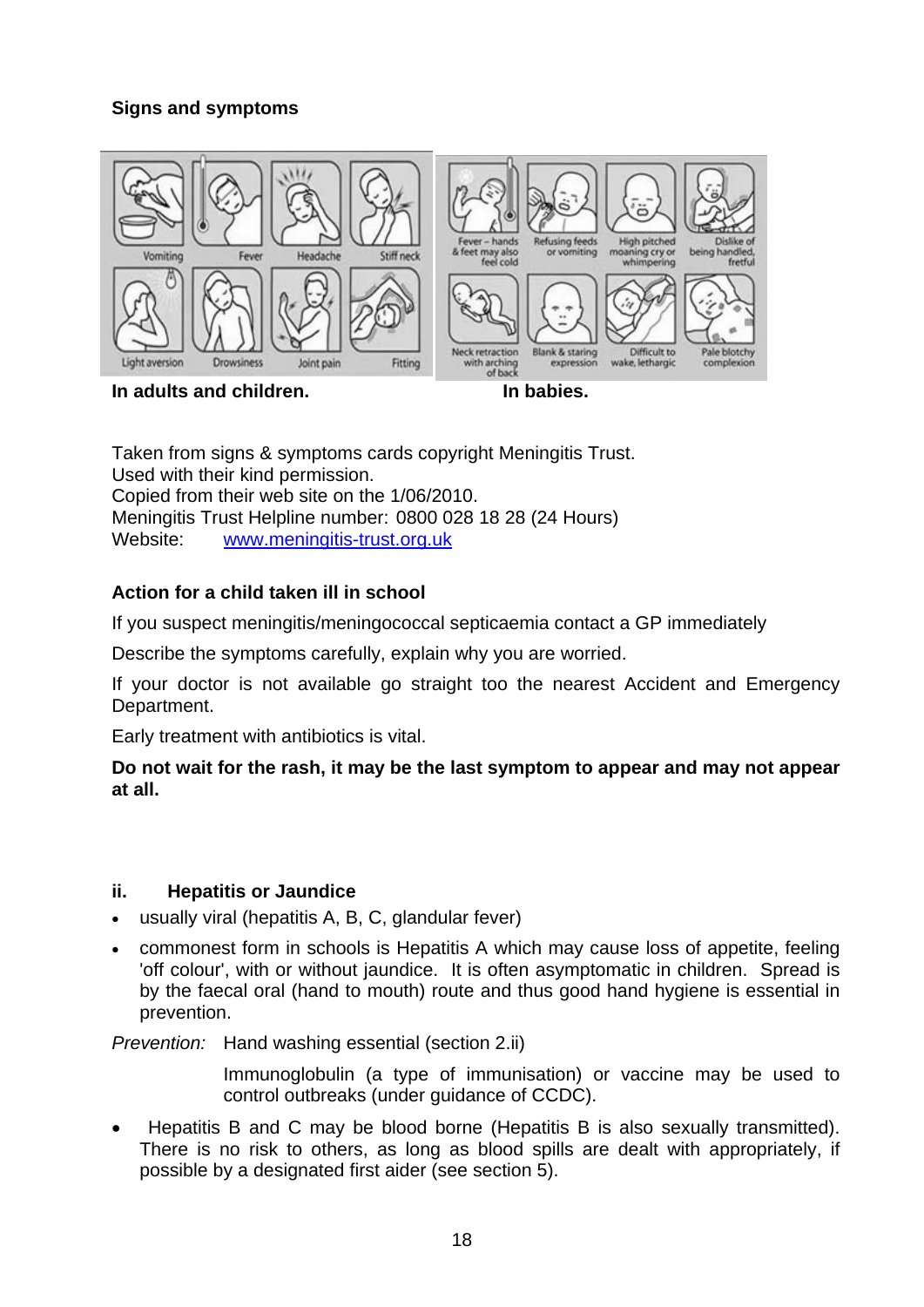# **iii. Tuberculosis**

- children are rarely infectious (usually diagnosed when an adult, relative or close friend is found to have TB)
- exclusion from school is not necessary once treatment has been taken for 2 weeks.
- adults (staff, parents) with TB **may** be infectious, hence children in close contact may need medical assessment (discuss with CCDC).

### **iv. HIV and AIDS**

The Acquired Immunodeficiency Syndrome (AIDS) is caused by infection with the Human Immunodeficiency Virus (HIV). HIV is mostly spread by sexual contact with an infected person, by sharing an infected needle or by receiving blood from an infected person. The latter is extremely unlikely to occur now in this country as all blood is carefully screened. If a pregnant woman is infected she may pass the infection to her unborn child.

There is no risk to other children or staff from an HIV infected child attending a school provided standard good hygiene practices are in place (see section 5).

Health education about HIV is of vital importance and should be included in the curriculum for older children, along with an endorsement of life-long patterns of safer sexual behaviour and information about the physically and socially damaging effects of drug misuse.

### **v. Whooping Cough (Pertussis)**

The early stages of whooping cough, which may last a week or so, can be very like a heavy cold with a temperature and persistent cough. The cough becomes worse and usually the characteristic 'whoop' may develop. Coughing spasms are frequently worse at night and may be associated with vomiting. The whole illness may last several months. Antibiotics rarely affect the course of the illness but can reduce the period of infectivity. This infection can cause serious complications especially in very young children or people with diseases causing immunosuppression. Vulnerable household contacts may benefit from preventive antibiotics.

#### **vi. Measles**

Measles is now a very rare disease as a result of Measles Mumps Rubella (MMR) immunisation at 13 to 15 months, and the MR (Measles Rubella) campaign in 1994. However measles is highly infectious and can be a serious disease. The new preschool booster is important and a high uptake should prevent the need for mass immunisation campaigns in the future.

#### **vii. Rubella**

Rubella (German Measles) is now a very rare disease in school aged children. It now most commonly affects men in their 20s because until the 1994 Measles Rubella campaign only girls were immunised (the MMR was introduced in the late 1980s). Rubella is usually a mild illness, but can have very serious effects on the unborn child if a woman is infected in pregnancy.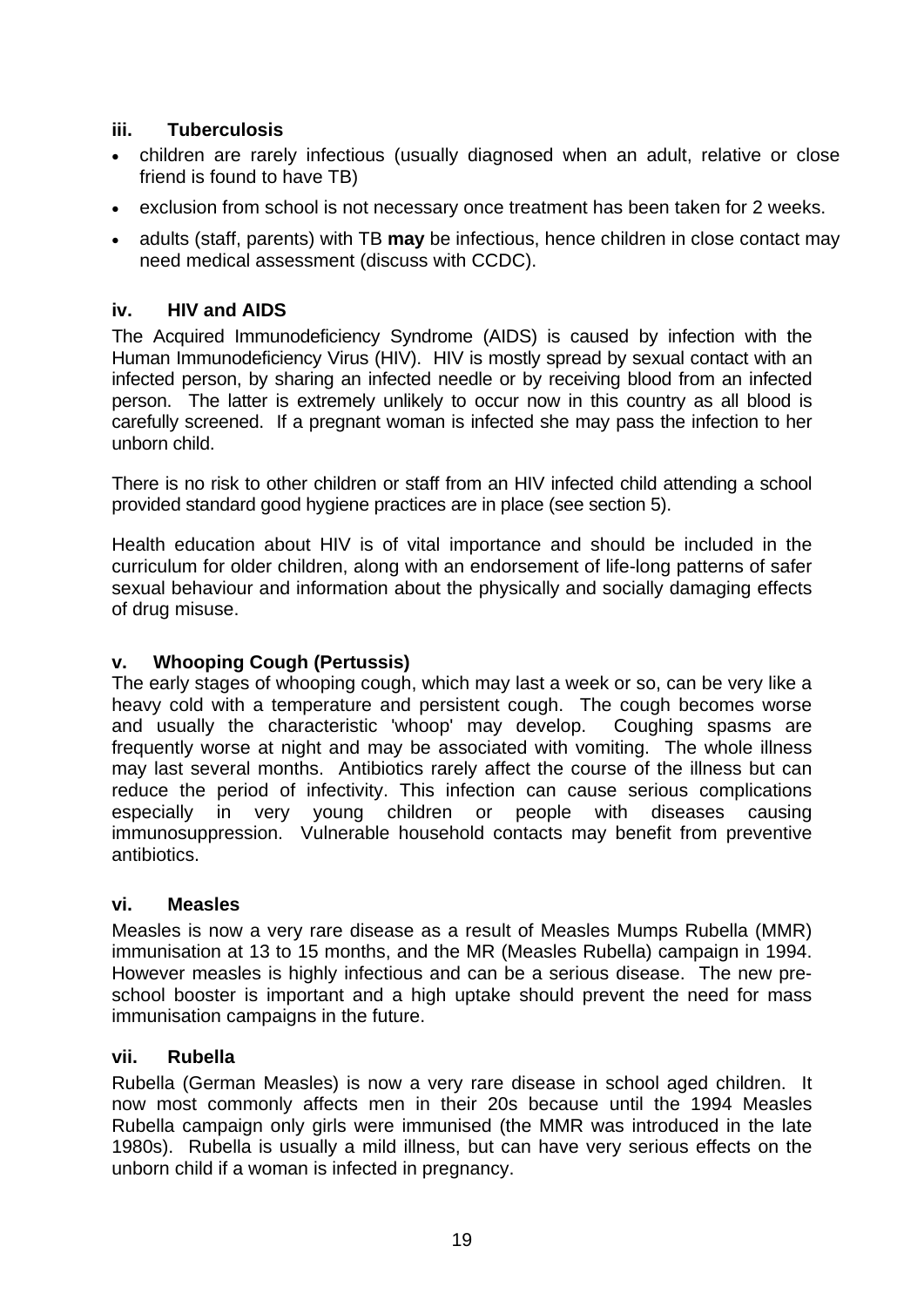# **viii. Mumps**

Mumps has become very uncommon since the introduction of the MMR. This was previously an important cause of viral meningitis in children.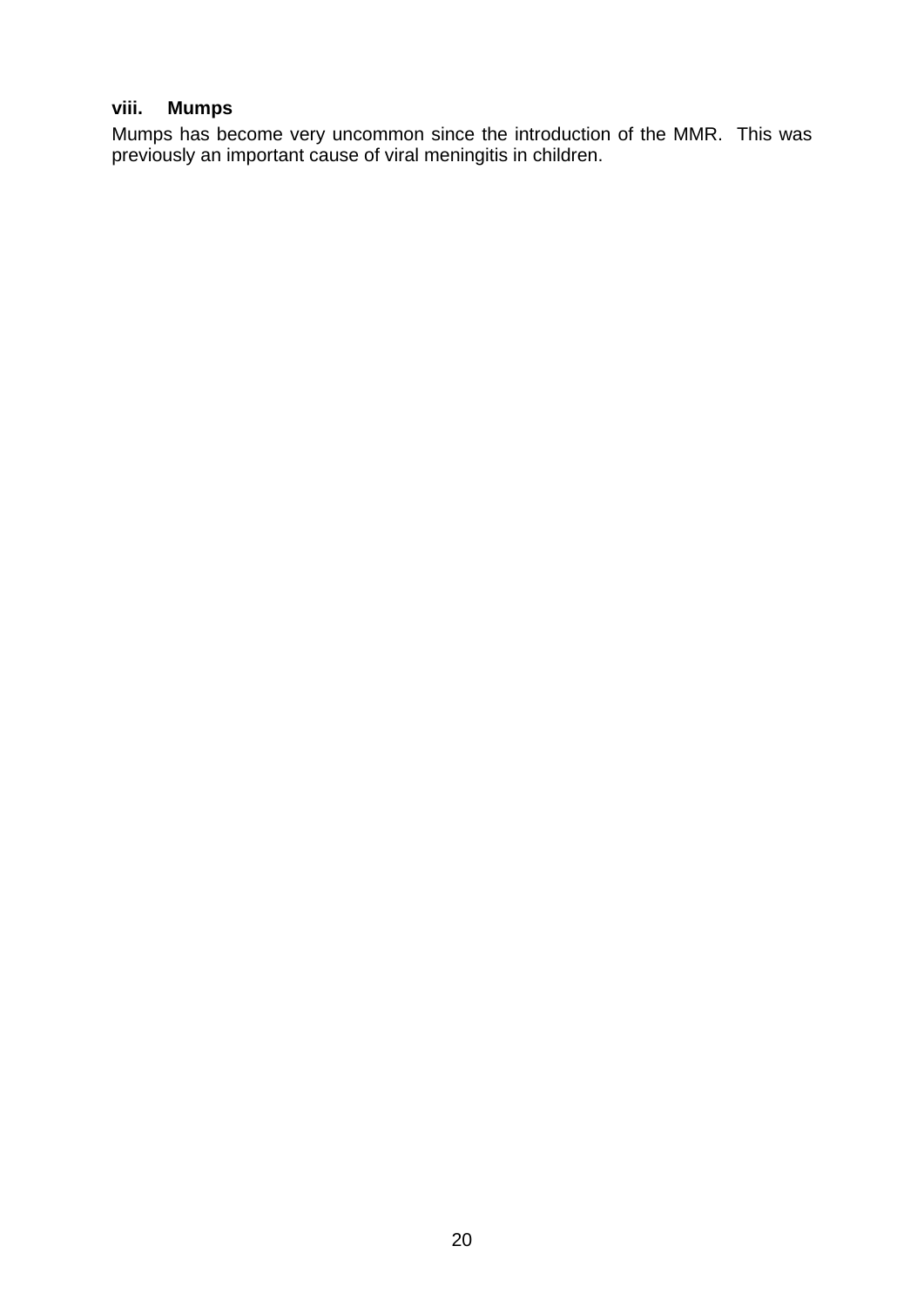# **9. Guidelines on food hygiene for childminders1**

### **Legal Requirements**

If meals are being prepared for children then registration as a Food Business is required. Application forms for registration can be obtained from the District Council Environmental Health Department.

Compliance with the Food Hygiene (England) Regulations 2006 is required to ensure that prepared food is safe, supplied hygienically and all hazards are controlled.

Food handlers should also attend an approved food hygiene course or hold a Basic Food Hygiene Certificate or equivalent.

#### **Kitchen Standards**

A good domestic standard of kitchen equipment and facilities is acceptable. A double/twin sink for correct wash and rinse/sterilisation procedures is expected but a single sink used in conjunction with a dishwasher is satisfactory. In addition, a separate wash hand basin (with soap and hand drying facilities) and both hot and cold water supplies is a requirement. This should ideally be installed in the kitchen but if you have one in a utility room or ground floor toilet then this is also acceptable. It is recommended that the use of a sanitiser (chemical bacteriocidal cleaning agent) be used on work surfaces, cutting boards and all equipment in contact with food.

A household fridge set to work at less than  $8^{\circ}$ C is necessary and a simple plastic thermometer stored in the appliance will indicate the correct working temperature or that the thermostat should be adjusted.

A washing machine in the kitchen is acceptable but the laundering of clothes should be carried outside the food preparation times.

Avoid carpeted kitchens, artex ceilings and ensure that pets and pet foods, potted plants and cleaning chemicals/materials are kept out of the food room generally but particularly during food preparation.

#### **Food Handling**

It is important that you are up to date with food handling practices. You may wish to contact your local environmental health department for advice.

In addition, you should make sure hands are washed and utensils and surfaces thoroughly cleaned before preparing food, and, that food is:

- stored at an appropriate temperature;
- not out of date;

1

- thoroughly cooked or reheated;
- partly eaten or used food is not re-offered;
- commercial baby foods are stored and cooked following the manufacturer's recommendations;
- microwaved food is allowed to reach the appropriate temperature before it is given to the child.

Food handlers with diarrhoea or vomiting should not handle or prepare food until 48 hours after full recovery.

<sup>1</sup> Advice for schools and nurseries is available from www.food.gov.uk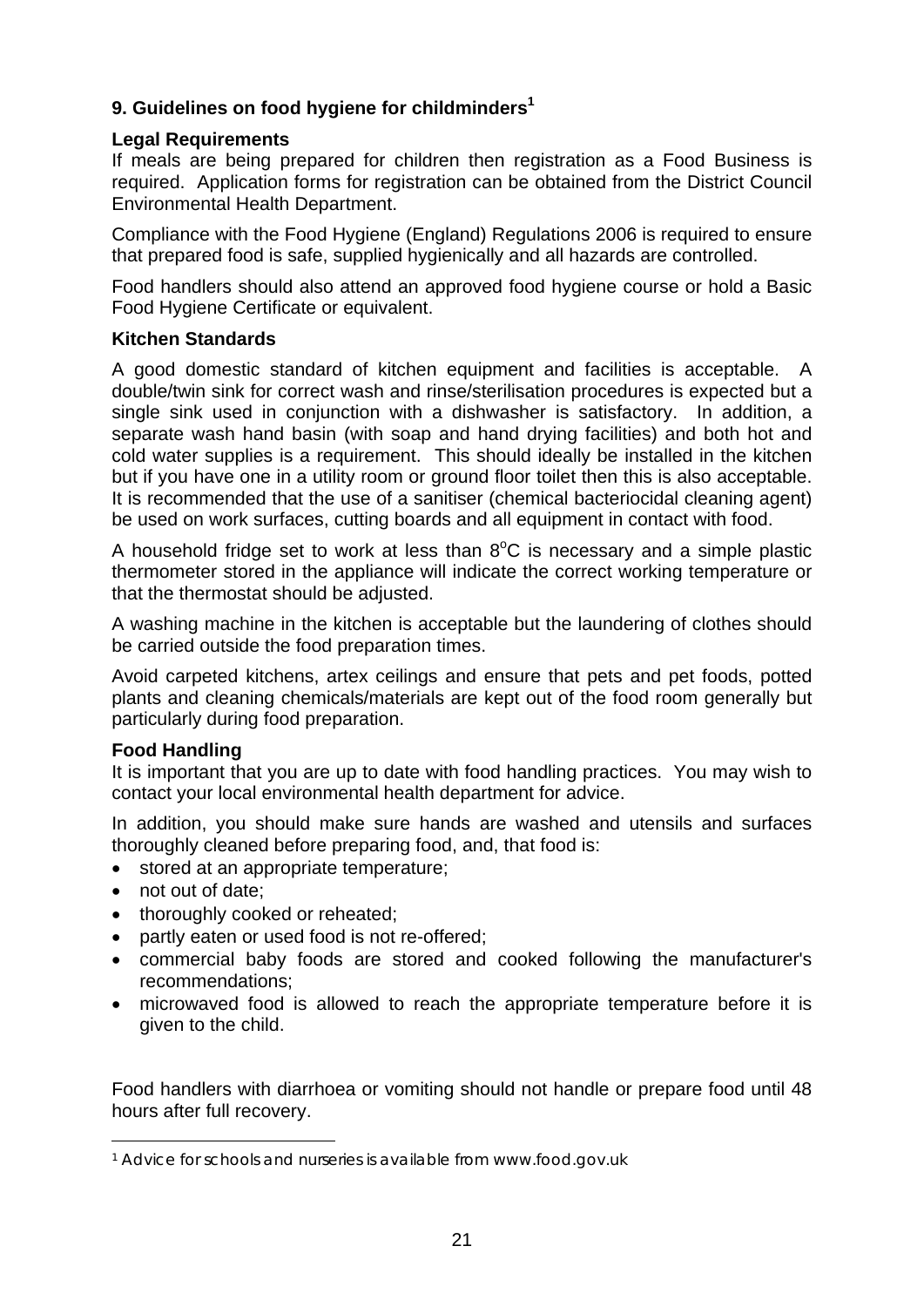# **10. Exclusion from school**

Guidelines for the exclusion from day nursery and school of children and household contacts suffering from an infectious disease

| <b>Disease</b>  | Usual Incubation<br>Period (days)  | Infectious Period (days)                                                                                                                                               | Minimum period of exclusion of<br>patients from school, day nursery,<br>playgroup, etc. | Exclusion of family<br>contacts who<br>attend playgroup,<br>day nursery or<br>school |
|-----------------|------------------------------------|------------------------------------------------------------------------------------------------------------------------------------------------------------------------|-----------------------------------------------------------------------------------------|--------------------------------------------------------------------------------------|
| Campylobacter   | $3-5$                              | Whilst organism is in stools $\left  \langle 7   \right $ Until clinically fit with no diarrhoea None<br>weeks) but mainly whilst diarrhoea is for 48 hours<br>present |                                                                                         |                                                                                      |
| Chickenpox      | $13 - 21$                          | From 1-2 days before, to 5 days $ 5$ days from onset of rash<br>after appearance of rash                                                                               |                                                                                         | None                                                                                 |
| Shingles        | Usually years after<br>chicken pox | Blisters contain Chicken Pox virus   Discuss with local HPU<br>(Varicella Zoster)                                                                                      |                                                                                         | None                                                                                 |
| Colds /'Flu     | $1-3$ days                         | while symptoms persist                                                                                                                                                 | while child unwell                                                                      | None                                                                                 |
| Conjunctivitis  | 2-3 days                           | during active infection (with pus and Single cases: if child is well no None<br>crusting)                                                                              | exclusion necessary                                                                     |                                                                                      |
| Cryptosporidium | $3 - 11$                           | Whilst cysts are present in stools Until clinically fit with no diarrhoea,<br>(several weeks) but mainly whilst for 48 hours<br>diarrhoea is present                   |                                                                                         | <b>None</b>                                                                          |
| Diphtheria      | $2 - 5$                            | Whilst the organism is present in<br>nose and throat                                                                                                                   | fit<br>Until<br>clinically<br>and<br>bacteriological<br>examination<br>is<br>clear      | days and until<br>7<br>bacteriological<br>result is negative                         |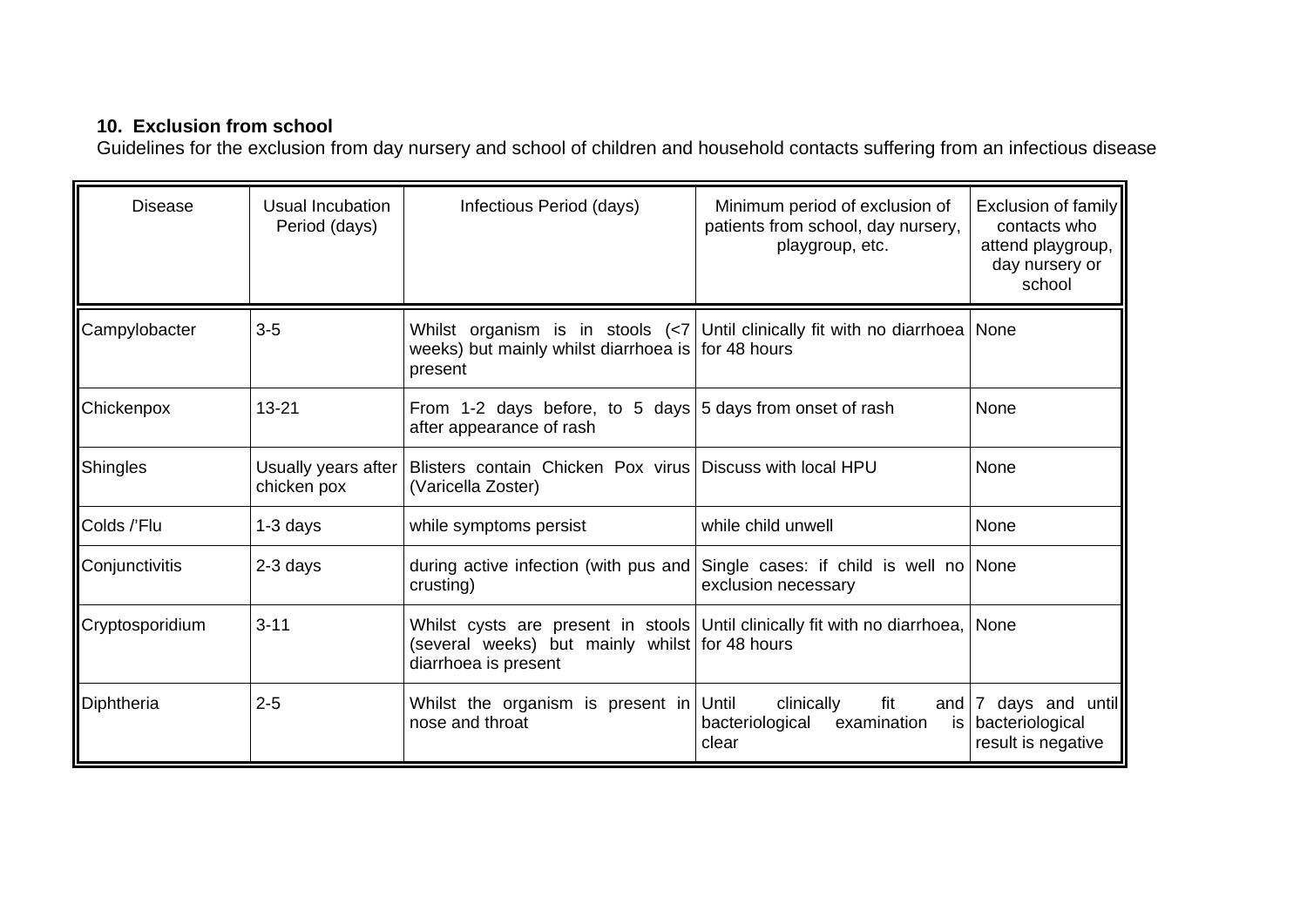| <b>Disease</b>                                                                                                                         | Usual Incubation<br>Period (days) | Infectious Period (days)                                                                                                                                                         | Minimum period of exclusion of<br>patients from school, day nursery,<br>playgroup, etc. | Exclusion of family<br>contacts who<br>attend playgroup,<br>day nursery or<br>school                 |
|----------------------------------------------------------------------------------------------------------------------------------------|-----------------------------------|----------------------------------------------------------------------------------------------------------------------------------------------------------------------------------|-----------------------------------------------------------------------------------------|------------------------------------------------------------------------------------------------------|
| Ear Infections/Sticky   may be chronic<br>Ears                                                                                         |                                   | usually not infectious                                                                                                                                                           | None                                                                                    | None                                                                                                 |
| Fifth<br>Disease 4-20<br>(Slapped Cheek)                                                                                               |                                   | 1 week+ before the rash develops                                                                                                                                                 | Until clinically well. Presence of<br>rash does not indicate infectivity                | None                                                                                                 |
| <b>IFood</b><br>Poisoning<br>(including<br>salmonellosis<br>and<br>shigella sonnei<br>but<br>Inot E coli 0157- seek<br>further advice) | varies according<br>to cause      | Varies according to cause- usually Until clinically fit with no diarrhoea<br>whilst symptomatic (may need to or vomiting for 48 hours.<br>consult CCDC)                          |                                                                                         | None                                                                                                 |
| Measles 14-21<br><b>German</b><br>(Rubella)                                                                                            |                                   | From 7 days before to 5 days after $ 5$ days from appearance of rash<br>onset of rash                                                                                            |                                                                                         | If pregnant<br>None.<br>woman<br>is.<br><sub>in</sub><br>she<br>contact.<br>should<br>consult<br>GP. |
| Giardia Lamblia                                                                                                                        | $7 - 28$                          | Whilst cysts are present in stools but<br>mainly whilst diarrhoea is present                                                                                                     | Until clinically fit with no diarrhoea<br>after treatment                               | None                                                                                                 |
| <b>Glandular Fever</b>                                                                                                                 | $4 - 6$ weeks                     | Once symptoms have cleared risk is Until clinical recovery<br>small apart from very close contact<br>e.g. kissing                                                                |                                                                                         | None                                                                                                 |
| Foot<br>Hand,<br>and<br>Mouth Disease                                                                                                  | $3-5$                             | Probably from 2-3 days before and Until clinically well. Presence of None<br>up to several weeks after onset of rash does not indicate infectivity<br>symptoms (virus in stools) |                                                                                         |                                                                                                      |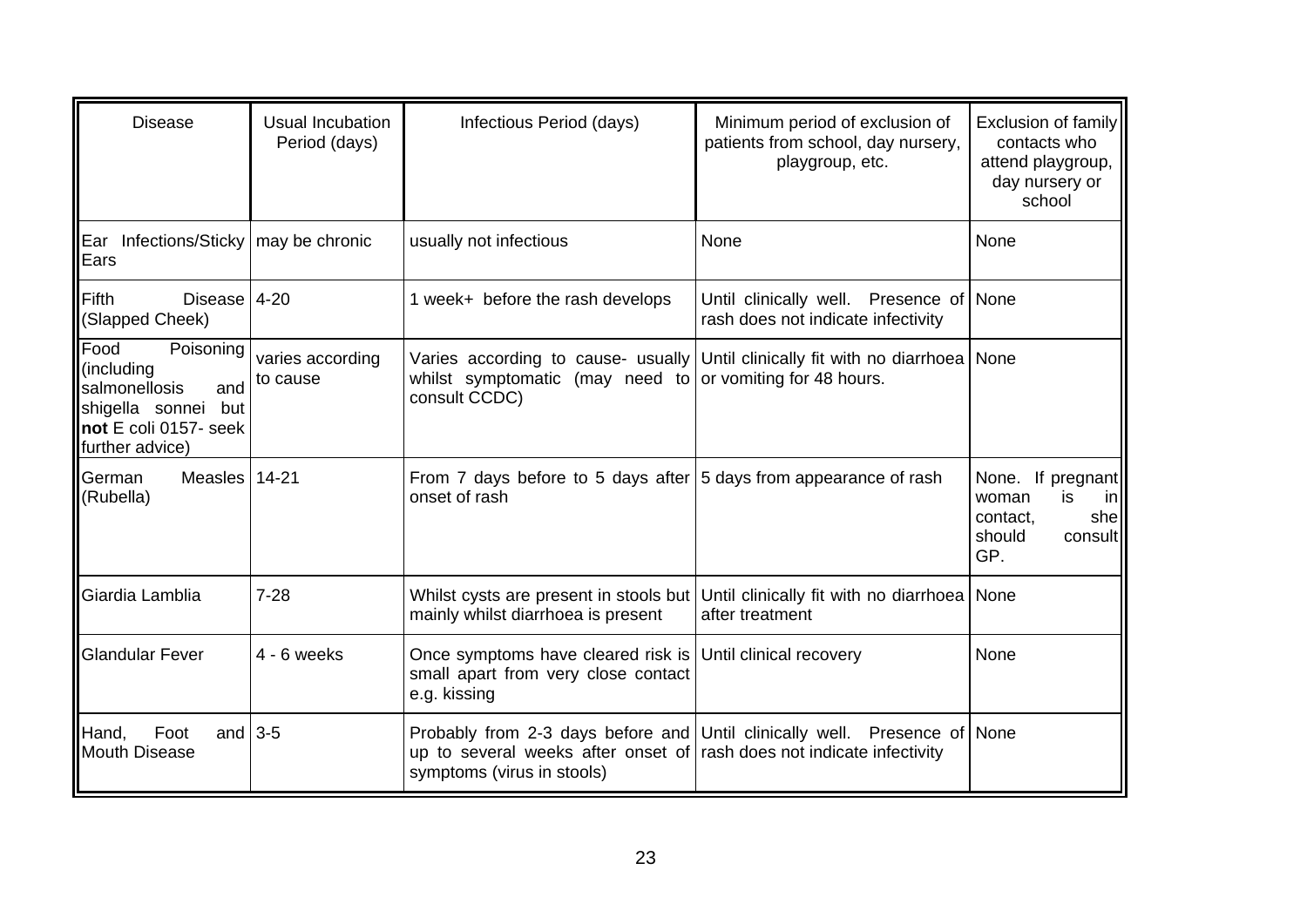| <b>Disease</b>                           | Usual Incubation<br>Period (days)                 | Infectious Period (days)                                                                   | Minimum period of exclusion of<br>patients from school, day<br>nursery, playgroup, etc.             | Exclusion of family<br>contacts who attend<br>playgroup, day<br>nursery or school                                  |
|------------------------------------------|---------------------------------------------------|--------------------------------------------------------------------------------------------|-----------------------------------------------------------------------------------------------------|--------------------------------------------------------------------------------------------------------------------|
| <b>Head and Body Lice</b>                | eggs hatch in 1<br>week                           | as long as live lice or eggs                                                               | None:<br>should<br>treatment<br>be<br>started on day head lice found.<br>No need to send child home | <b>Others</b><br>None.<br>affected<br>$\overline{\mathsf{I}}$<br>household<br>should<br>be treated at same<br>time |
| <b>Hepatitis A</b>                       | 2-6 weeks                                         | From 7-14 days before to 7 days   7 days from onset of jaundice<br>after onset of jaundice |                                                                                                     | Adults<br>family<br>in.<br>should<br>discuss<br>prophylaxis with GP                                                |
| Hepatitis B(see text)                    | 2 weeks to 6<br>months                            | infectious<br>under<br>not<br>normal<br>conditions                                         | until the child feels well                                                                          | None                                                                                                               |
| <b>Herpes</b><br>(Cold Sore)             | Simplex $ 2-12$ days                              | during infection                                                                           | None                                                                                                | None                                                                                                               |
| <b>HIV</b><br>infection<br>(see<br>text) | variable                                          | infectious<br>normal None<br>under<br>not<br>conditions                                    |                                                                                                     | None                                                                                                               |
| Impetigo/ Erysipelas                     | Impetigo: 4-10<br>days<br>Erysipelas: 1-3<br>days | as long as lesions are wet and pus is<br>present                                           | until<br>lesions<br>are crusted<br>or<br>healed                                                     | None                                                                                                               |
| <b>Measles</b>                           | $7-14$ days                                       | From a few days before to 5 days $ 5$ days from onset of rash<br>after onset of rash       |                                                                                                     | None                                                                                                               |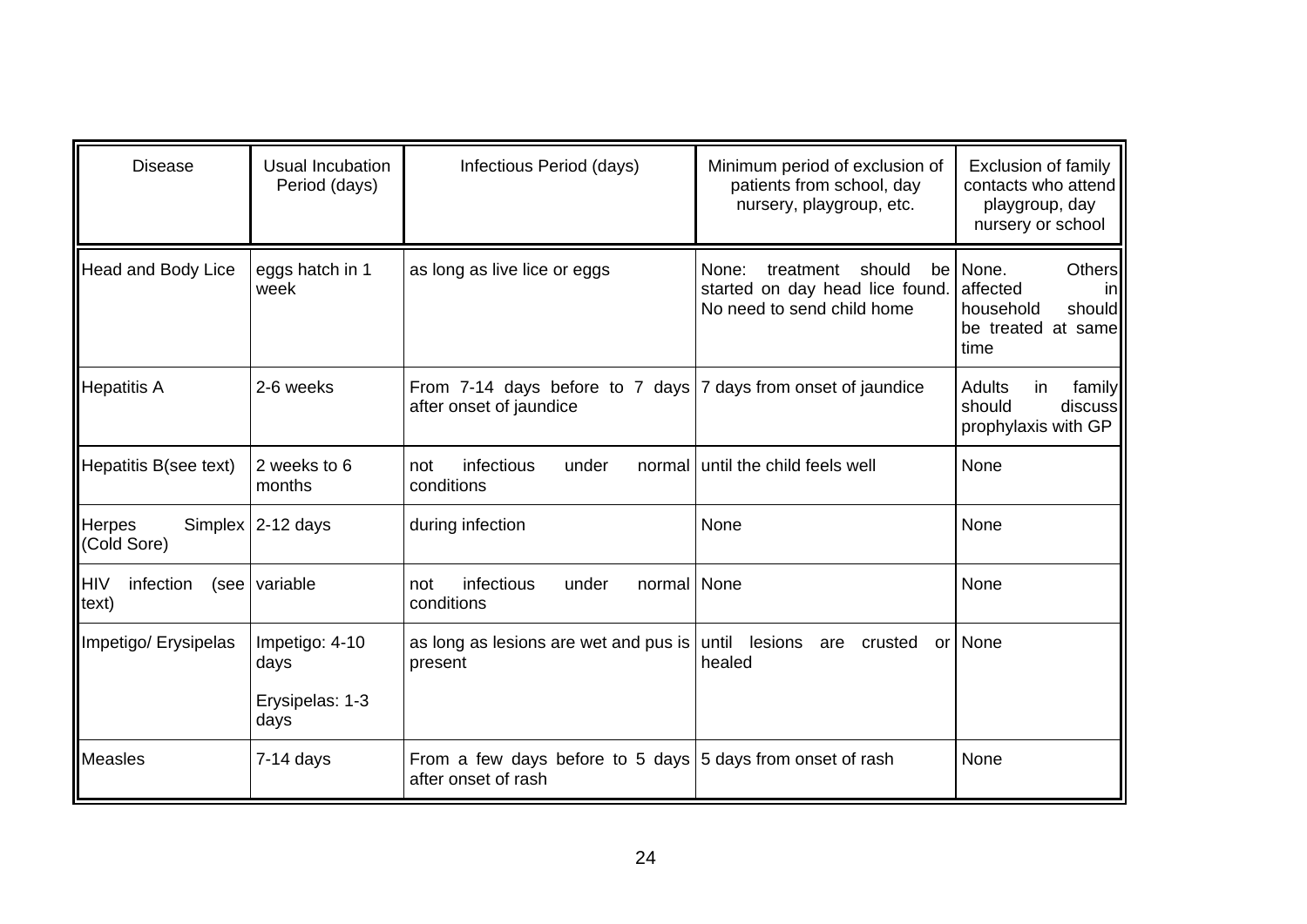| <b>Disease</b>                                                                              | Usual Incubation<br>Period (days)                                                            | Infectious Period (days)                                            | Minimum period of exclusion of Exclusion of family<br>patients<br>school,<br>from<br>nursery, playgroup, etc. | day contacts who attend<br>playgroup,<br>day<br>nursery or school  |
|---------------------------------------------------------------------------------------------|----------------------------------------------------------------------------------------------|---------------------------------------------------------------------|---------------------------------------------------------------------------------------------------------------|--------------------------------------------------------------------|
| Meningitis<br>(see<br>text)                                                                 | varies, depending<br>on cause<br>(meningococcal is<br>less than 7 days-<br>usually 3-4 days) | see text                                                            | Until clinical recovery                                                                                       | None                                                               |
| Molluscum<br>Contagiosum                                                                    | 2-7 weeks                                                                                    | As long as lesions persist                                          | None                                                                                                          | None                                                               |
| <b>Mumps</b>                                                                                | 12-21 commonly<br>18 days                                                                    | 2 days before onset of swelling to 5<br>days after                  | Until swelling has subsided (5 None<br>days minimum)                                                          |                                                                    |
| Poliomyelitis                                                                               | $3 - 21$                                                                                     | Whilst virus is present in stools                                   | Until clinical recovery.<br>discretion of CCDC                                                                | At the At the discretion of<br>CCDC                                |
| Tinea<br>Ringworm:<br>Captitis (head), Tinea<br>Corporis<br>(body),<br><b>Athletes Foot</b> | $4-10$ days                                                                                  | as long as rash present                                             | none (treatment recommended)                                                                                  | None                                                               |
| <b>Scabies</b>                                                                              | few days to 6<br>weeks                                                                       | until mites and eggs are destroyed day of treatment<br>by treatment |                                                                                                               | None.<br><b>Household</b><br>should be treated at<br>the same time |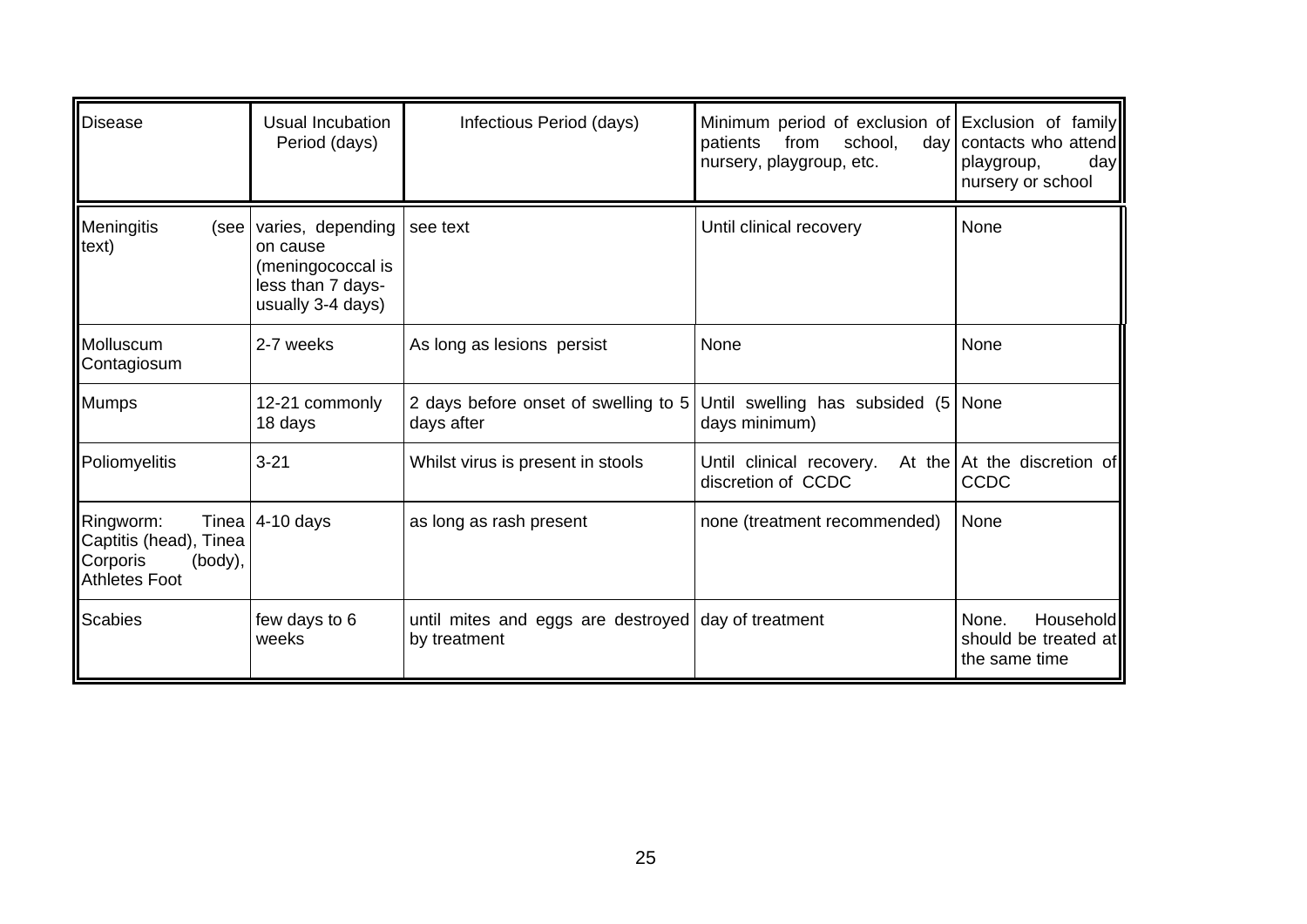| <b>Disease</b>                                                | Usual Incubation<br>Period (days)              | Infectious Period (days)                                                       | Minimum period of exclusion of<br>patients from school, day<br>nursery, playgroup, etc. | <b>Exclusion of family</b><br>contacts who<br>attend playgroup,<br>day nursery or<br>school                            |
|---------------------------------------------------------------|------------------------------------------------|--------------------------------------------------------------------------------|-----------------------------------------------------------------------------------------|------------------------------------------------------------------------------------------------------------------------|
| Scarlet Fever and 2-5<br>Streptococcal<br>other<br>infections |                                                | Whilst organism is present in the<br>nose and throat or skin lesion            | 24<br>after<br>commencing   None<br>hours<br>antibiotic treatment.                      |                                                                                                                        |
| Skin Infection, e.g.<br><b>PVL or MRSA</b>                    |                                                |                                                                                | Please discuss with local HPU                                                           | Good hygiene, in<br>particular hand<br>washing and<br>environmental<br>cleaning are<br>important to<br>prevent spread. |
| Threadworms                                                   | 2-6 weeks to<br>complete life cycle            | when eggs are shed in faeces                                                   | none once treated                                                                       | None. Household<br>should be treated<br>at same time                                                                   |
| Tuberculosis                                                  | 4-6 weeks                                      | whilst organism is present in sputum                                           | For 2 weeks following start of None. Close<br>treatment                                 | contacts may need<br>to be screened                                                                                    |
| <b>Typhoid</b><br>Paratyphoid Fever                           | and Typhoid: 7-21<br>Paratyphoid: 1-10<br>days | Whilst organism is present in stools At the discretion of the CCDC<br>or urine |                                                                                         | At the discretion of<br>the CCDC                                                                                       |
| Verrucae<br>warts)                                            | (plantar 2-3 months                            | as long as wart present                                                        | None                                                                                    | None                                                                                                                   |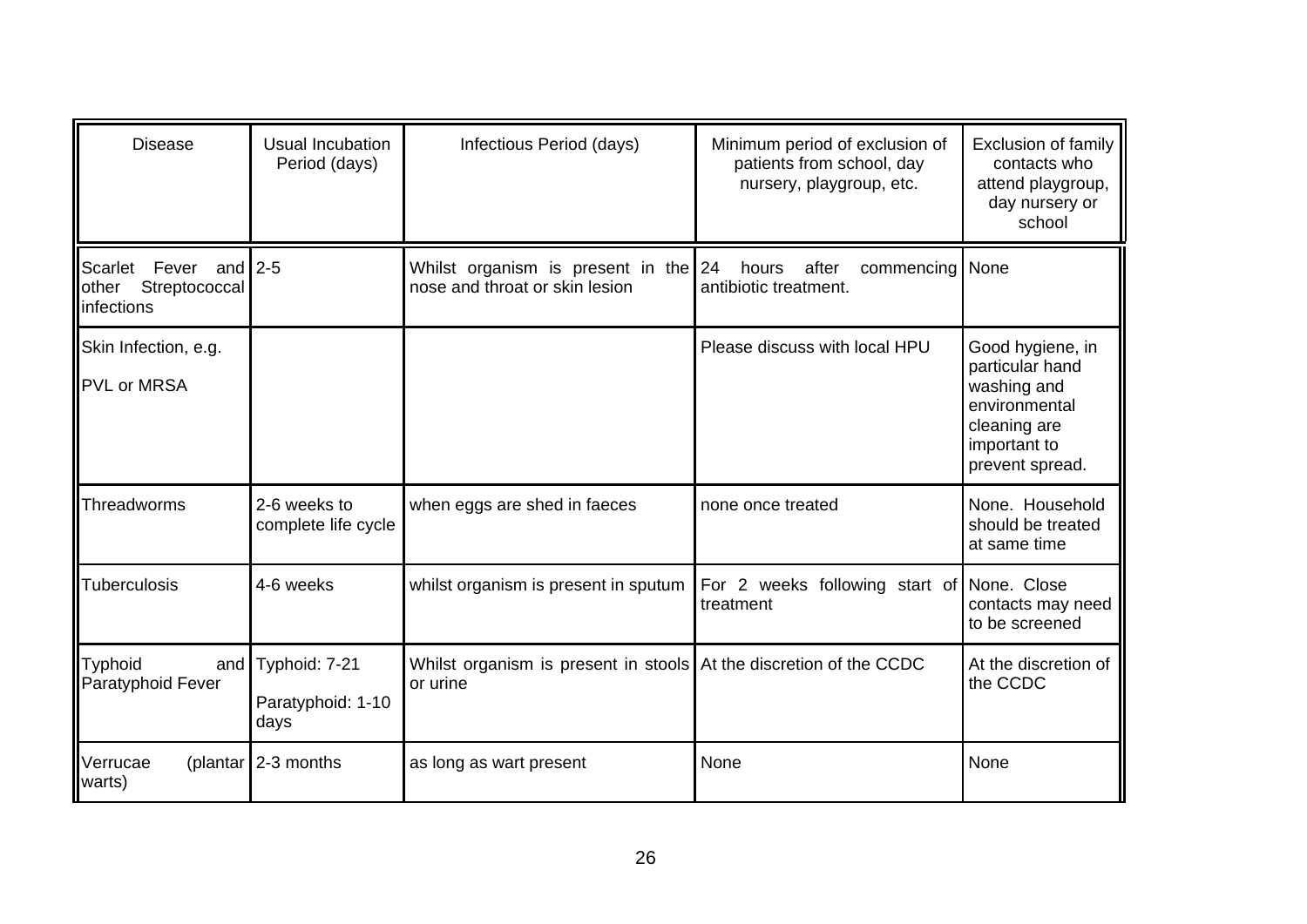| <b>Whooping Cough</b> | $7 - 10$ | From 7 days after exposure to 21 until clinically recovered<br>days after onset of severe coughing<br>fits | <i>None</i> |
|-----------------------|----------|------------------------------------------------------------------------------------------------------------|-------------|
|                       |          |                                                                                                            |             |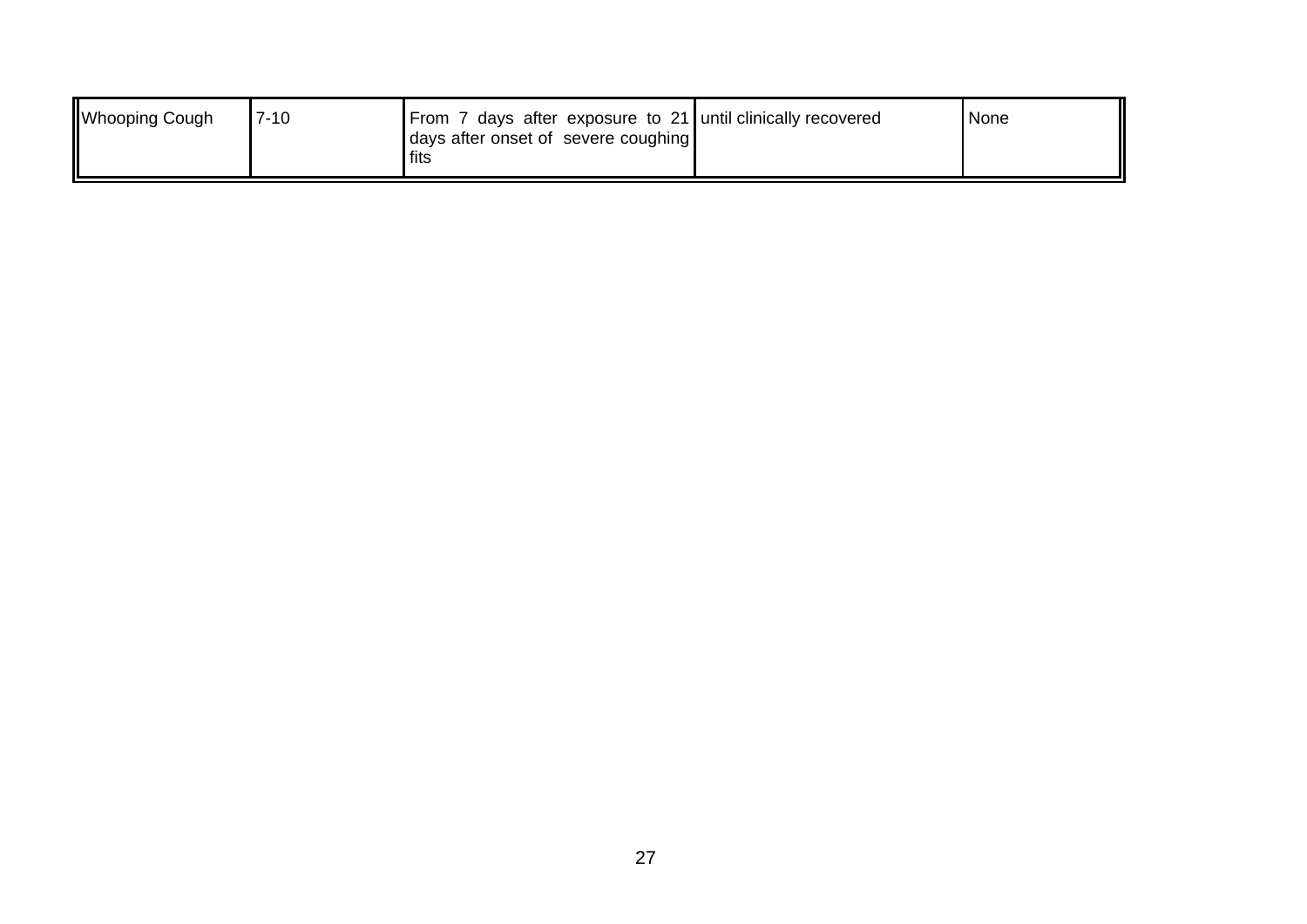# **Devon Health Protection Team**



# **Outbreak Guidance for Schools and Nurseries in Devon**

# **Contents** Page **Page**

|                                                               | $\mathcal{P}$  |
|---------------------------------------------------------------|----------------|
| 2. What is Norovirus? (diarrhoea and vomiting)                | 3              |
|                                                               | 5              |
|                                                               | $\overline{7}$ |
|                                                               | 8              |
|                                                               | 8              |
|                                                               | 9              |
| Appendix 2. Letter for parents - diarrhoea<br>and<br>vomiting | 11             |
|                                                               | 12             |
|                                                               | 13             |
|                                                               | 14             |

The Devon Health Protection Team would like to acknowledge all those who helped formulate this guidance.

**Devon Health Protection Team Lescaze Offices Shinners Bridge Dartington TQ9 6JE 01803 861833**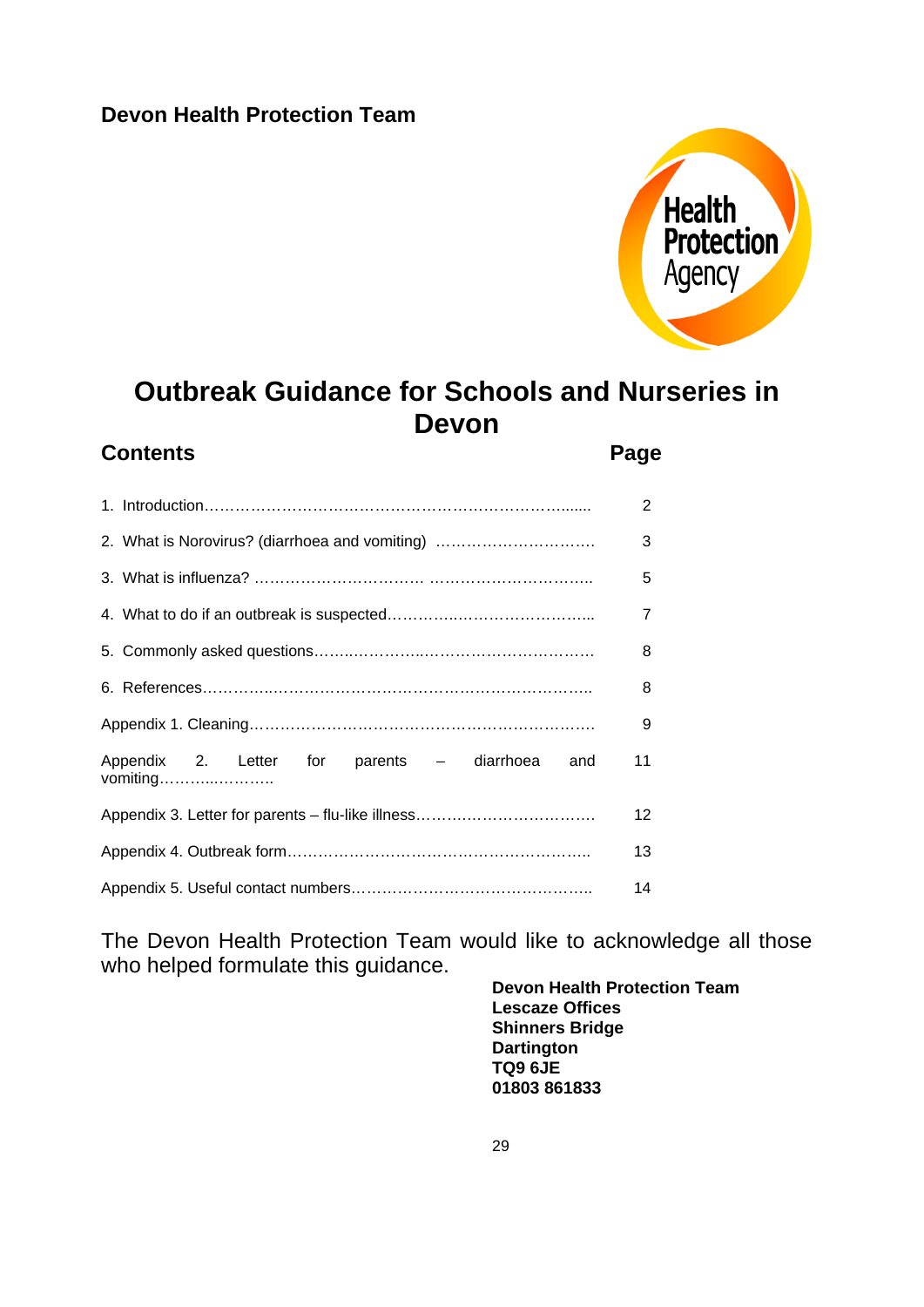# **1. Introduction**

This pack provides important information on outbreaks of infection for schools and nurseries. Outbreaks can be caused by many microbes (bacteria or visruses) and it is important in every suspected outbreak to seek expert advice from the start. We hope that this information will raise awareness of the importance of early reporting of two or more linked cases or **more cases than you would usually expect**. Its aims are to ensure that staff are aware of their responsibility to act promptly if an outbreak of infection is suspected either in themselves or in the children.

- Don't wait for several cases of, for example, sickness and diarrhoea to occur before you report it.
- Put controls into place as prompt action could prevent a major outbreak of infection.
- Ensure that information about what to do in a suspected outbreak of infection is cascaded to key staff.

The two most common illnesses that cause outbreaks in school are diarrhoea and vomiting (Norovirus) and flu-like illnesses.

Thank you for your co-operation.

# **Devon Health Protection Team (HPT)**

For more information regarding infections in schools refer to the Spotty Book. If not available, a free copy can be obtained, telephone 01803 861833 or visit the website and download a copy from

www.sw-devon-ha.swest.nhs.uk/publicHealth/commdiseases/FinalSpottyBook.pdf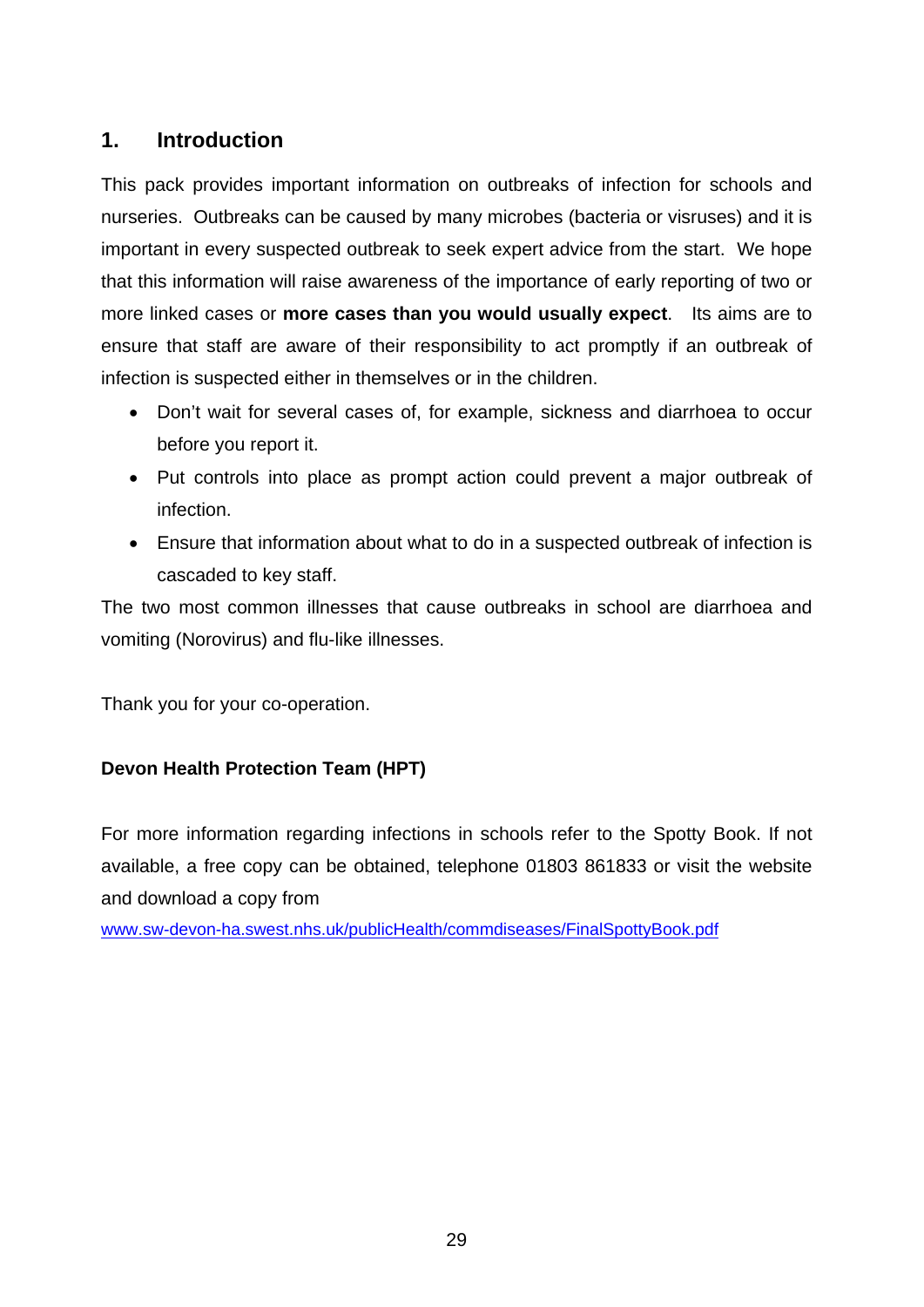# **2. What is Norovirus?**

Norovirus is a virus which infects the gut. It causes a highly infectious gastroenteritis which typically lasts for a day or two but may occasionally last for up to a week. It is not a serious illness in healthy people but can be very disruptive in large institutions such as schools and nurseries. Symptoms can be a combination of any of the following:

- Nausea
- Vomiting
- Abdominal pain
- Diarrhoea

It is sometimes associated with a flu-like illness e.g. aching joints and limbs.

# **How is Norovirus spread?**

Norovirus is spread from the vomit or faeces of an affected person sometimes vomiting occurs with no warning. The virus may be transmitted to others in the following ways:

# **Droplets**

- Droplets are formed following vomiting which is often violent and projectile in nature.
- Diarrhoea is less of a risk for droplet spread if it is contained in the toilet.

# **Environment**

• The environment becomes contaminated via the hands or from settling droplets of vomit. Droplets land on work surfaces, in the toilet area (including on handles, sinks etc) and are easily transferable via hands to mouth.

# **Food**

• Eating food that has been contaminated by an infected person, either directly by vomit droplets or indirectly by contaminated hands, also poses a risk of infection.

**One vomit contains in excess of 30,000,000 viral particles: ingestion of between 10 or 100 viral particles may be enough to cause infection. To reduce the risk of transmission, it is essential that vomit and diarrhoea is cleaned up immediately (Appendix 1).** 

Incubation period for Norovirus is up to 72 hours, but usually 24 - 48 hours.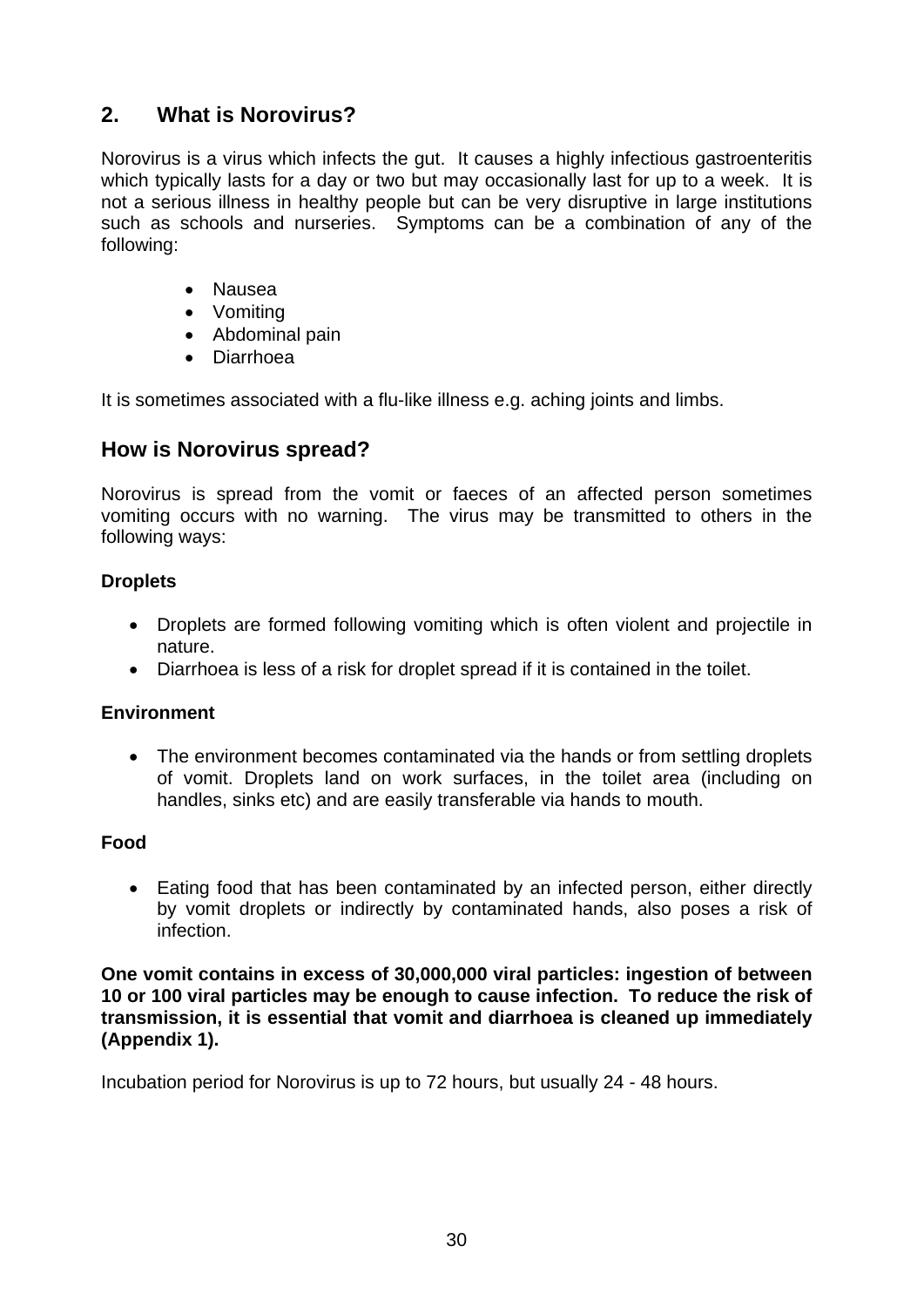# *What you should do – Staff (including parent helpers, meal time assistants)*

- If you have any of the above symptoms, do not come to work.
- Remain off work for 48 hours after the last symptom (exclusion is a requirement for food handlers with symptoms).
- Discuss whether you should submit a stool specimen with your GP/HPU.
- Specimens should be submitted via your GP.
- If symptoms commence during your working day go straight home. The risk of spread is reduced considerably if contamination of the environment is reduced (see Appendix 1 for advice on cleaning).
- Inform the head teacher or manager of nursery.
- Movement of supply teachers and specialist staff between schools/nurseries may need to be restricted.
- Staff should supervise hand washing of pupils if possible.

### **REMEMBER, being at work with symptoms poses a risk to children and your work colleagues.**

# **What you should do – Pupils**

- Children who become ill during the day should be sent home as soon as possible
- If the child cannot go home they should be kept away from other children if at all possible
- Parents should be informed verbally that the child should remain off school for 48hours after the last symptom
- Parents should consult with their GP whether they should submit a stool specimen from the child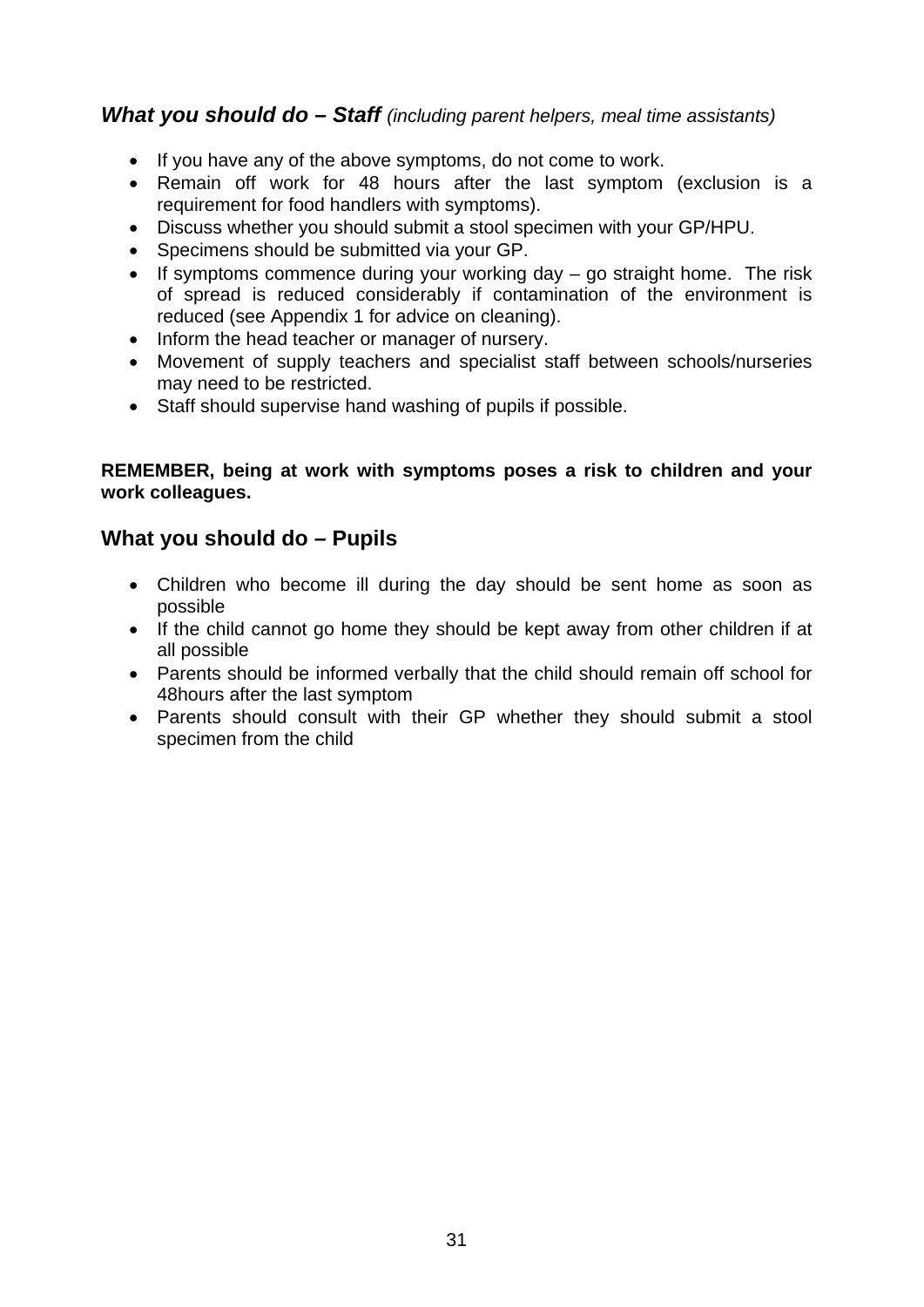# **3. What is influenza?**

- Influenza or 'flu' is an infection caused by a virus. It affects mainly the nose, throat and the lungs.
- There are 3 broad types of influenza virus: A, B and C. Most outbreaks of influenza are caused by type A or B viruses. These viruses are constantly changing so that different strains predominate from year to year.
- Many people who say (or are told) that they have 'flu' in fact have a bad cold. Usually what people call "gastric flu" is a gastrointestinal infection with another virus, although some people with flu do suffer from diarrhoea and vomiting.

# **Who catches influenza?**

- Anyone can catch flu: the highest rates of infection are often in school age children.
- Most influenza infections occur during the winter months.
- The amount of illness occurring each year varies and depends largely on how many people are susceptible to that particular virus; this, in turn, depends on whether people have been infected with that, or a similar, virus in the past. If the new viruses differ greatly from previous ones, the population will not have much immunity. Some influenza viruses cause more severe illness than others. Hence in some winters people may have worse disease than in other years.

# **How do you catch influenza?**

- Influenza is mostly caught by breathing in air, containing droplets of secretions of an ill person, which contain the virus. The virus is passed into the air when an infected person coughs or sneezes. The virus can also be transmitted directly by person to person contact and from contaminated surfaces.
- After being infected, people take about 24 48 hours to develop symptoms.
- Influenza is highly infectious and can spread very rapidly from person to person. Some strains of virus seem more infectious than others, or cause more severe illness.

# **What are the symptoms of influenza?**

- Influenza is worse than an ordinary cold. It usually starts suddenly with a high fever of 38.9-40.0oC (102-104oF) which lasts 3-4 days.
- Headaches, chills and a dry cough are common as are general muscle aches and pains which can be severe. A stuffy nose, sneezing and a sore throat can also be present. The fever tends to decrease after the second day when nasal congestion and a sore throat become more noticeable.
- Some children may also feel sick (nausea), or have vomiting and diarrhoea.
- Tiredness can last 2-3 weeks.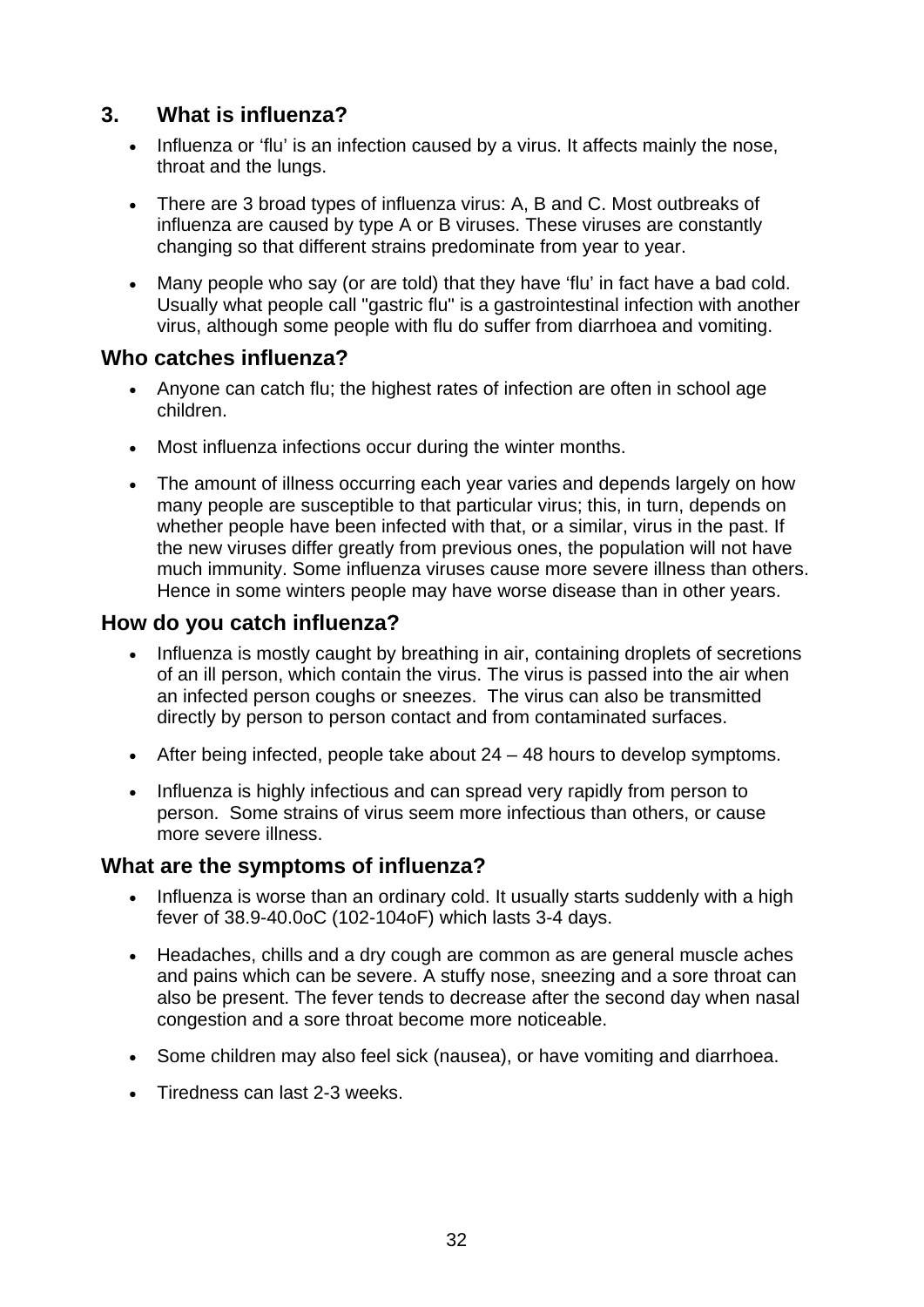# **How serious is influenza?**

- Most people recover completely from influenza in a matter of days or a week. For others, for example the elderly, those with other illnesses (such as chest or heart disease, or diabetes) and newborn babies, influenza can be a serious illness.
- Serious illness from influenza is usually not due to the flu itself, but to secondary bacterial infections causing lung infections (bronchitis and pneumonia) or to a worsening of underlying chronic medical condition such as heart disease.

# **How can you reduce the risk of influenza transmission in schools?**

- Keep children and staff away from school/nursery while ill.
- Cover your mouth and nose with a tissue when coughing or sneezing.
- Dispose of used/dirty tissues in a bin.
- Wash hands frequently with liquid soap and water and dry thoroughly on disposable paper towels.
- Avoid touching surfaces (such as door handles) and then the face.
- Ensure hands are washed prior to eating food.
- Ensure more frequent environmental cleaning of hard surfaces, door handles and frames and light switches.
- Provide liquid hand soap and paper towels to ensure good hand hygeine by children and staff.
- This should all be routine practice whether of not there is an outbreak.

# **How soon should a child/teacher be back at school after influenza?**

• Influenza is most infectious from about a day before symptoms start until about 3 days later. A child should return once the fever settles and they are well enough.

# **How can you treat someone with influenza?**

- Most people with the flu need no special treatment. Influenza is caused by a virus so antibiotics do not help unless there is a complication. Occasionally a special 'antiviral' medicine will be given (this will happer in a flu pandemic).
- It is best to stay at home while feeling ill with influenza as this also reduces the chance of spreading the infection to others.
- The patient should rest and drink lots of fluids to prevent dehydration. Paracetamol can be given to reduce the fever; aspirin must NOT be given to children as it has been associated rarely with the development of a severe disorder called Reye's syndrome.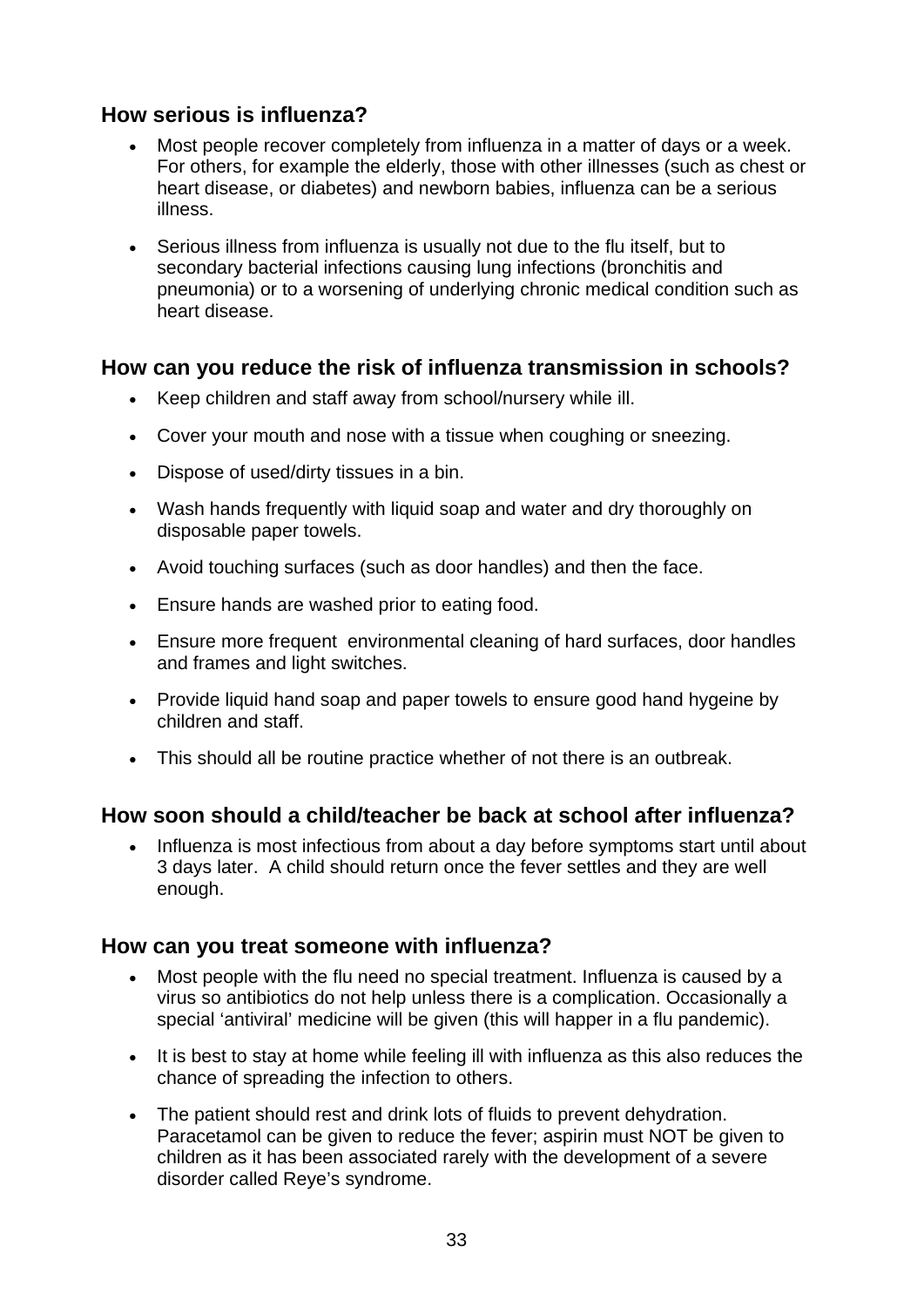• Children with other medical conditions, who have flu, should be taken to their general practitioner.

# **4. In the event of a suspected outbreak at school:**

- The head teacher or nursery manager should inform the HPT (01803 861833) and the Local Education Authority. The HPT will in turn notify the local authority Environmental Health Officer, the hospital microbiology department and local GPs.
- Wear protective clothing if dealing with spillages gloves and plastic aprons that can be disposed of immediately following use, if cleaning up soiling e.g. vomit.
- Wash hands on removal of gloves and if hands become soiled (maintain scrupulous hand hygiene). Wash hands if in contact with an affected child and at other times after using the toilet, before eating or handling preparing food etc.
- Ensure environmental soiling is cleaned up **immediately** (see Appendix 1)
- Ensure warm water, liquid soap and paper towels are available in the toilet facilities.
- Stop all communal play i.e. sand, play dough, water and cooking until the outbreak is over.
- Arrange for toilets and facilities to be cleaned more often to reduce the risk of transmission of the infection via environmental contamination e.g. toilet seats, toilet flush and door handles in the event of diarrhoea /vomiting etc. Increase cleaning of hard surfaces such as door handles and frames and table tops in a flu-like outbreak.
- Staff or children who become ill during the day should be sent home as soon as possible and if possible kept away from other children.
- The head teacher/nursery manager will be advised by the HPT to send out a letter informing parents of their responsibilities (see appendix 2 an 3 for sample letters).

During an outbreak the HPT will contact the school regularly to collect information about new cases. Please ensure that the information is documented on the outbreak form (Appendix 3) and is easily located.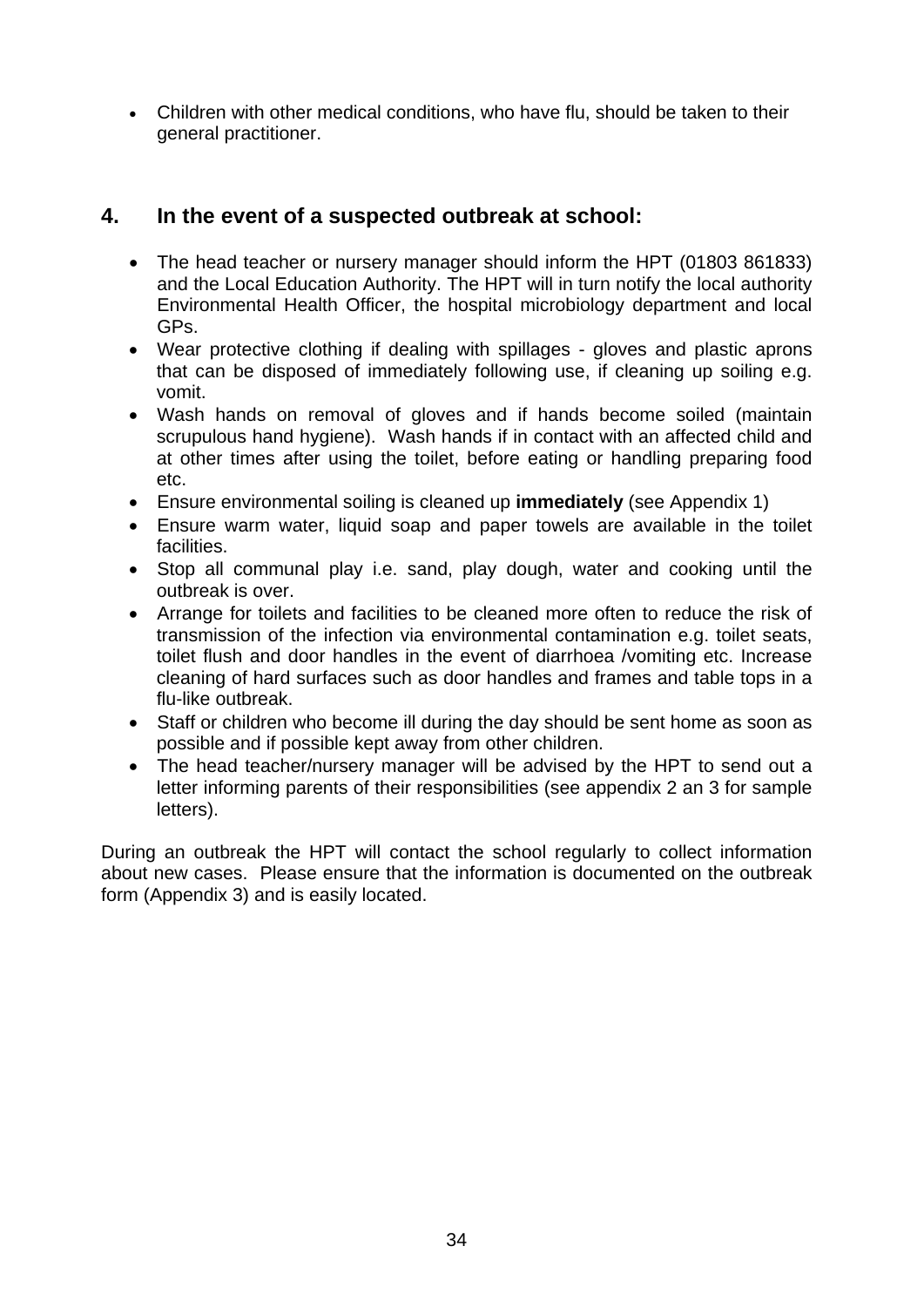# **5. Some commonly asked questions about outbreaks in schools/nurseries**

### *How do we know if it is viral or bacterial in nature?*

Informing the HPT at the start of an outbreak will enable us to assess the likely nature of the outbreak. The following information is important: - symptoms, numbers affected, timescales, dates of onset of illness, duration of illness in affected individuals. (We do understand that this information may be difficult to collect and may be incomplete.)

Stool samples are important, particularly to rule out more serious causes of infection. If it is thought to be related to food handlers/food then the local environmental health officer at your council will take the lead.

Throat swabs in some situations may be required to confirm diagnosis in outbreaks in children that are respiratory in nature for example in a flu outbreak. This may be undertaken in school with the liaison of the head teacher, nursery manager, school nurse, the health protection unit and the local microbiology service.

### *What happens when a child vomits in the food hall?*

If possible the child should be sent home as soon as possible. Any vomit should be cleaned up immediately and disposed of into a plastic bag and secured and disposed of safely. Under no circumstances should vomit go into the food preparation area as this could pose a threat of further transmission if the environment becomes contaminated. Any children in the immediate vicinity of the vomiting should be offered alternative food stuffs, as the likelihood is that their food will have been contaminated by aerosol droplets, and they should wash their hands.

#### *Under what circumstances would the school/nursery need to be closed?*

It would depend on a number of issues e.g. the numbers of children/staff with illness and whether the school can cope. The HPT does not have the power to close the school/nursery that decision would be made by the head teacher and the LEA.

#### *Will every area of the school/nursery need to be cleaned even if it has not been contaminated?*

A risk assessment will be made by the HPT and the head teacher or nursery manager. It is important that a record is kept of the location of where contamination i.e. vomiting occurred. If there are only a moderate number of cases and the areas have been cleaned appropriately (as per Appendix 1) then a thorough general clean will suffice in most cases once the outbreak is deemed to be over.

# **6. References**

Hoffman P, Bradley C and Ayliffe G. (2004) *Disinfection in Healthcare.* Blackwell publishing. Oxford.

www.hpa.org.uk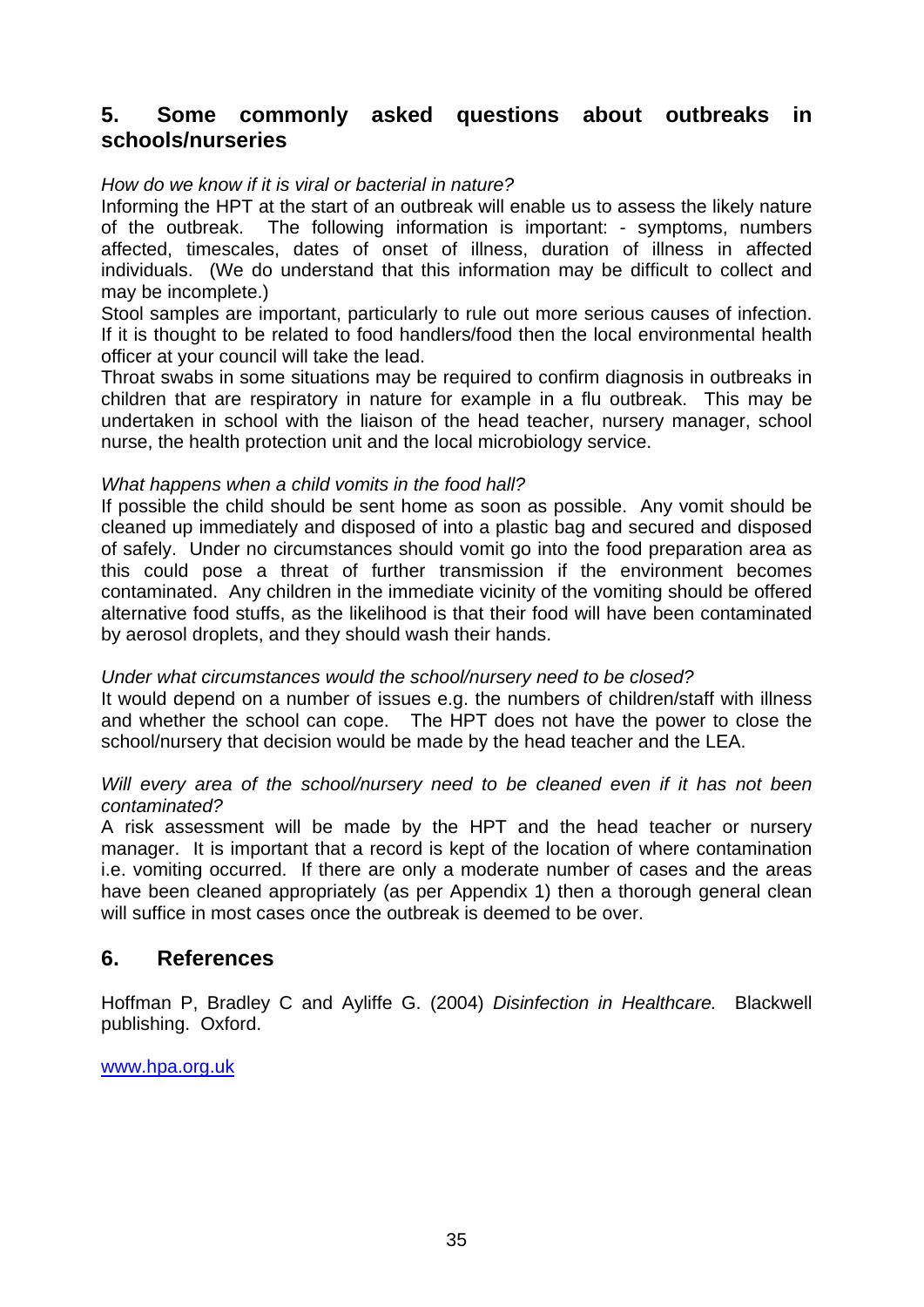# **Appendix 1**

# **The cleaning, removal and disposal of body fluids**

The current guidance on cleaning up spills and the recommendation from the HPT is detergent and water followed by a standard hypochlorite (0.1%) solution to disinfect (e.g. Milton diluted as detailed by the manufacturer). However there are differing opinions within the local authorities on the choice of products that are used for cleaning. Instructions from the manufacturer should be followed.

**Note: All disinfectant solutions must contain 0.1% hypochlorite.** (It is important that the product chosen can specifically deal with viruses)

Spillages of diarrhoea and vomit should always be attended to as quickly as possible.

- **Step 1** Always assess the risk of carrying out the required task before you begin.
- **Step 2** Isolate the affected area, for example, with warning cones, if at all possible.
- **Step 3** Make sure that all the protective clothing and equipment you require is available (disposable latex gloves and plastic aprons).
- **Step 4** Put on the protective clothing.
- **Step 5** Contain the spill, if needs be, by placing disposable wipes/paper towels around it.
- **Step 6** Remove the bulk of the contamination with paper towels. The area should be cleaned thoroughly with detergent and water, using disposable cloths, then wiped over using a standard hypochlorite solution **or** the recommended product agreed by your locality, which should also contain 0.1% hypochlorite. Ensure adequate ventilation when using hypochlorite solutions.

#### **It is important that all visible soiling is physically removed prior to disinfection.**

- **Step 7** Put all disposable items into a plastic bag, tie and dispose. Consider double bagging if bags are flimsy.
- **Step 8** All re-usable items must be thoroughly cleaned, disinfected and dried before being returned to the correct storage area. The cleaning of such equipment must be carried out in the cleaning equipment sink and never anywhere else.
- **Step 9** Thoroughly wash your hands on removal of gloves with soap and water and dry well.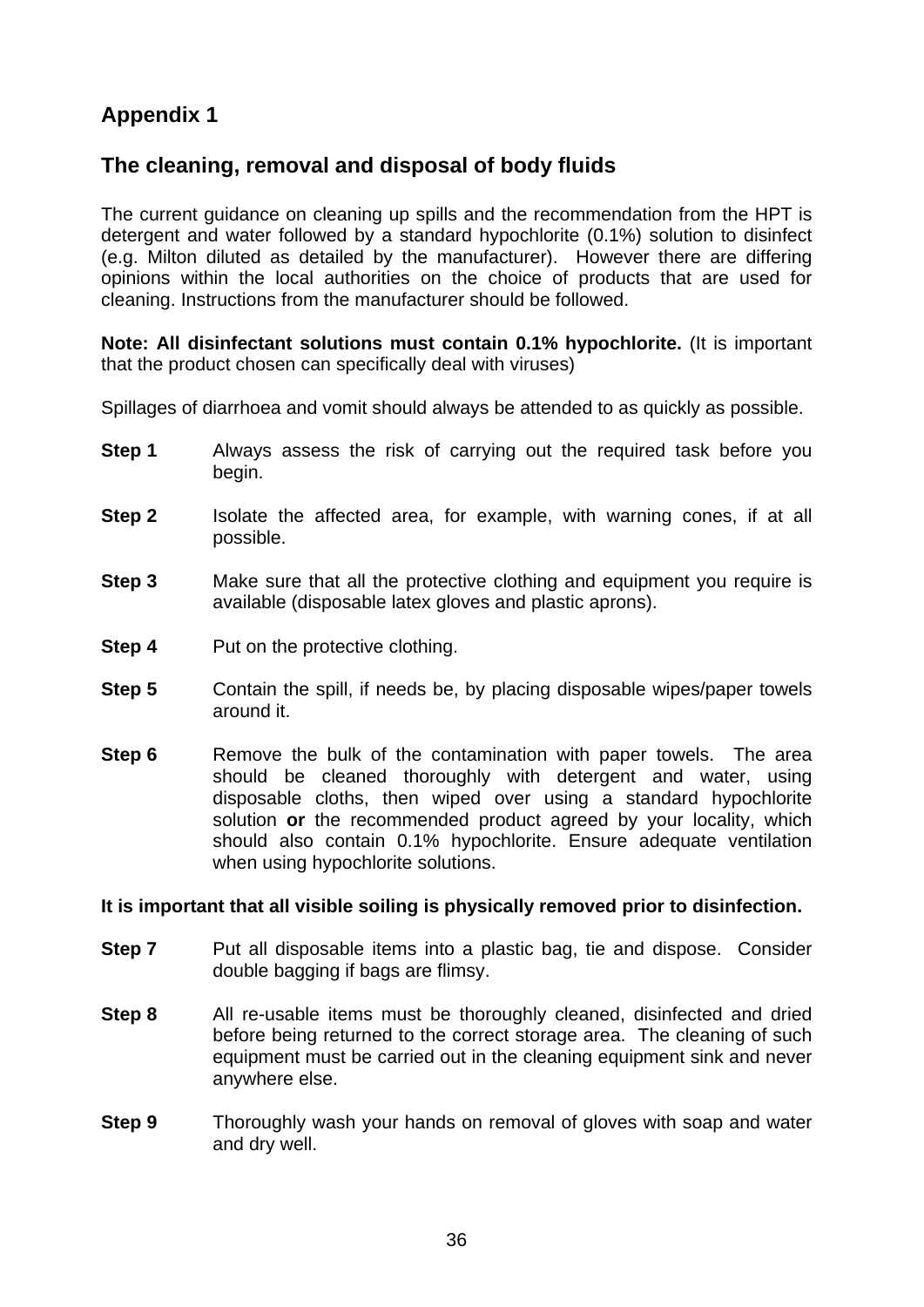- **Step 10** Remove safety cones when the area is dry.
- **Step 11** Report any shortfalls in the protective clothing or equipment used for dealing with body fluids to the person responsible for maintaining stock levels.

 **The disinfectant solution should always be freshly prepared and then discarded when you have finished (in the cleaners sink). The solution may become deactivated after 24 hours.** 

 **Note: If the spillage has taken place on a carpet, thoroughly clean the affected area using disinfectant (but not hypochlorite). If possible use a steam cleaner if appropriate, or a carpet extraction machine.** 

**Once the outbreak is over, a thorough environmental clean should be carried out.** 

It is important that all staff work together to enable the final clean to be performed in a safe, timely manner. Good communication between the HPT, school/nursery and cleaning agency etc. is essential.

### **Prior to cleaning ensure:**

 Areas to be cleaned are emptied of as many children's personal belongings as possible e.g. lunch boxes are taken home, gym kits, coats etc.

It is the responsibility of the school/nursery to ensure soiling (i.e. vomit or diarrhoea) is

cleaned up in a timely manner to reduce the risk of further transmission.

# **Process of Cleaning:**

- Table tops where dust collects
- Door handles and edges
- Floors
- Toilet facilities, including edges of doors, door handles, light switches etc
- Toys and equipment

All areas are to be damp dusted with detergent and water and then a standard hypochlorite solution, or appropriate locally agreed product. This ensures that dust and possible virus particles are wiped away. If necessary and on discussion with the HPT, curtains are steam-cleaned insitu unless there are mitigating circumstances and they need to be taken down and washed. Carpets, if soiled, should be steam cleaned or at least shampooed. (Hypochlorite solution should not be used on carpet or soft furnishings as it may damage the fabric. Please check manufacturer's advice on the product for more information).

# **Appendix 2**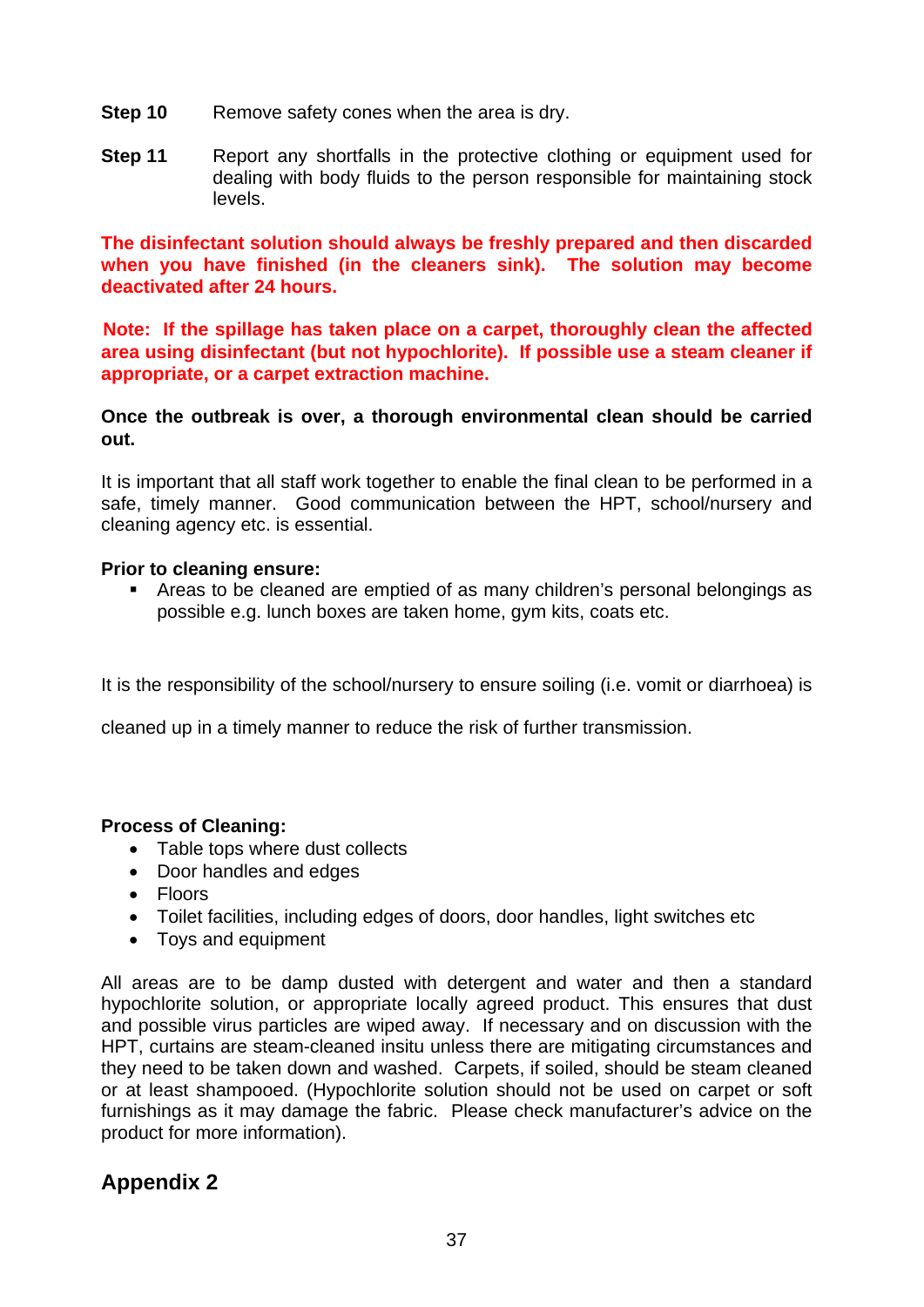# **Suggested letter for parents**

**Date** 

Dear Parent/Guardian

I am writing to let you know that a number of children and staff at school/nursery have had gastro-enteritis over the last few days.

I have been advised by the Health Protection Unit and Environmental Health departments that this is a mild illness probably caused by a virus, but that it is very infectious. The most usual symptom is vomiting. Some people may have diarrhoea and/or abdominal pain. Symptoms rarely last for more than 24 – 48 hours. The incubation period (time it takes for the illness to develop) is between 24 and 48 hours.

If your child is affected, please keep him or her off school/nursery. He or she should not return until **48** hours after the diarrhoea and vomiting have stopped.

The virus is easily spread from person to person. Good hygiene by everyone in the family reduces the risk. This means washing hands with soap and warm water after going to the toilet and before preparing or eating food.

It is important to clean up carefully when someone has been sick as vomit is very infectious. It is important to clear up spills of vomit or faeces immediately, by thorough washing of the contaminated environment with soap and hot water. For hard surfaces, (floor, work tops etc, an additional disinfection with a dilute solution of Milton or household bleach (according to manufacturer's instructions) will reduce the contamination. DO NOT MIX these substances with soap and water. Be sure that each family member uses separate towels and flannels which are changed and washed frequently. **Hand washing after visiting the toilet, cleaning up spillages and before handling food is the most important element of reducing the risk of infection.** 

We are ensuring the school/nursery is thoroughly cleaned to reduce any further risk.

If you need any further advice you can phone NHS Direct on 0845 4647 or Health Protection on 01803 861833.

Yours faithfully

Head Teacher/Nursery Manager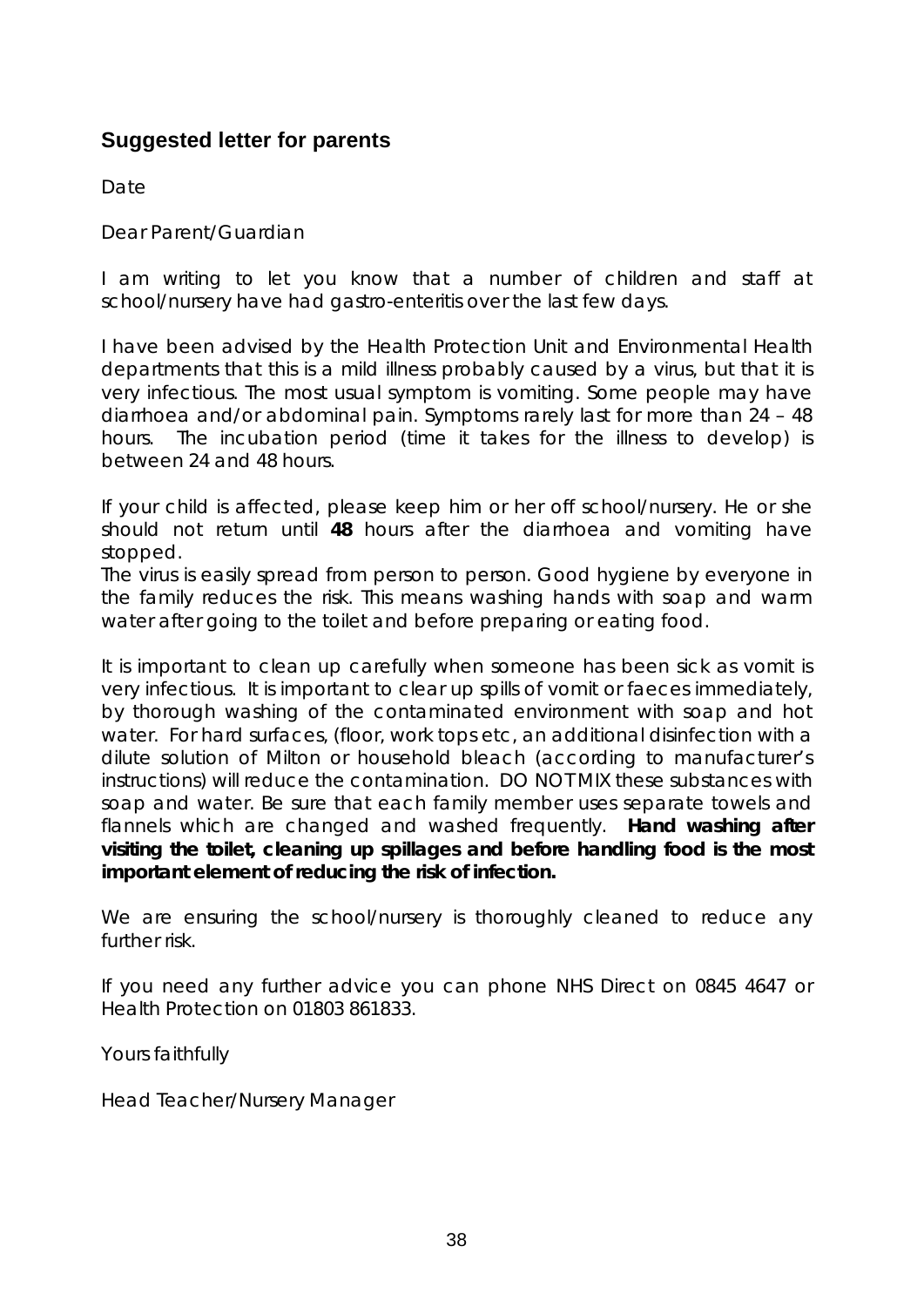# **Appendix 3**

# **Suggested letter for parents**

**Date** 

Dear Parent/Guardian

I am writing to let you know that a number of children and staff at school has had [many/several] students off sick with a flu-like illness (cough, headache, fever and body aches). Some students have been sick (vomiting) or have had diarrhoea.

If your child is unwell with symptoms of flu please make sure they stay off school until they are fully recovered. If your child has vomited or had diarrhoea, they must stay away from school until **48 hours** after the symptoms have stopped.

You can lower the risk of passing on viruses like this by washing your hands, before preparing food or eating - and remember to wash them thoroughly after going to the toilet. If you have symptoms of the flu, use a tissue when you cough or sneeze, and dispose of it by throwing it in the bin or flushing it down the toilet.

If you need any further advice you can phone NHS Direct on 0845 4647 or Health Protection on 01803 861833.

Yours faithfully

Head Teacher/Nursery Manager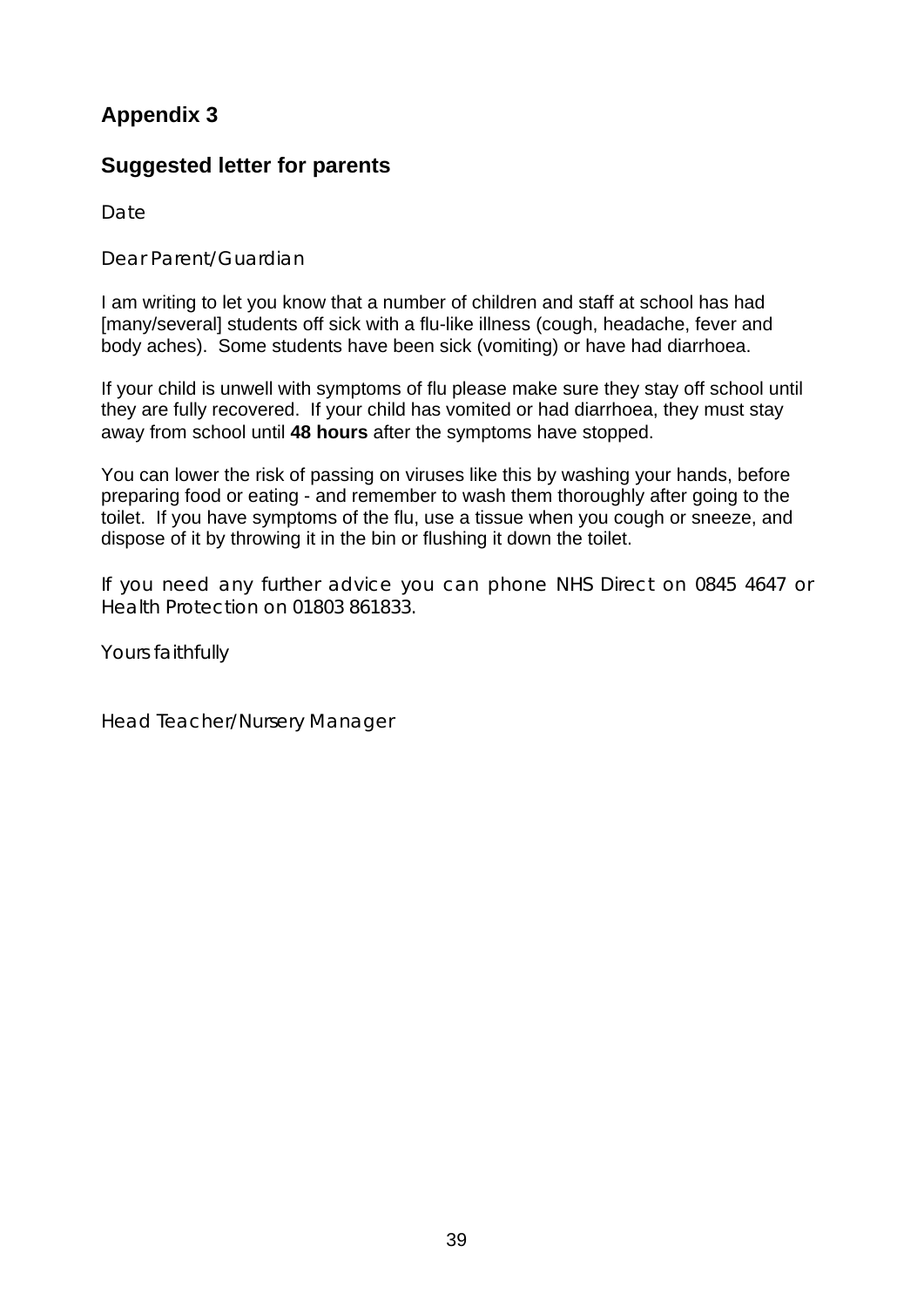# **Appendix 3**

# **Outbreak Form**

| Case           | <b>Name</b> |       |      | Date of School Diarrhoea | Vomiting |
|----------------|-------------|-------|------|--------------------------|----------|
| number         |             | onset | year | Y/N                      | Y/N      |
| $\overline{1}$ |             |       |      |                          |          |
|                |             |       |      |                          |          |
|                |             |       |      |                          |          |
|                |             |       |      |                          |          |
|                |             |       |      |                          |          |
|                |             |       |      |                          |          |
|                |             |       |      |                          |          |
|                |             |       |      |                          |          |
|                |             |       |      |                          |          |
|                |             |       |      |                          |          |
|                |             |       |      |                          |          |
|                |             |       |      |                          |          |
|                |             |       |      |                          |          |
|                |             |       |      |                          |          |
|                |             |       |      |                          |          |
|                |             |       |      |                          |          |
|                |             |       |      |                          |          |
|                |             |       |      |                          |          |
|                |             |       |      |                          |          |
|                |             |       |      |                          |          |
|                |             |       |      |                          |          |
|                |             |       |      |                          |          |
|                |             |       |      |                          |          |
|                |             |       |      |                          |          |
|                |             |       |      |                          |          |
|                |             |       |      |                          |          |
|                |             |       |      |                          |          |
|                |             |       |      |                          |          |
|                |             |       |      |                          |          |
|                |             |       |      |                          |          |
|                |             |       |      |                          |          |
|                |             |       |      |                          |          |
|                |             |       |      |                          |          |
|                |             |       |      |                          |          |
|                |             |       |      |                          |          |
|                |             |       |      |                          |          |
|                |             |       |      |                          |          |
|                |             |       |      |                          |          |
|                |             |       |      |                          |          |
|                |             |       |      |                          |          |
| <b>Total</b>   |             |       |      |                          |          |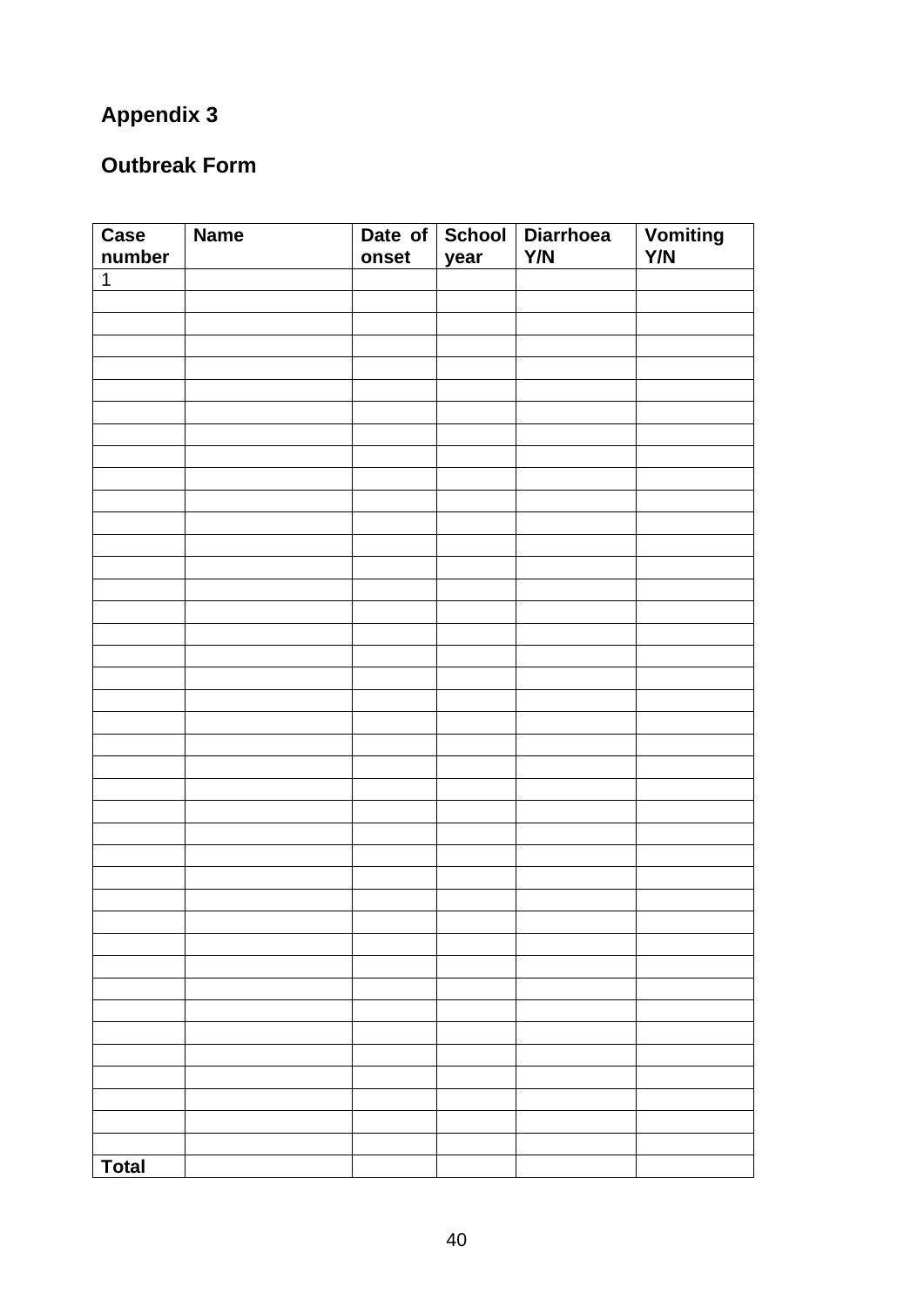# **Useful Contact Numbers**

Devon Health Protection Team 01803 861833

These are the Environmental Health Telephone numbers for Devon.

Local Environmental Health Officers can be contacted as follows:

| <b>Devon Health Protection Team</b> |              | Tel | 01803861833 |
|-------------------------------------|--------------|-----|-------------|
| <b>West Devon</b>                   | 01822 813600 |     |             |
| Plymouth                            | 01752 668000 |     |             |
| Torridge                            | 01237 428809 |     |             |
| North Devon                         | 01271 388870 |     |             |
| Torbay                              | 01803 208010 |     |             |
| Mid Devon                           | 01884 255255 |     |             |
| Teignbridge                         | 01626 361101 |     |             |
| Exeter                              | 01392 277888 |     |             |
| South Hams                          | 01803 861234 |     |             |
| East Devon                          | 01395 516551 |     |             |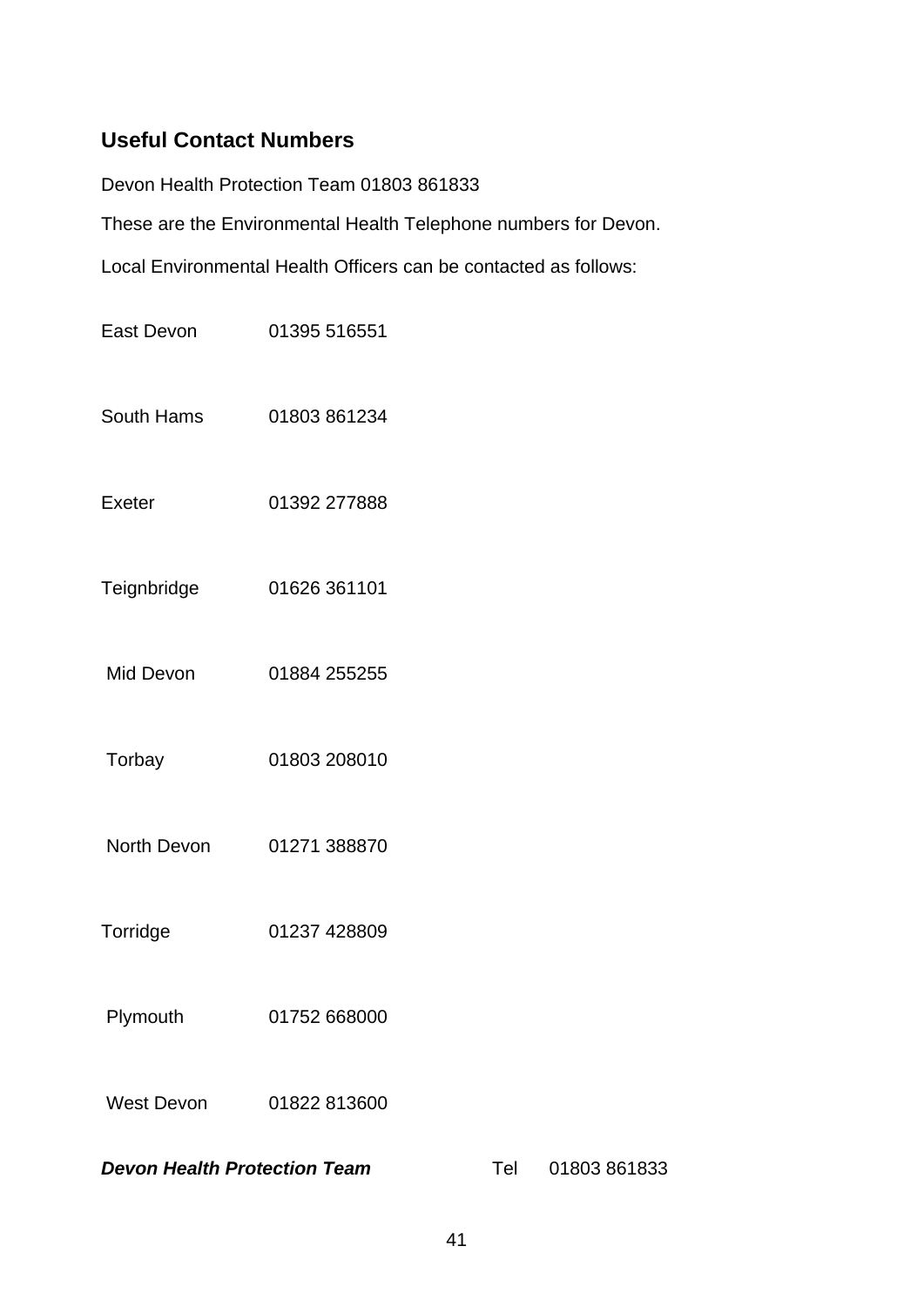Fax 01803 861853

Dr Mark Kealy Dr Geoffrey Thould Dr Gill Lewendon Consultants in Communicable Disease Control

Linda Churm Pam Mallalieu Rachel Campbell Specialist Health Protection Nurses

Peter Smith Health Protection Practitioner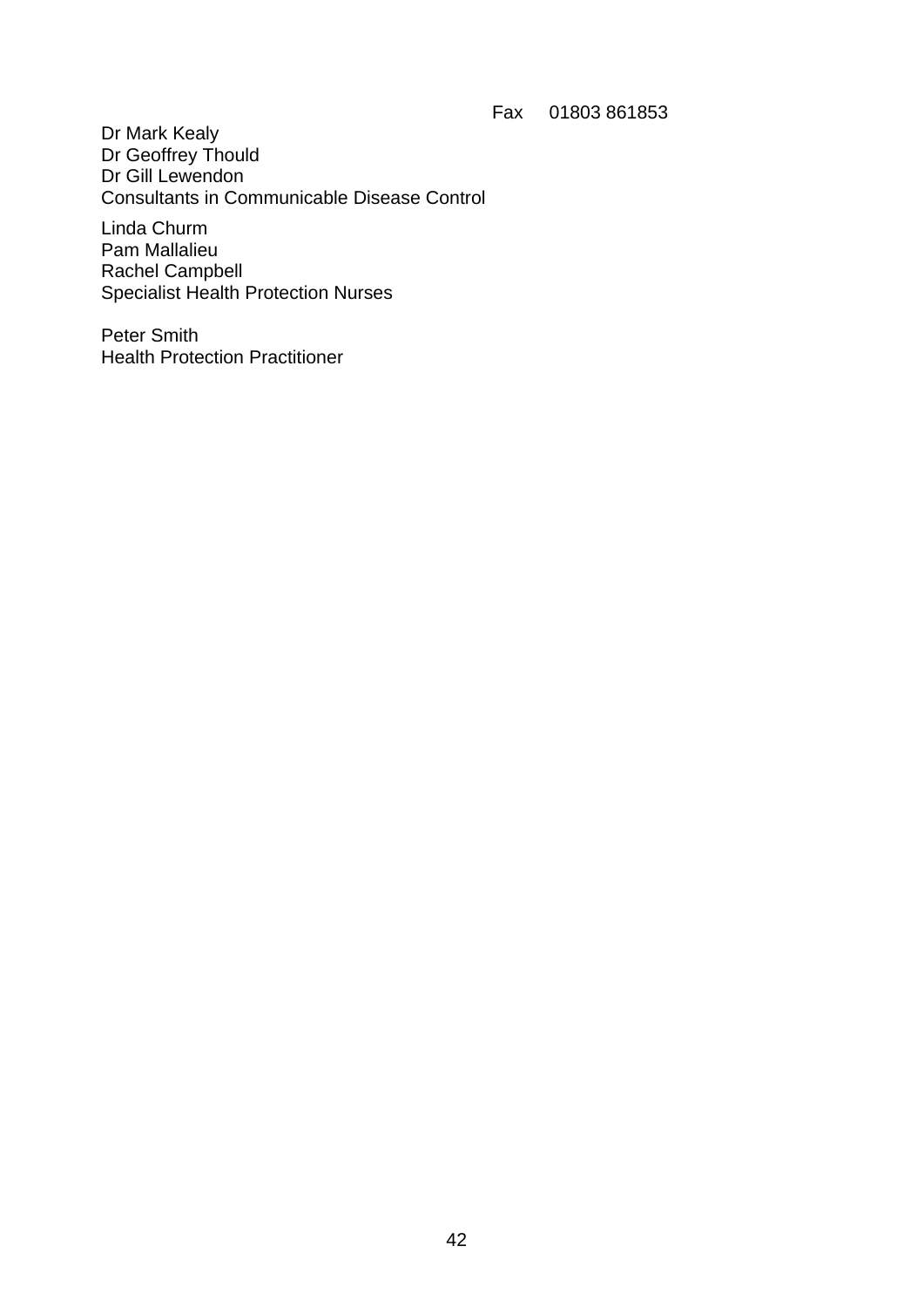#### **NOTIFICATION OF INFECTIOUS DISEASE OR FOOD POISONING**

# **The following diseases are notifiable :-**

| <b>Acute Encepalitis</b>         | Paratyphyoid fever       |  |
|----------------------------------|--------------------------|--|
| <b>Acute Poliomyelitis</b>       | Plague                   |  |
| Anthrax                          | Rabies                   |  |
| Cholera                          | <b>Relapsing Fever</b>   |  |
| Diptheria                        | Rubella                  |  |
| Dysentery (Amoebic or Bacillary) | <b>Scarlet Fever</b>     |  |
| Food poisoning                   | Smallpox                 |  |
| Leprosy                          | Tetanus                  |  |
| Leptospirosis                    | <b>Tuberculosis</b>      |  |
| Malaria                          | <b>Typhoid Fever</b>     |  |
| <b>Measles</b>                   | <b>Typhus</b>            |  |
| <b>Mumps</b>                     | Viral Haemorrhagic Fever |  |
| Meningitis                       | <b>Viral Hepatitis</b>   |  |
| Meningococcal Septicaemia        | <b>Whooping Cough</b>    |  |
| Opthalmia Neonatorum             | <b>Yellow Fever</b>      |  |